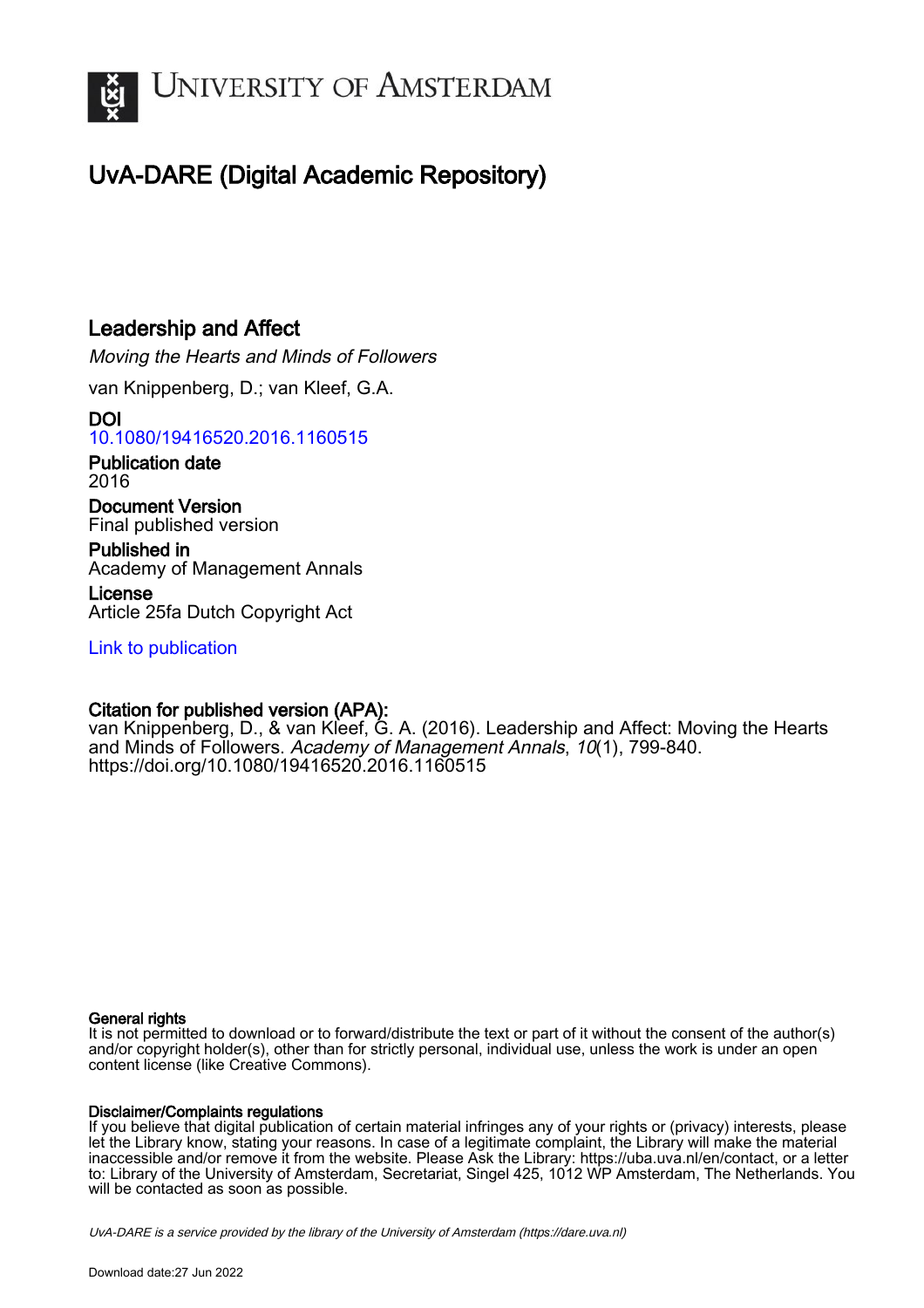

# Leadership and Affect:

Moving the Hearts and Minds of Followers

DAAN VAN KNIPPENBERG\*

Rotterdam School of Management, Erasmus University Rotterdam

GERBEN A. VAN KLEEF

Department of Psychology, University of Amsterdam

### Abstract

We provide an integrative review of the empirical literature on leadership and affect (emotion, mood, and affective dispositions), which is first and foremost a literature on leader displays of affect. We conclude that the influence of leader affective displays can be understood through the mediation paths of emotional contagion and cognitive interpretation of affect in combination with the firstand second-stage moderators of these paths. We also conclude that the common yet overly simplistic notion that leader displays of positive affect are more effective than leader displays of negative affect can in important part be attributed to an overreliance on subjective ratings as indicators of leadership effectiveness, whereas behavioral indicators of leadership effectiveness suggest a more contingent view of the effectiveness of positive and negative affective displays. We propose that to bolster and further develop these

 $\odot$  2016 Academy of Management



<sup>∗</sup>Corresponding author. Email: [dvanknippenberg@rsm.nl](mailto:dvanknippenberg@rsm.nl)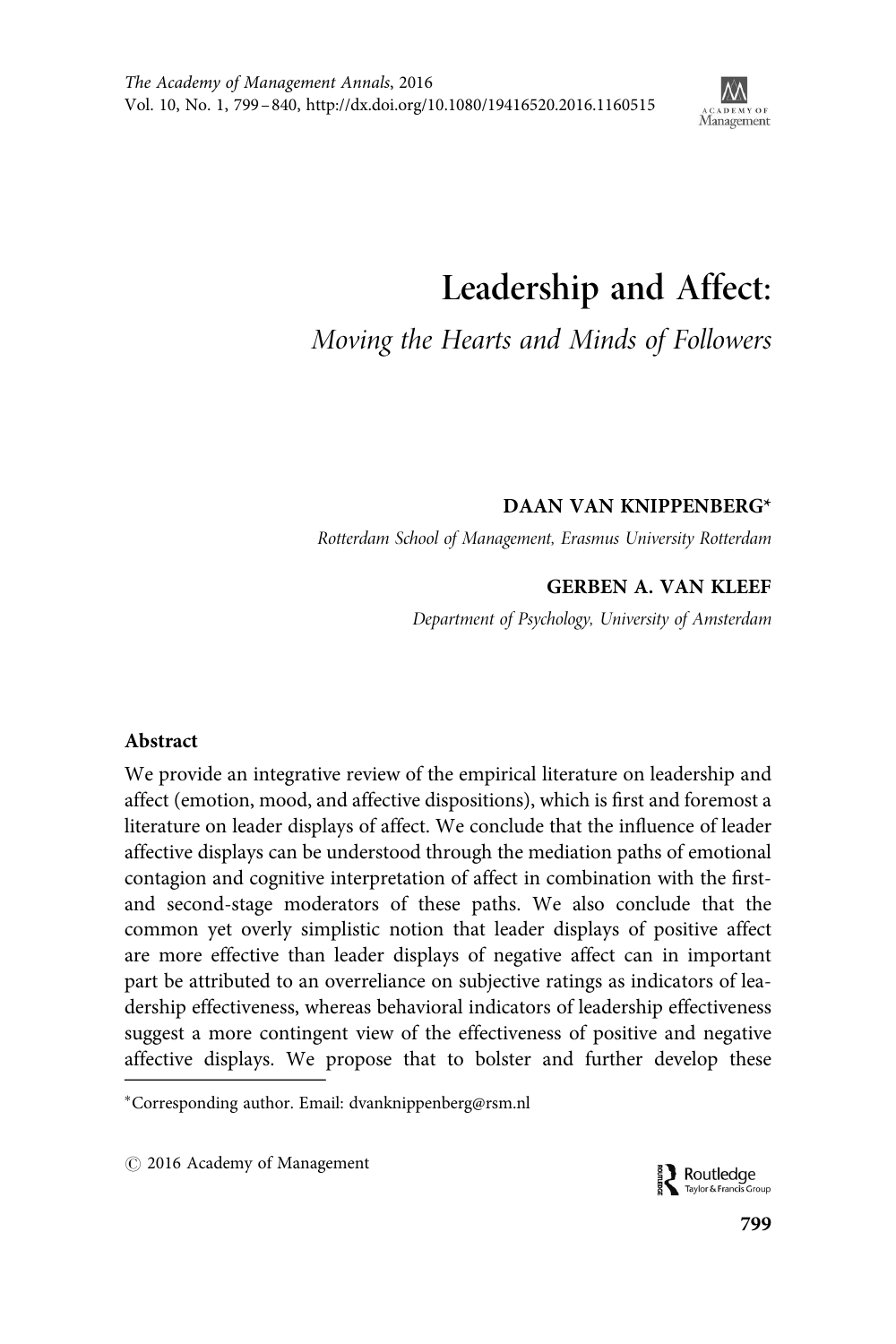<span id="page-2-0"></span>conclusions, we need (a) more research focusing on moderation in dual-path mediation; (b) development of theory about cognitive interpretations following leader affective displays; and (c) more sophisticated models of the difference amongst different affective states to better capture the complexity of their effects. We also outline how evidence regarding the role of follower affect in response to leadership more generally points to the potential for integration of affective and non-affective models of leadership.

Like research in management more generally, the study of leadership has traditionally focused on cognition much more than on affect. As part of a bigger movement towards the study of affect—moods and emotions, as well as affective dispositions (Brief & Weiss, [2002](#page-36-0); Van Kleef, Homan, & Cheshin, [2012](#page-42-0)) there has been a sharp increase in attention to the role of affect in leadership. Moods and emotions are primary drivers of human motivation, cognition, and behavior, and a distinct influence in social interaction (Keltner & Haidt, [1999;](#page-38-0) Van Kleef, [2009\)](#page-41-0). For leadership, with its focus on social influence of leaders on followers, this puts the question center-stage of how leaders' and followers' affective states and traits shape leadership effectiveness. From 2000 onwards we have seen a steep rise in the number of studies focusing on this question.

What is dearly missing, however, is an integrative understanding of the insights derived from all these different investigations. There currently is no integrative account of leadership and affect to synthesize the variety of results found in empirical research, and previous reviews of the literature have documented what is out there without much integration or a clear vision of the way forward. This lack of an integrative understanding of the role of affect in leadership may in part be due to the fact that earlier reviews were primarily restricted to work covering main effects—an approach that has produced inconsistent results and an incomplete picture of the role of affect in leadership (cf. Gooty, Connelly, Griffith, & Gupta, [2010;](#page-38-0) van Knippenberg, van Knippenberg, van Kleef, & Damen, [2008;](#page-39-0) Rajah, Song, & Arvey, [2011](#page-40-0)). The last few years, however, have increasingly yielded studies capturing more complex moderated and mediated relationships, providing better building blocks for integration of the literature and theory building—especially when we also draw from research on the social functions of emotions outside of the leadership domain (e.g. Keltner & Haidt, [1999;](#page-38-0) Van Kleef, [2016](#page-41-0)). In recognition of these developments, we provide a review of empirical research in leadership and affect to advance the field both by integrating the existing knowledge base to a substantially greater degree and by suggesting a research agenda to address key questions that currently are not in the center of attention yet could help move the field towards more integrative theory.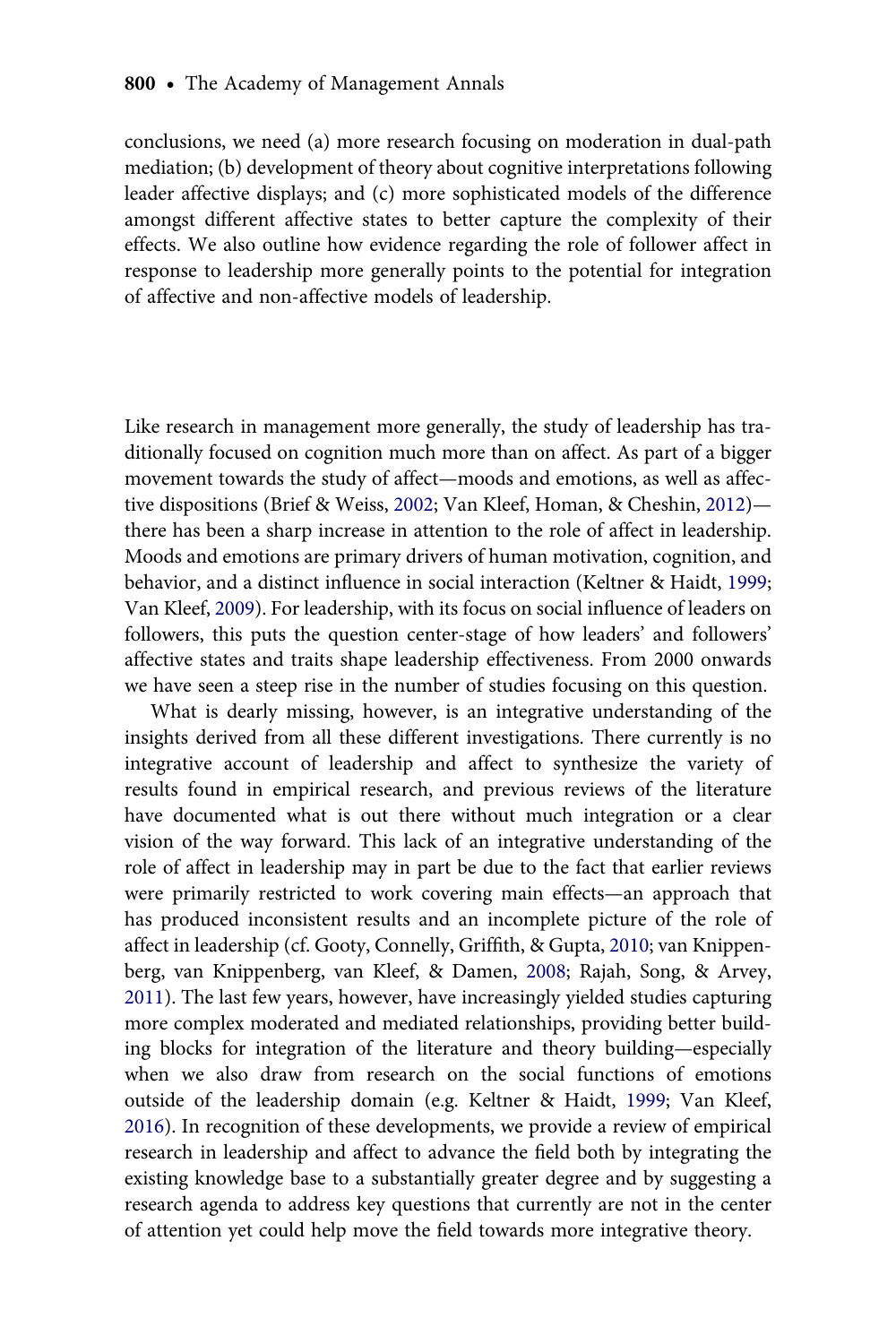Leadership research revolves around the issue of leadership effectiveness what makes leaders influential in mobilizing and motivating followers to pursue collective goals? Delineating the field of leadership and affect in relationship to this broader brief, we take research in leadership and affect to refer to the influence of leader affect and/or follower affect in the leadership process. Whereas this could include a wide variety of issues, as a review of empirical research our discussion is shaped by the available evidence. This means that by and large the current review revolves around the issue that has so far dominated the leadership and affect field: the influence of leader affective displays—expressions of leader mood or emotion observable to followers—on leadership effectiveness as indicated by a range of attitudinal and behavioral indicators ("leader" is simply understood as the position taken by a hierarchically higher person in relationship to a hierarchically lower person within the same hierarchy—the "follower", again a term simply referring to the position in the hierarchical relationship).

The issue here is not that affect displayed by leaders is necessarily qualitatively different in its effects than affect displayed by non-leaders. In fact, we do not know whether this is the case or not, because there is little empirical evidence speaking to this issue (but note that the hierarchical relationship typical of leadership likely brings about asymmetries in the degree to which leaders and followers are influenced by each other's affective displays). Rather, research in leadership and affect concerns outcomes that are either unique to leadership (e.g. perceptions of leadership effectiveness) or typically not studied in relationship to non-leader affective displays (e.g. performance). In that sense, the field of leadership and affect is not so much defined by the notion that there is something unique about affect in the leadership process (even when there could be). Rather, it is defined by the context of leader –follower relationships and by indicators of leadership effectiveness as dependent variables that invite research questions that tend to be specific to the leadership field and that cannot, or only indirectly, be addressed by evidence from nonleadership studies.

In the following sections, we first set the stage for our review by briefly introducing the study of leadership effectiveness and the concept of affect as captured by moods, emotions, and affective dispositions. We then review the evidence for the main effects of different leader affective displays and their influence on indicators of leadership effectiveness, followed by a review of evidence speaking to moderation in the relationship between leader affective displays and leadership effectiveness. Throughout, we also review the evidence for the proposed mediating processes. We integrate insights from these studies into a conceptual framework, and we end with a research agenda highlighting key questions for future research to further develop this emerging conceptual model.

Foreshadowing things to come, a first key conclusion from our integrative review is that the influence of leader affective displays can be understood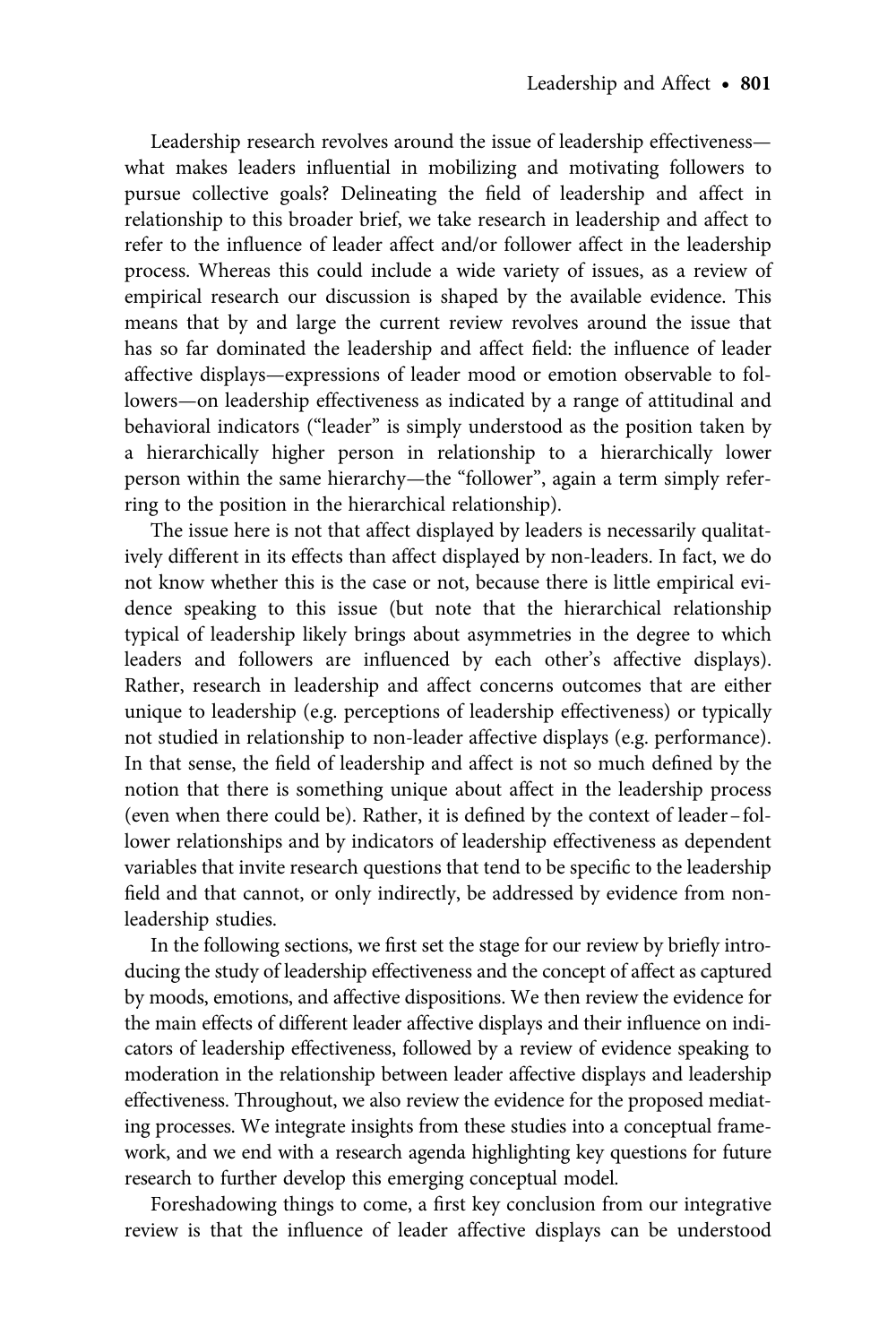<span id="page-4-0"></span>through the mediation paths of emotional contagion and cognitive interpretation of affect. Both mediation paths are moderated in the first stage (i.e. determining the extent to which leader affective displays result in emotional contagion and/or cognitive interpretation) as well as in the second stage (i.e. determining the influence of contagion and/or interpretation on leadership effectiveness). To manage expectations, we should note that the current state of the science does not allow us to draw conclusions about all elements of this contagion-interpretation model with equal confidence. Indeed, part of what the contagion-interpretation model allows us to do is to identify key areas for future research to develop.

A second key conclusion we advance is that the tendency in the literature to see leader displays of positive affect as more effective than leader displays of negative affect is likely biased by the greater availability of evidence concerning subjective evaluations of leadership effectiveness that tend to favor leader positive affect, whereas evidence concerning behavioral indicators of leadership effectiveness yields a more nuanced picture.

We also propose that to further develop the field of leadership and affect, we need (a) research focusing on moderation in dual-path mediation; (b) development of theory about cognitive interpretations following leader affective displays; and (c) more sophisticated models of the difference amongst different affective states to better capture the complexity of their effects. In addition, we argue that the leadership and affect field needs to develop theory that connects affective displays to other aspects of leadership that may influence follower affect or invite cognitive interpretations of leadership to work towards an integration of affective approaches to leadership with other perspectives on leadership.

#### Setting the Stage

#### Leadership Effectiveness: Influence as the Essence of Leadership

There is no leadership without followers. Leadership and its effectiveness are therefore understood first and foremost in terms of leaders' success in mobilizing and motivating followers for collective objectives (e.g. team or organizational goals, mission, or vision; van Knippenberg, [2012;](#page-39-0) Yukl & Van Fleet, [1994](#page-42-0)). Such influence can be understood in terms of leadership's impact on follower leadership evaluations (e.g. support for the leader, satisfaction with the leader, perceptions of leadership effectiveness), follower work attitudes and cognitions (e.g. job satisfaction, organizational commitment, turnover intentions), or follower behavior (e.g. task performance, citizenship behavior, creativity). Leadership effectiveness is evidenced in relationships between leader characteristics or behavior and follower leadership evaluations, work attitudes, or behavior.

Importantly, however, the "bottom line" of leadership effectiveness is understood to be behavioral and to lie in follower job performance broadly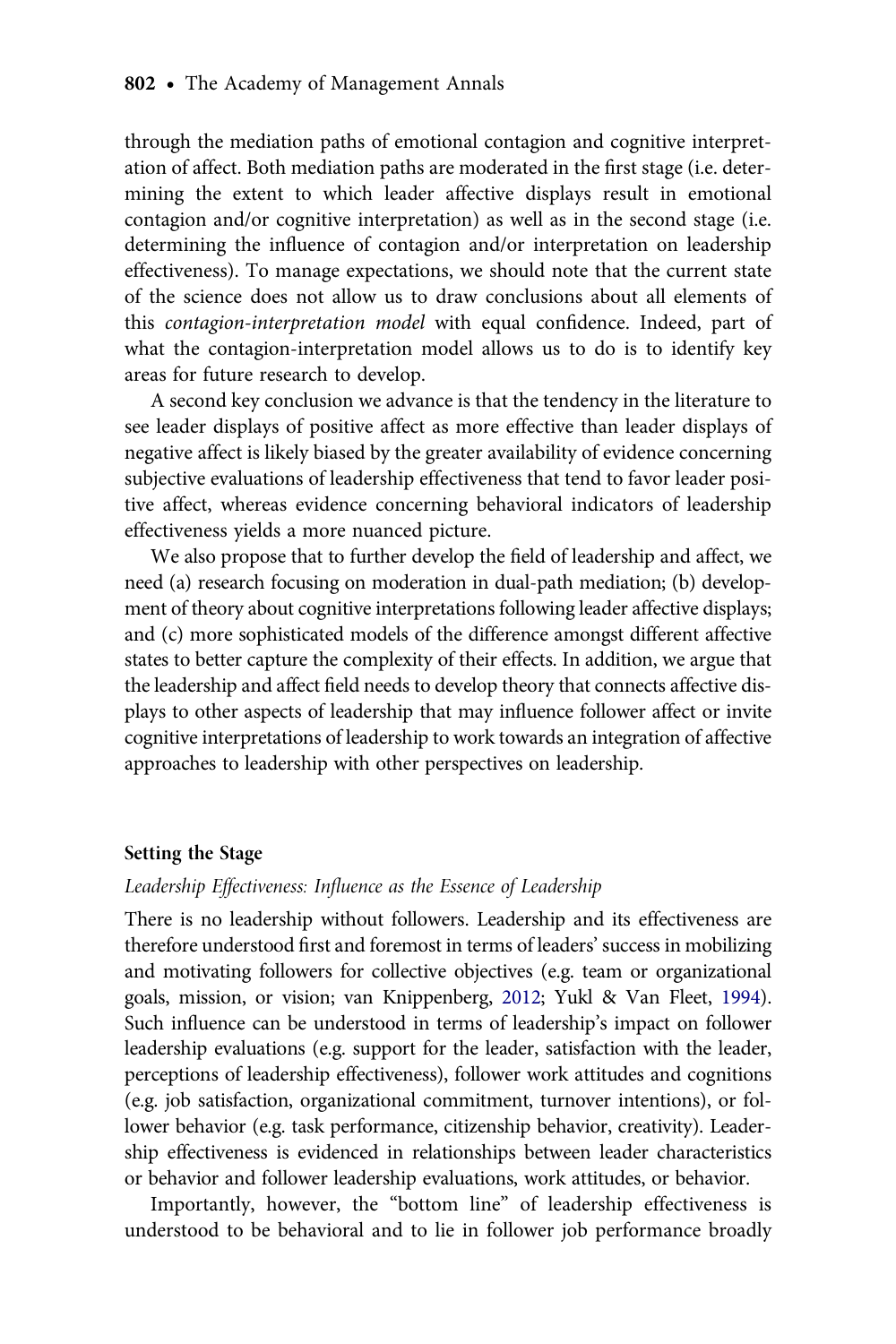<span id="page-5-0"></span>defined (i.e. including in-role task performance, but also creativity, citizenship, and the like; Kaiser, Hogan, & Craig, [2008\)](#page-38-0). Conceptually, leadership evaluations and job attitudes can thus perhaps better be seen as potential precursors to (or simply correlates of) the behavioral indicators of effectiveness. In that sense, the study of attitudes and evaluations provides weaker evidence of actual leadership effectiveness than the study of behavioral outcomes. This is no trivial observation because leadership evaluations can for instance also reflect subjective beliefs about effective leadership as much as objective evidence of effectiveness (Lord & Maher, [1991](#page-39-0)), and job attitudes may only be modestly predictive of job performance (e.g. Judge, Thoresen, Bono, & Patton, [2001\)](#page-38-0). A careful evaluation of the evidence should therefore distinguish between behavioral and non-behavioral indicators of leadership effectiveness.

#### Affect in Organizations: State and Trait

Affect is typically used as an umbrella term to denote a variety of affective phenomena, which include states as well as traits (Brief & Weiss, [2002;](#page-36-0) Elfenbein, [2007;](#page-37-0) Frijda, [1986](#page-38-0); Weiss & Cropanzano, [1996](#page-42-0)). Affect as state can be differentiated into moods and emotions. Emotions are discrete feeling states with a relatively clear cause, beginning, and endpoint, and are typically of relatively short duration (Frijda, [1986](#page-38-0); Lazarus, [1991](#page-39-0)). Mood, in contrast, is a more lowintensity and diffuse state that can last for more prolonged periods of time and that does not necessarily have a clear cause—indeed, moods may operate "under the radar" without the individual's conscious awareness (Forgas, [1995](#page-37-0); Russell & Barrett, [1999\)](#page-40-0). Whereas emotions can be easily distinguished into different negative and positive emotional states (e.g. anger, fear, disgust, sadness; happiness, pride, enthusiasm), moods typically boil down to two types—positive and negative mood (i.e. feeling good, feeling bad). Even when in principle more fine-grained distinctions between mood states are possible (e.g. a sad vs. an irritated mood), in practice at least in measurement these more fine-grained distinctions are so highly correlated as to collapse into positive and negative affect factors (Watson & Clark, [1997](#page-42-0); Watson & Tellegen, [1985](#page-42-0)).

Even so, one further distinction may be added here that is relevant to assessing some of the evidence in leadership effectiveness. Affect circumplex models (Larsen, Diener, & Lucas, [2002](#page-39-0); Russell, [1980\)](#page-40-0) differentiate affective states along two dimensions. The first and obvious one is valence: positive versus negative affect. The second is arousal: some affective states imply higher physiological arousal (e.g. enthusiasm, anger) than others (e.g. sadness, relaxation). Most, if not all, affective states can be placed somewhere along the circumplex formed by these two orthogonal dimensions of valence and arousal. This is not to say that the effects of affective states can be understood from their valence and arousal alone (e.g. fear and anger both are negative, high-arousal emotions,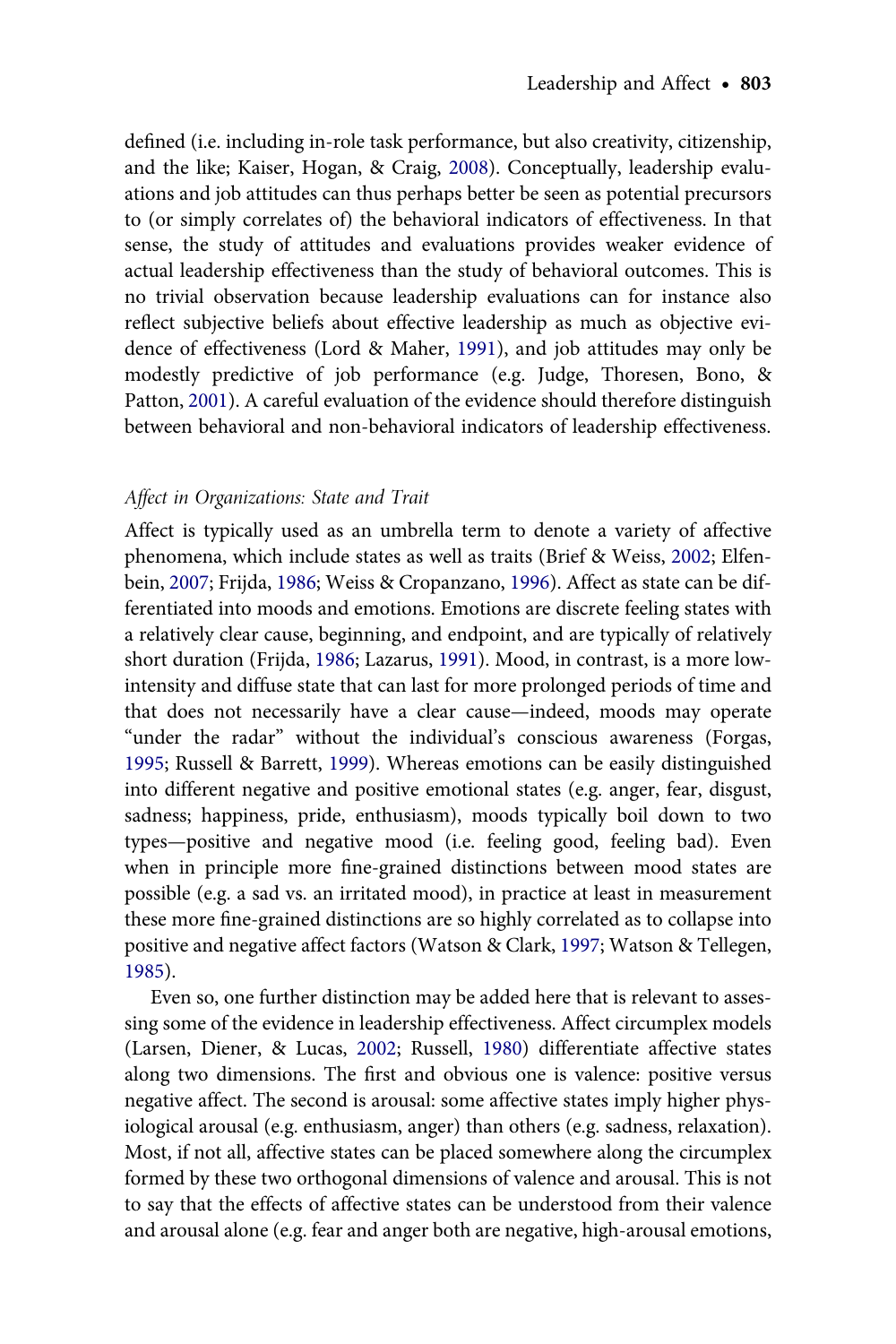<span id="page-6-0"></span>but may have markedly different effects), but for some purposes the cruder understanding in terms of valence and/or arousal suffices (Russell & Barrett, [1999](#page-40-0)).

As a trait, positive and negative affect (or affectivity) refer to the dispositional tendencies towards positive and negative affective states, respectively (Lazarus, [1991;](#page-39-0) Watson & Clark, [1984](#page-42-0)). To a certain extent, then, positive affectivity and negative affectivity can be seen as proxies for positive and negative affective states. This observation comes with two important qualifications, however. First, the disposition to experience certain affective states should not be equated with the experience of those states. Affective disposition implies that people with a stronger disposition are more likely to experience such states, not that they always are in such a state. Second, affective dispositions are likely to go hand in hand with certain habitual cognitive and behavioral patterns that both feed into the affect and are caused by it (Watson & Clark, [1984\)](#page-42-0). Whereas affective states may sometimes be little more than the experience of affect, affective traits may thus capture a more complex dynamic. This also implies that positive and negative affect as states may have different effects than as traits (George, [1991\)](#page-38-0) and that trait and state affect may have interactive influences (van Knippenberg, Kooij-De Bode, & van Ginkel, [2010](#page-39-0)).

#### Leader Affect and Other Approaches to Leadership

Affect is sometimes so broadly described that it is not clear what still falls under that heading and what does not. For leadership, this is for instance an issue for such concepts as leader liking (e.g. Brown & Keeping, [2005\)](#page-36-0) and evaluatively laden expectations such as optimism (e.g. Chemers, Watson, & May, [2000](#page-36-0)). Although we recognize that evaluations and expectations may be associated with affect, we believe we should be careful not to equate feeling states with more evaluative judgments (or more generally, to equate concepts with other concepts with which they may covary), and here we therefore limit ourselves to studies that are more unambiguously associated with affect as captured by research on moods, emotions, and trait affect.

We understand (leader) affective displays as observable indicators of the individual's affective state. This includes facial expression, aspects of one's speech such as pitch, volume, and speed, body posture and movement, and verbal expressions of one's affective state. This does not include broader patterns of behavior that could result in the attribution of certain affect but do not represent the affect itself (e.g. a leader reporting on a client not accepting an offer could be assumed to be disappointed, but the act of reporting a negative outcome cannot be equated with an affective display; a singing leader could be assumed to be happy, but singing cannot be equated with showing happiness)—again, we should not equate concepts with concepts they may covary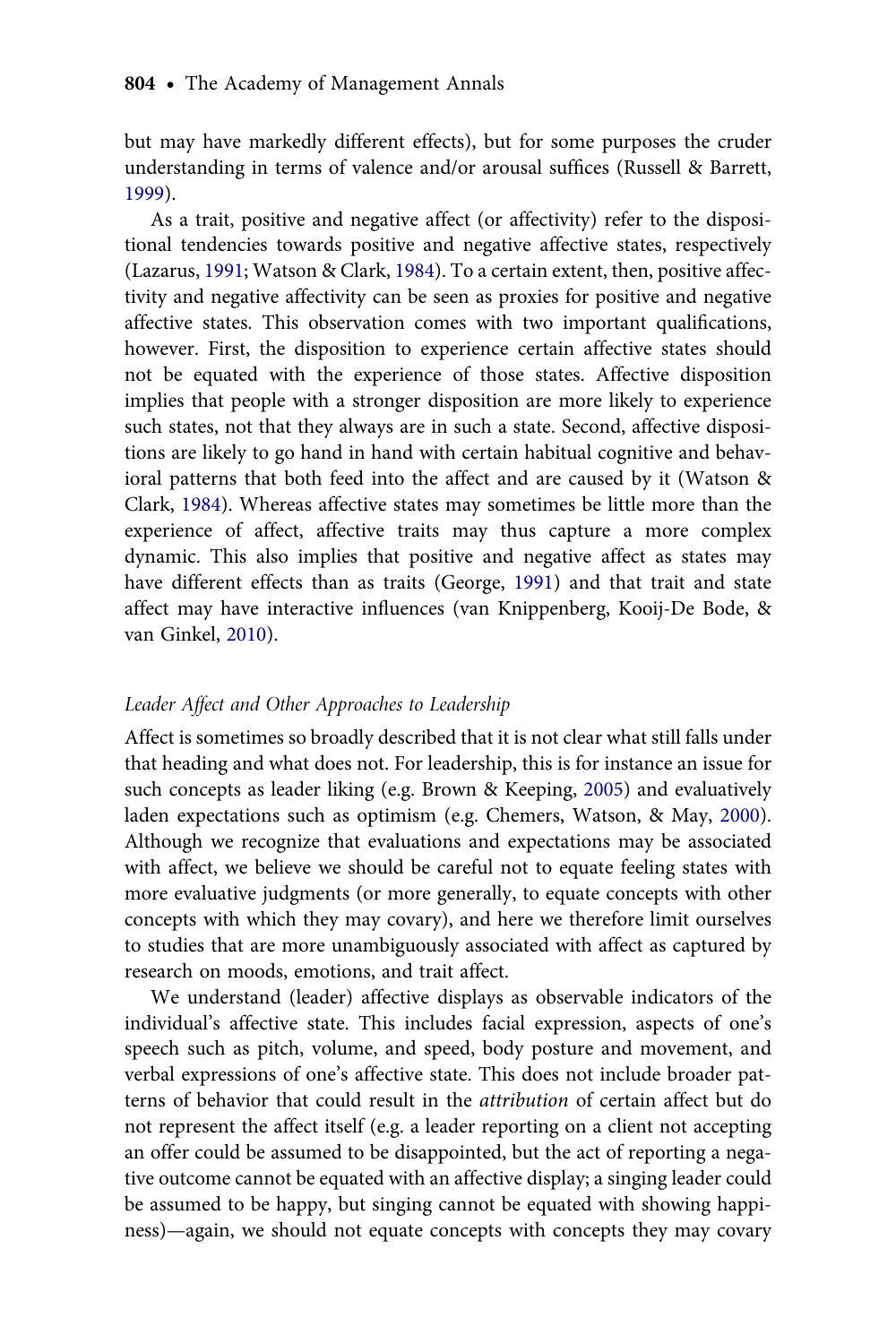<span id="page-7-0"></span>with. Inevitably, there are grey areas here—where one person sees an affective display, another may not. At this stage of this emergent field's development, we are content to leave these complications to future research, however.

That said, the evidence we review varies in how precisely it can speak to the effects of leader affective displays. On the one hand we review evidence that can do so very precisely by studying leader affective displays experimentally and making sure that nothing but the affect displayed varies between experimental conditions. On the other hand, we review evidence that is more ambiguous in this respect, such as data on leader affective traits that can be interpreted as proxies for affective displays but likely also covary with other (unmeasured) behaviors, and evidence from survey measures of affective displays that arguably also covary with other (unmeasured) leader behaviors. The present review thus comes with the caveat that whereas leader affective displays can be conceptually defined with reasonable precision, the evidence often less precisely isolates the effects of affective displays.

A related demarcation of the research field applies to other elements of leadership that could be associated with affect. The clearest example here perhaps is charismatic-transformational leadership, which has been argued to be associated with displays of positive affect (more on this in the review section of this article). The key issue for us here is that neither definitions nor operationalizations of charismatic-transformational leadership include affect (see van Knippenberg & Sitkin, [2013](#page-39-0), for a recent review). Again, we should not equate concepts with other concepts they may covary with, and accordingly, we do not take measures of charismatic-transformational leadership as capturing leader affect. The same holds for other elements of leadership that arguably could go hand in hand with leader affective displays, unless explicit evidence to that effect is included (e.g. enthusiasm might be a typical emotion to accompany a visionary speech, but visionary speaking should not automatically be seen as indicative of the display of enthusiasm).

#### Leader Affective Displays and Leadership Effectiveness

# The Effects of Leader Affective Displays

The study of emotions and moods has a long history in psychology, but for a long time, the focus of this research has by and large been intrapersonal, focusing on how affect influences individuals' cognition and action (Frijda, [1986](#page-38-0)). This research suggests that our feelings fulfill an important function in that they can signal the need for action, focus attention on issues to approach or avoid, and guide thinking and behavior (Damasio, [1994;](#page-37-0) Forgas, [1995;](#page-37-0) Forgas & Bower, [1987;](#page-37-0) Frijda, [1986](#page-38-0); LeDoux, [1996](#page-39-0); Schwarz & Clore, [1983;](#page-41-0) Zajonc, [1980](#page-42-0)). In that sense, how we feel about something is informative; it provides information that we knowingly or unknowingly use in our judgments,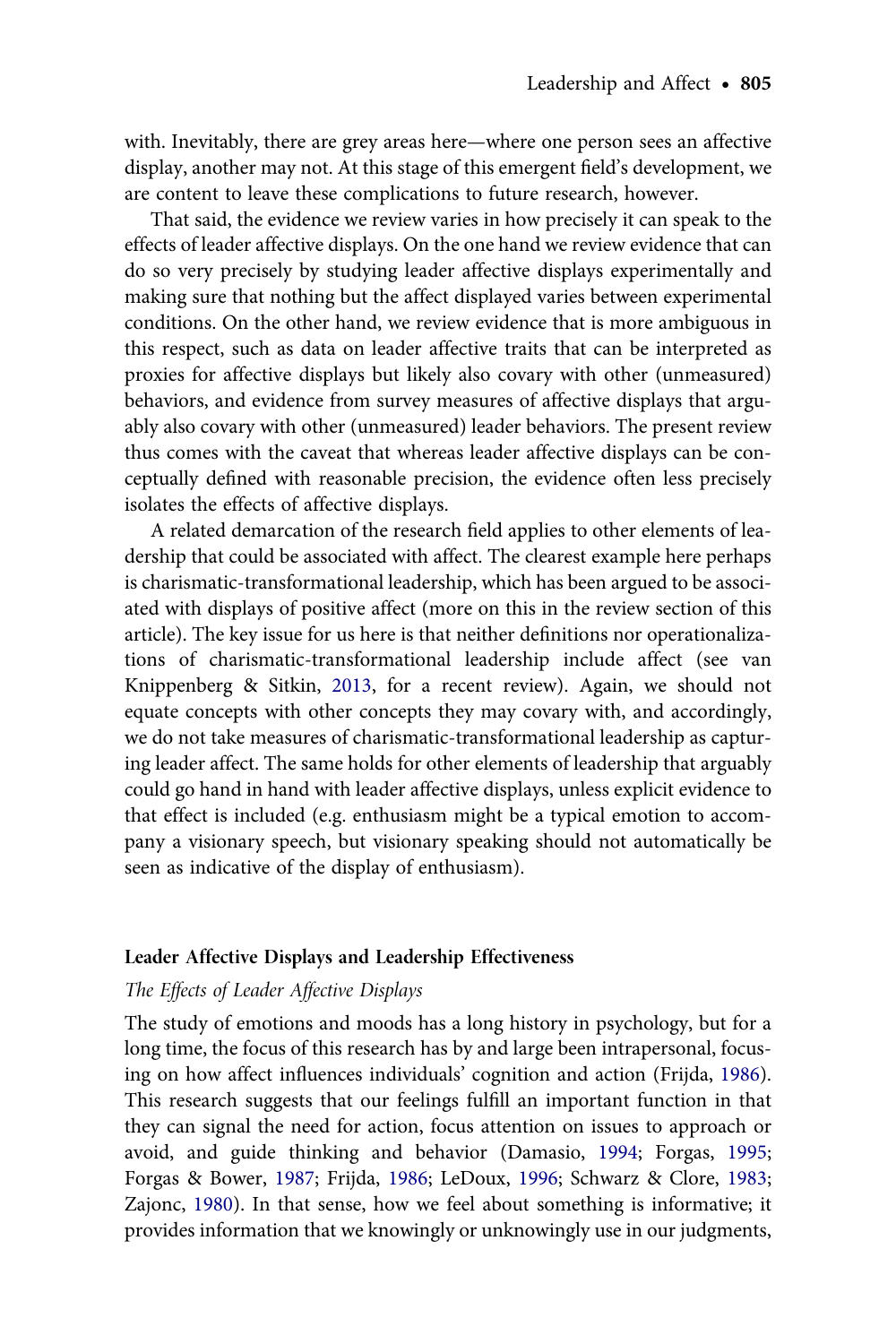<span id="page-8-0"></span>decisions, and actions (e.g. not accepting a job offer because it "does not feel right"). Affect may thus, consciously and/or unconsciously, inform our judgments, attitudes, and behavior.

It is only relatively recently that research has started to engage with the interpersonal role of affect, recognizing that the influences of affect are not just intrapersonal, but that one person's affective state may also influence others (Hatfield, Cacioppo, & Rapson, [1994](#page-38-0); Keltner & Haidt, [1999\)](#page-38-0). From a leadership perspective, this raises the question of whether and how leader affect may influence followers. The starting point for the consideration of this question is that, at least to some extent, affective states typically are also observable to others. Facial expressions, body movements, and pitch and tone of voice may all convey how we feel even when we do not outright say so. Such affective displays (i.e. observable indicators of one's affective state) may influence others in at least two ways (Keltner & Haidt, [1999](#page-38-0); Van Kleef, [2009](#page-41-0)): via an affective path and via a cognitive path.

First, affect may be "contagious"; it may invite similar affect in another person observing the affective display (Elfenbein, [2014\)](#page-37-0). Affective displays may through unconscious mimicry of the physical aspects of the affective display (facial expression, body posture, etc.) engender a similar affective state in the observer of the affective display (Hatfield et al., [1994](#page-38-0); Strack, Martin, & Stepper, [1988](#page-41-0)), and thus also inform the recipient's judgments, attitudes, and behavior as per the intrapersonal influence of affective states (Forgas, [1995](#page-37-0)). The translation to leader affective displays is straightforward here. Leader affect may result in emotional contagion, and the affective state thus induced in followers may subsequently influence follower attitudes and behavior, including those attitudes and behaviors that are seen as indicators of leadership effectiveness (e.g. performance, creativity, and citizenship on the behavior side and leadership evaluations and work attitudes on the attitude side).

Second, the notion of affect-as-information (Schwarz & Clore, [1983\)](#page-41-0) also extends to the interpersonal context (Van Kleef, [2009\)](#page-41-0). Observing another person's affective state may inform us about how that person appraises and responds to things—the interaction partner, the situation, etc. A greeting smile is perhaps one of the more obvious examples of how an affective display may convey social information, but research in negotiation for instance also suggests that one party's emotional response to a negotiation offer (e.g. anger) may inform the other party about how the offer is received and thus influence subsequent offers (Van Kleef, De Dreu, & Manstead, [2004\)](#page-41-0). Affect may also convey more complex social information. People for instance tend to attribute higher status to an angry person than to a sad person, presumably because anger conveys a stronger action-orientation (and thus "action ability") than sadness (Tiedens, [2001](#page-41-0)). The translation to leader affective displays is that followers' cognitive interpretations of leader affect may influence their attitudes and behavior.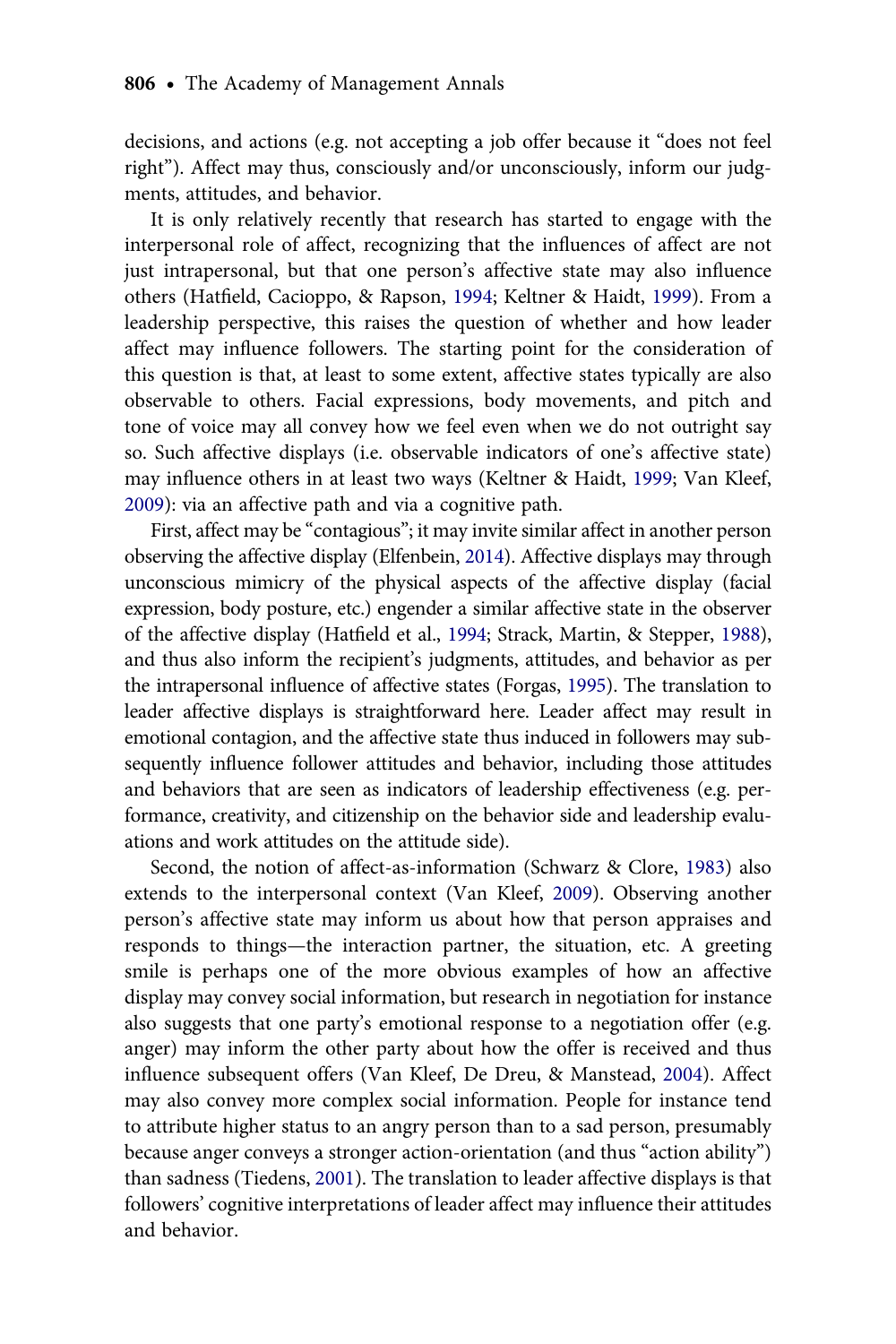<span id="page-9-0"></span>Theory and evidence for the role of other's affect in social interaction thus suggest that leader affective displays are worthy of consideration as an influence in leadership effectiveness. Deliberately or unintendedly, leaders may convey how they feel, either in response to particular work events or individuals, or just because they happen to be in a certain mood. Such affective displays may then influence followers. Research in leadership and affect corroborates this proposition, although relationships are less clear-cut than perhaps one would hope for.

In the following sections, we review the empirical evidence concerning leader affective displays. We first consider main effect evidence and then follow up with consideration of evidence speaking to moderation in the relationship between leader affective displays and indicators of leadership effectiveness. Both the main effect evidence and the moderation evidence also speak to mediation in these relationships. Consistent with the broader evidence in the interpersonal effects of emotions, the evidence suggests that leader affective displays may influence outcomes through two pathways: affective contagion and cognitive interpretation. The evidence also suggests that these pathways are contingent on moderating influences, both in terms of the extent to which leader affective displays engender affective contagion and/or cognitive interpretation (i.e. first-stage moderation) and in terms of the effects of contagion and interpretation on outcomes (i.e. second-stage moderation). Presaging these conclusions as they derive from the following review, Figure 1 captures these moderated pathways in a graphic display. Evidence speaking to these pathways will unfold throughout our review.

### Main Effect Evidence

The initial guiding idea in research on leader affective displays has been that leaders' displays of positive affect may be motivating either because their



Figure 1 A Contagion-Interpretation Model of Leader Affective Displays and Leadership Effectiveness.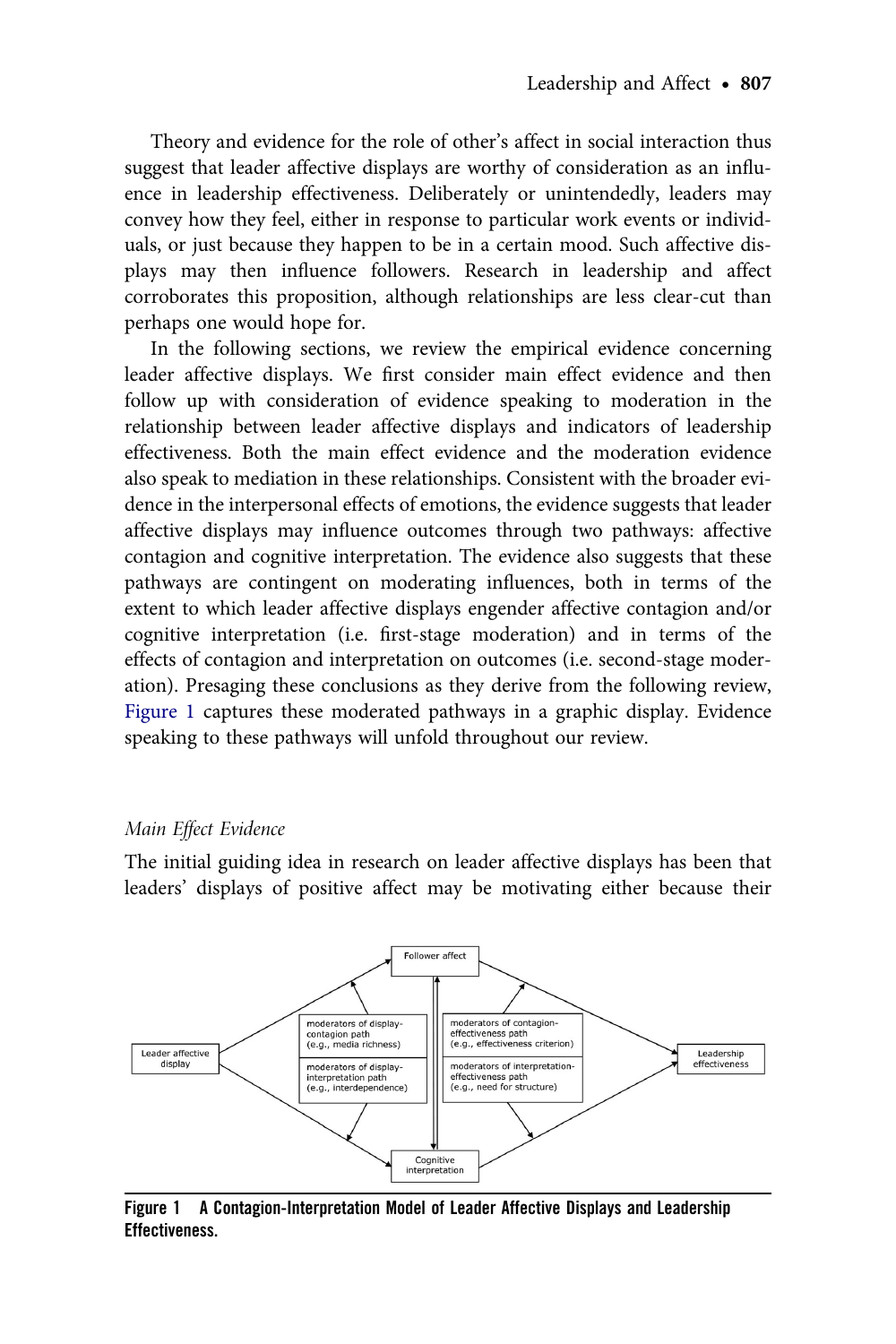<span id="page-10-0"></span>positivity is motivating or because the affect is contagious and engenders positive affective states in followers that are motivating and that guide their subsequent behavior. We first review such "main effect" studies, starting with studies comparing leader displays of positive affect with neutral displays before turning to studies that compared the display of positive affect with the display of negative affect, and other comparisons such as the display of high-arousal affective states with the display of low-arousal affective states. One important conclusion to emerge from this review is that despite the common wisdom that positive affect is more effective, there are also indications of the effectiveness of negative affective displays.

George and Bettenhausen [\(1990\)](#page-38-0) found that leader positive mood predicted prosocial behavior (positively) and turnover (negatively) for sales employees. In a related vein, George ([1995](#page-38-0)) observed a positive relationship between leader positive mood and group performance. For emergent leadership, Day and Crain [\(1992](#page-37-0)) observed that emergent leader positive affect predicted group member ratings of leader –member exchange (LMX) (i.e. the quality of the relationship). These studies did not assess whether leader moods resulted in associated affective displays (i.e. leaders rated their own affect, which cannot be equated with expressing the affect in ways observable to followers), and other acts of leadership thus could also account for these relationships to the degree that they are affect-inspired. This is a problem that is not specific to the studies discussed here, but a more general issue in studies assessing leader affect rather than affective displays. Nevertheless, it does not seem to be an unreasonable interpretation that leader affective displays would at least in part underlie these relationships.

Other studies focused on perceptions of charismatic-transformational leadership in studying the effects of leader positive affect. This comes with two important caveats. First, charismatic-transformational leadership is claimed to represent a leader behavioral style and thus cannot be seen as an indicator of leadership effectiveness, but there is an unfortunate tendency to equate the two even so. Second, as argued by van Knippenberg and Sitkin [\(2013](#page-39-0)), charismatic-transformational leadership is an invalid concept because it is defined as effective leadership, thus rendering the study of its relationship with leadership effectiveness tautological. (Other reasons to discard charismatic-transformational leadership as a valid construct include the fact that there is no theory to explain its proposed multidimensional structure and the fact that all frequently used measures of charismatic-transformational leadership are unable to reliably replicate its proposed dimensional structure and to distinguish it empirically from leadership that is not charismatic-transformational or from leadership evaluations.) Accordingly, we discuss charismatictransformational leadership here not because we see this as valid evidence, but rather to address the misconception that this stream of research adds to our understanding of leadership and affect and because it also contains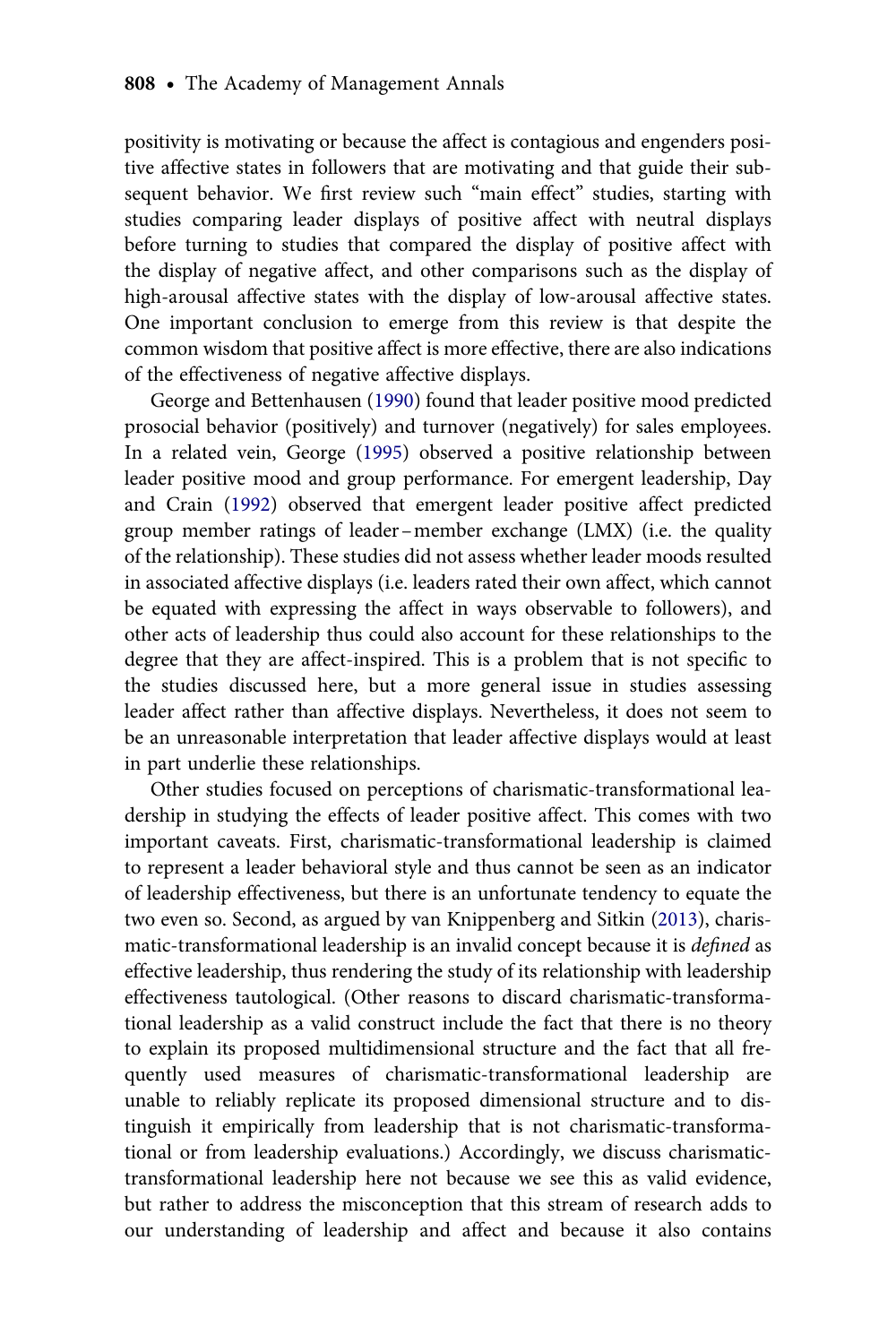<span id="page-11-0"></span>leadership and affect evidence other than that speaking to charismatic-transformational leadership.

Bono and Ilies [\(2006](#page-36-0)) manipulated and measured leader displays of positive affect (as compared with the absence of such displays), and showed that these displays were associated with both higher ratings of charismatic leadership and more positive affect among followers (i.e. emotional contagion). In a similar vein, Awamleh and Gardner ([1999\)](#page-36-0) found that leaders who smiled (i.e. displayed positive affect) when giving a speech were perceived as more charismatic than leaders who did not smile. Rubin, Munz, and Bommer [\(2005\)](#page-40-0) showed that leaders higher in positive affectivity were rated as more transformational by their followers. Chi, Chung, and Tsai [\(2011](#page-36-0)) found that leader positive affect predicted follower positive affect (i.e. contagion) and ratings of transformational leadership, and these variables in turn mediated the relationship between leader affect and group performance. Adding a complication to the issue here, Erez, Misangyi, Johnson, LePine, and Halverson [\(2008\)](#page-37-0) studied charismatic leadership as a cause (albeit correlational) rather than a consequence of leader affective displays, and found that charismatic leadership was associated with more positive follower affect mediated by leader displays of positive affect and aroused behavior (i.e. contagion). This essentially implies that leader behavior caused leader behavior: charismatic leadership (a set of behaviors) would cause affective displays (a set of behaviors). This seems a suboptimal model conceptually, regardless of the misgivings about charismatic-transformational leadership.

Ignoring the findings pertaining to charismatic-transformational leadership on grounds outlined by van Knippenberg and Sitkin [\(2013](#page-39-0)), these studies provide evidence that leader displays of positive affect may be contagious (Bono & Ilies, [2006;](#page-36-0) Chi et al., [2011;](#page-36-0) Erez et al., [2008](#page-37-0)) and influence performance (Chi et al., [2011](#page-36-0)). They also provide evidence of the mediating role of contagion (Chi et al., [2011\)](#page-36-0).

Consistent with the common (yet oversimplified) assumption that positive affect has favorable consequences, a number of studies also show negative effects of negative affect or more positive effects of positive than of negative affect. Glomb and Hulin [\(1997](#page-38-0)) found across an experimental and a survey study that leaders displaying anger in interaction with subordinates were evaluated less positively. Johnson [\(2009](#page-38-0)) experimentally manipulated leader positive versus negative affective displays in delivering a speech and found that positive affective displays resulted in higher follower performance and higher perceptions of charisma than negative affective displays. Follower positive affect mediated effects on charisma ratings, while follower negative affect mediated effects on performance.

As noted above, affect can be distinguished not only by its valence, but also by the level of arousal (activation) associated with it. Arousal level may matter for leadership effectiveness, because higher arousal is associated with a stronger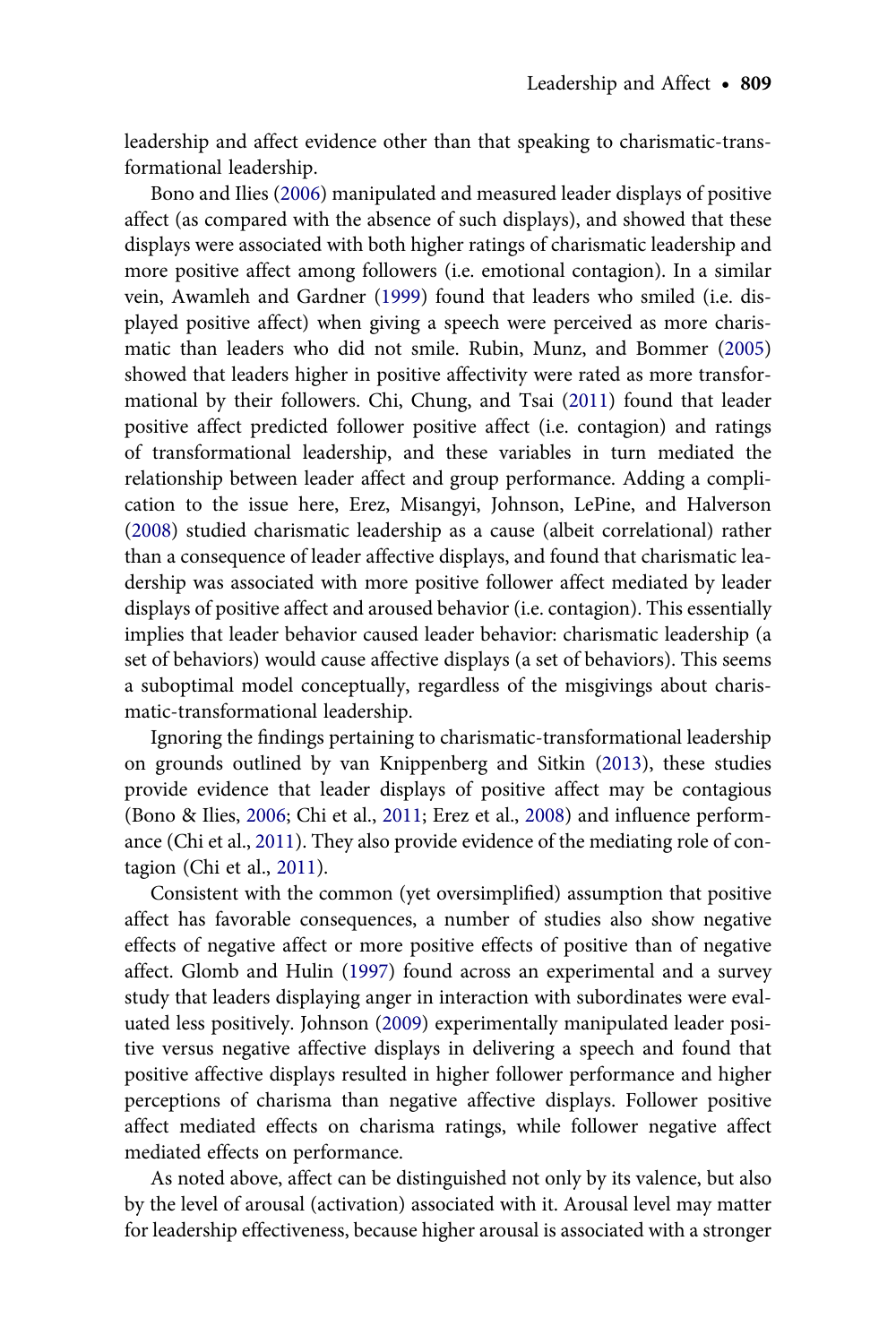<span id="page-12-0"></span>action-orientation and agency and thus may be a better fit with people's implicit understanding of the leader role (Damen, D. van Knippenberg, & B. van Knippenberg, [2008\)](#page-37-0). Damen, D. van Knippenberg et al. ([2008](#page-37-0)) combined the study of arousal and valence, arguing that it is the combination of positive valence and high arousal that is most likely to lead to attributions of charisma (which, in contrast to the main body of charismatic-transformational leadership research, was understood to reflect a positive leadership evaluation and not leader behavior). Results of a scenario experiment and a cross-sectional survey comparing leader displays of enthusiasm (positive, high arousal), relaxation (positive, low arousal), anger (negative, high arousal), and sadness (negative, low arousal) confirmed the predictions that displays of enthusiasm were associated with stronger attributions of charisma, and that this effect was mediated by both the transfer of arousal and the transfer of positive feelings.

It is not simply the case that leader positive affective displays are always associated with favorable outcomes, and negative displays with unfavorable outcomes, however. There is also evidence of positive effects of negative affect. Sy, Côté, and Saavedra ([2005\)](#page-41-0) manipulated leader mood (positive, negative, neutral) by means of emotionally evocative video clips. They found evidence of emotional contagion: groups led by a leader in a positive mood adopted a more positive mood themselves, whereas groups led by a leader in a negative mood experienced a more negative mood themselves. Leader mood also influenced group process: positive mood was associated with better coordination (which was mediated by the group's mood resulting from emotional contagion), whereas negative mood was associated with greater effort. The authors suggested that the latter effect may have been driven by inferences regarding team performance (a cognitive interpretation process), although no direct support for this possibility was obtained. Overall, groups did not differ in performance as a function of leader affect.

Schaumberg and Flynn [\(2012\)](#page-41-0) found that guilt-prone individuals (i.e. an affective trait) were more likely to emerge as leaders and were evaluated more favorably as leaders because of a perceived greater sense of responsibility (i.e. a cognitive interpretation). Arguably, however, this effect might be driven less by cognitive interpretation of affective displays than by the sense of responsibility leaders display in other ways than through affective display (e.g. verbally, in taking responsibility in their actions, etc.); guilt-proneness may be a proxy for displaying guilt, but it is likely also predictive of other behaviors that may influence follower responses. Melwani, Mueller, and Overbeck [\(2012\)](#page-40-0) found that both showing compassion (a positive emotion) and showing contempt (a negative emotion) make one more likely to emerge as leader, because observers associate both emotions with intelligence (presumably because the expression of both compassion and contempt suggests superiority to the target of the emotion, which in turns suggests ability and intelligence) and intelligence fits implicit leadership theories—a cognitive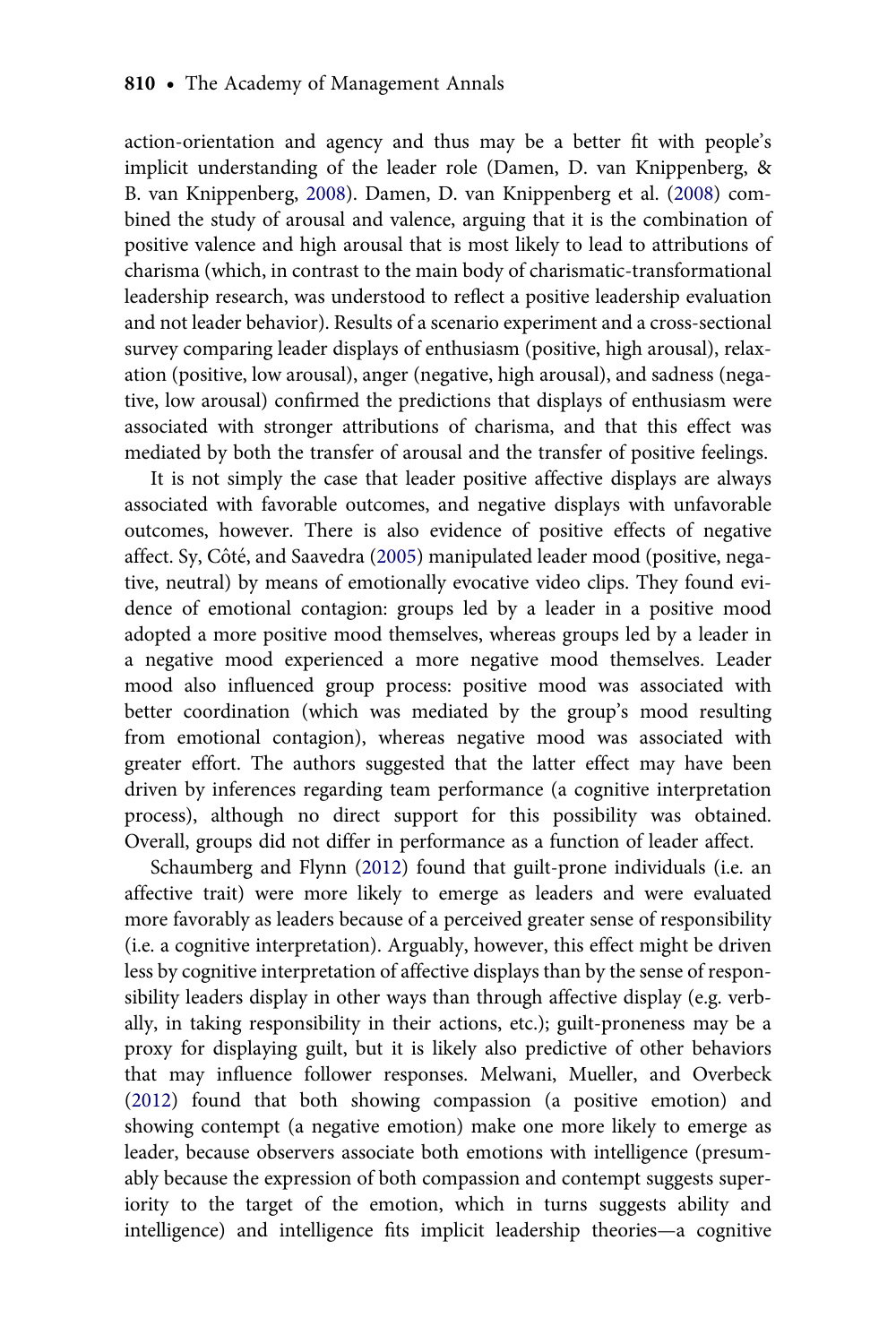<span id="page-13-0"></span>interpretation process. Adding arousal to the equation, Tiedens [\(2001\)](#page-41-0) suggested that the display of high arousal as compared with low-arousal negative affect may be more effective in that the higher level of arousal is associated with greater competence and status (i.e. a cognitive interpretation process). She found that perceivers associated presidential displays of anger with higher competence and status (but less likeability) than displays of sadness.

In an attempt to make sense of part of the diversity of findings in this literature, Visser, van Knippenberg, Van Kleef, and Wisse ([2013\)](#page-42-0) proposed that the effectiveness of leader displays of positive as compared with negative affect is contingent on the leadership effectiveness criterion in question. Based on research on the intrapersonal influence of affect in shaping cognitive processes, they predicted that leader positive affective displays are more likely to inspire creativity, whereas leader negative affective displays are more likely to inspire analytical performance (cf. Schwarz & Bless, [1991\)](#page-41-0). Moreover, based on the same literature they argued that subjective leadership evaluations would follow the valence of affect (cf. Forgas, [1995\)](#page-37-0). Across two experimental studies, they showed that leader displays of happiness resulted in greater follower creativity and more positive leadership evaluations than leader displays of sadness, whereas displays of sadness resulted in greater analytical performance. One aspect of this finding that may also be highlighted here is that for analytical performance leadership evaluations and performance diverged leadership evaluations were higher with leader displays of happiness, whereas actual performance was higher with leader displays of sadness. This underscores our caveat concerning the validity of subjective ratings as indicators of leadership effectiveness. Effects on creativity and evaluations were mediated by contagion, but this was not the case for effects on analytical performance.

#### The Need to Consider Contingencies of Leader Affective Display Effects

In sum, then, a first assessment of main effect evidence suggests that leader displays of positive affect (as compared with no affective displays or displays of negative affect) are associated with favorable effects on prosocial behavior, turnover intentions, emergent leadership, leadership evaluations, coordination, and performance. At the same time, however, there is also evidence of beneficial effects of leader displays of negative affect for follower effort, analytical performance, status judgments, and emergent leadership. This state of affairs indicates that the impact of leader emotional displays on leadership effectiveness cannot be easily captured in terms of simple main effects, begging the question of which factors moderate the extent to which displays of positive versus negative affect are more effective.

A first answer to this question that is directly tied to the wide variety of leadership outcomes that have been examined is provided in the analysis of Visser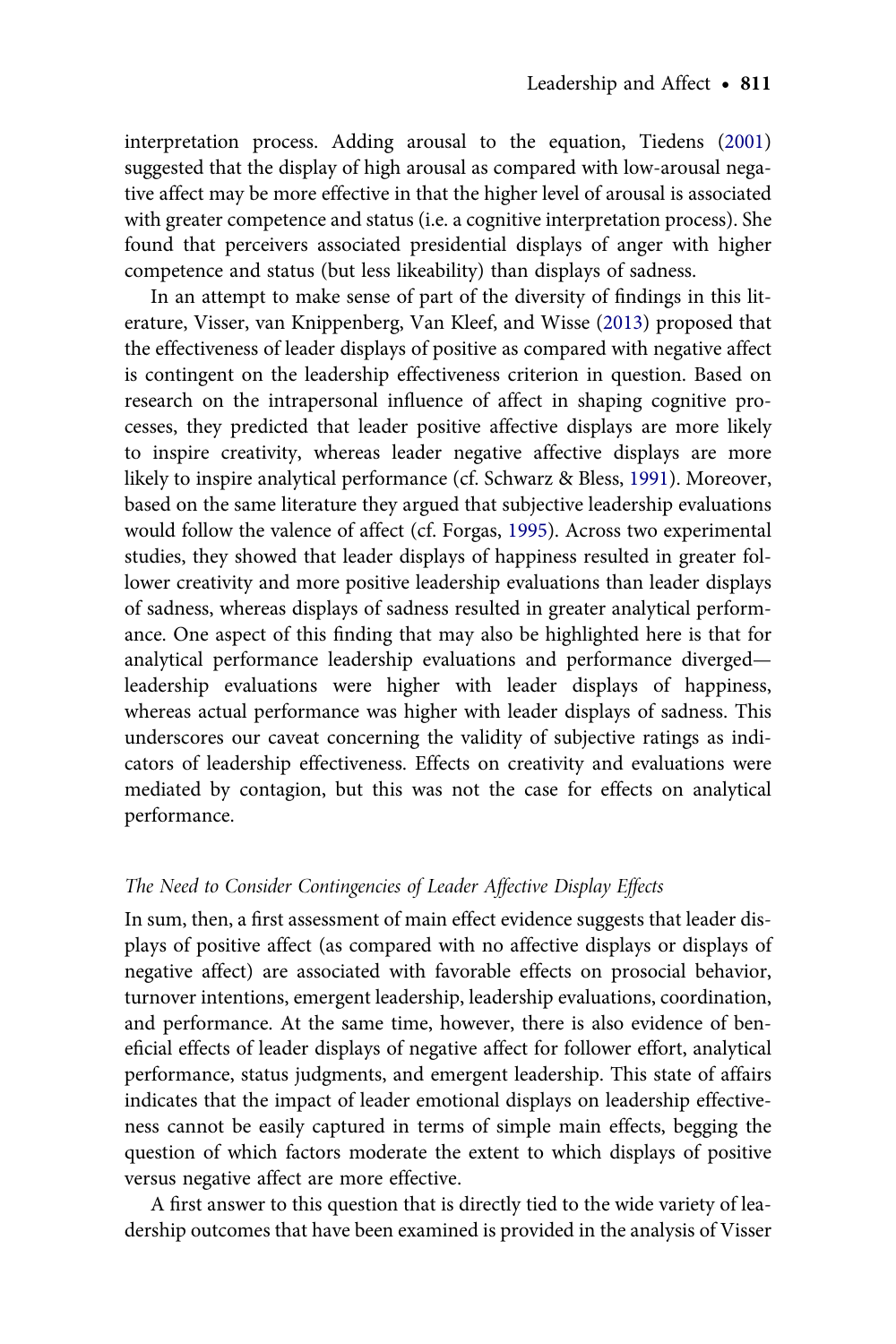<span id="page-14-0"></span>et al. [\(2013](#page-42-0)). Visser and colleagues identified the leadership effectiveness criterion in question as a contingency of the relative effectiveness of leader displays of positive as compared with negative affect. It may be less intuitive to think of the leadership effectiveness criterion (i.e. the dependent variable) as reflecting a value of a moderator variable, but it makes more sense when this is reframed as the task in question (and indeed, Visser et al., [2013,](#page-42-0) studied this as affective display  $\times$  task interactions): creative tasks favor positive affective displays, whereas analytical tasks favor negative affective displays. The evidence also suggests that this moderating role not only holds for creative versus analytical performance, but also for persistence (cf. effort; Sy et al., [2005](#page-41-0)), which is inspired more strongly by negative rather than positive affect, and for cooperation (cf. prosocial behavior, coordination; George, [1991](#page-38-0); Sy et al., [2005](#page-41-0)) versus competition (Forgas & George, [2001\)](#page-38-0), which are more likely to follow from positive affect versus negative affect, respectively.

This notion of task (or leadership effectiveness criterion) as a contingency of the effectiveness of positive versus negative affective displays is particularly relevant in view of the field's strong reliance on subjective ratings of leadership as the effectiveness criterion. Visser et al. [\(2013](#page-42-0)) show that such subjective evaluations favor positive affective displays even when more objective task performance favors negative over positive displays. This seems a particularly important observation in view of what is perhaps the one dominant (albeit overly simplistic) conclusion in many writings about leadership and affect—the suggestion that it is positive affective displays that make leaders effective. A stronger focus on behavioral indicators of leadership effectiveness in future research may thus also qualify this common wisdom in important ways and paint a more nuanced picture of the effectiveness of positive versus negative affective displays. We also revisit this conclusion below when we discuss moderators of the effects of leader affective displays.

At the same time, the evidence suggests that it is not as simple as the one criterion being linked with positive affect and the other with negative affect. Leadership evaluations can follow the valence of affective displays, but may also reflect positive interpretations of negative affective displays (e.g. Melwani et al., [2012;](#page-40-0) Tiedens, [2001](#page-41-0)). Part of the issue may be that the evidence of evaluations following the valence of affect seems to derive from studies in which the relationship between leader affective displays and evaluations was mediated by follower affect (i.e. contagion; Chi et al., [2011](#page-36-0); Damen, D. van Knippenberg et al., [2008;](#page-37-0) Johnson, [2009](#page-38-0); Visser et al., [2013](#page-42-0)), whereas positive evaluations following displays of negative affect seem to result from a process of cognitive interpretation of affect (Melwani et al., [2012](#page-40-0); cf. Schaumberg & Flynn, [2012\)](#page-41-0). This diverging pattern of mediation evidence is not limited to leadership evaluations; Sy et al. ([2005\)](#page-41-0) found a positive effect of leader negative mood on effort that was not mediated by follower mood, and Visser et al. [\(2013\)](#page-42-0) found a positive effect of leader sadness on analytical performance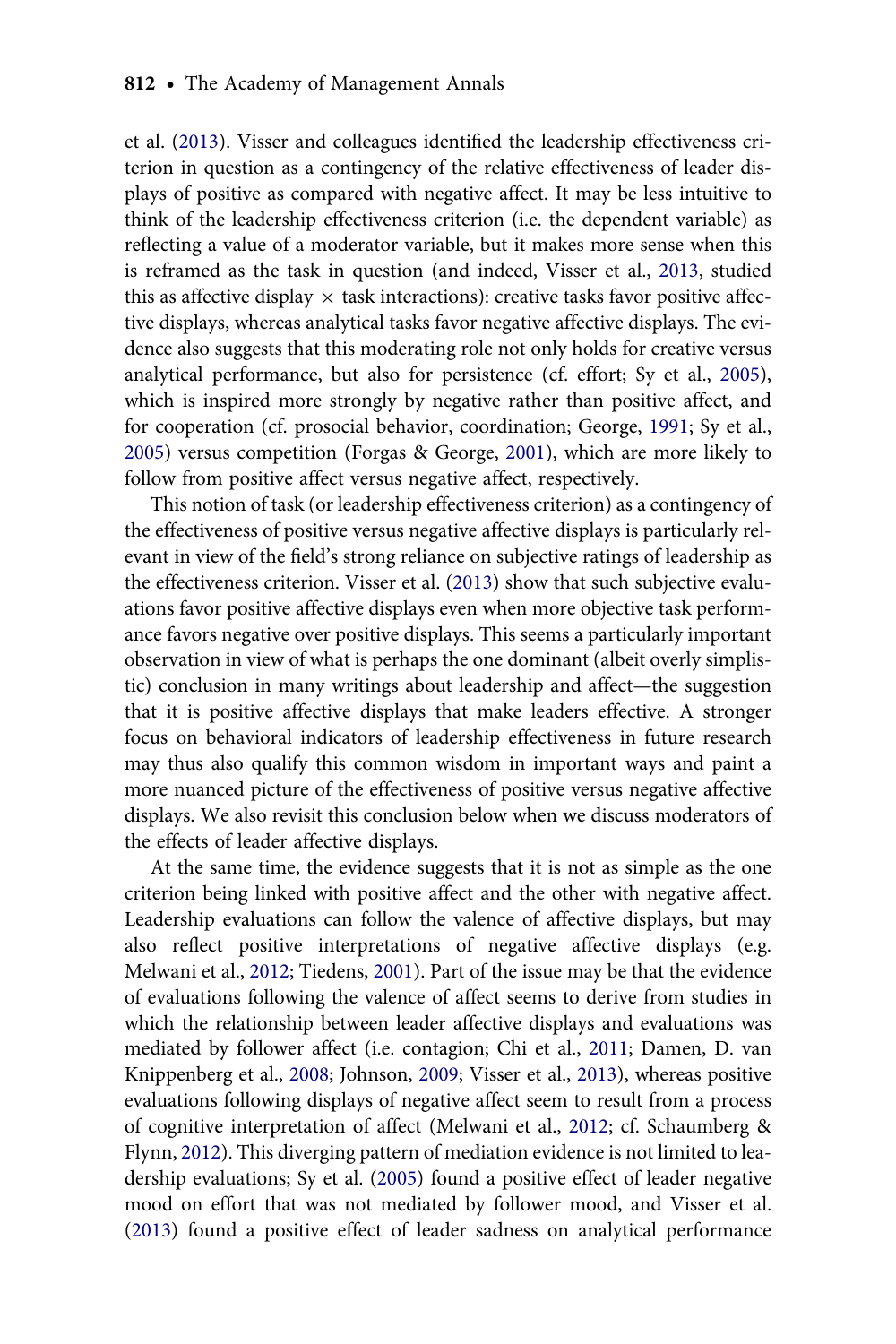<span id="page-15-0"></span>that was not mediated by follower emotion—both in a context where positive affect effects were found to be mediated by contagion.

This suggests that whereas the mindsets induced by positive and negative affect may be conducive to different behaviors, there is also a case that the "emotional response" to leader affective displays (i.e. the contagion path) is more likely to result in greater effectiveness of positive over negative affect than the "cognitive response" (i.e. cognitive interpretation of the affective display). One interpretation of this is that first-blush emotional responses are more likely to be consistent with the valence of affect because positive affect is attractive and negative affect is aversive—both as a state to experience oneself and in others. Conversely, more deliberate cognitive interpretations may lead followers to infer more favorable leader traits (e.g. intelligence; Melwani et al., [2012](#page-40-0)) or motivating information from leader negative affective displays (e.g. the need for improvement; Van Kleef et al., [2009\)](#page-42-0). The evidence speaking to mediation of main effects thus suggests that it is important to identify the moderators of emotional contagion and cognitive interpretation processes in understanding the effectiveness of different leader affective displays, because the same affective display may have different effects depending on whether follower responses are predominantly cognitively or affectively driven.

We may also reiterate our caveat regarding variations in the evidence in terms of how unambiguously it can speak to the effects of leader affective displays. The evidence reviewed so far ranges from controlled experimental investigations in which only the affect displayed differed between conditions (e.g. Visser et al., [2013\)](#page-42-0) and studies in which leader traits are taken as proxies for leader affective displays even when they arguably also covary with other leader behaviors. Although for obvious reasons we do not argue for the reduction of the study of leader affective displays to controlled experimental research, it would seem important that empirical investigations that do not isolate the leader behavior that is seen as the "active ingredient" in producing effects through controlled experimental designs build in other elements to that effect in their design. This would for instance include the explicit measurement of leader affective displays in research on leader affective traits, and the inclusion of measures of leader behavior other than affective displays that could be expected to covary with leader affective displays so that these can be controlled for.

#### Moderation in the Effects of Leader Affective Displays

Research on leader affective displays has advanced both emotional contagion and cognitive interpretation of affective displays as mediating processes in the effects of leader affective displays, even though the majority of studies have focused on contagion (i.e. seen both as an outcome and as a mediating variable) and only a few studies have assessed both processes. This is not to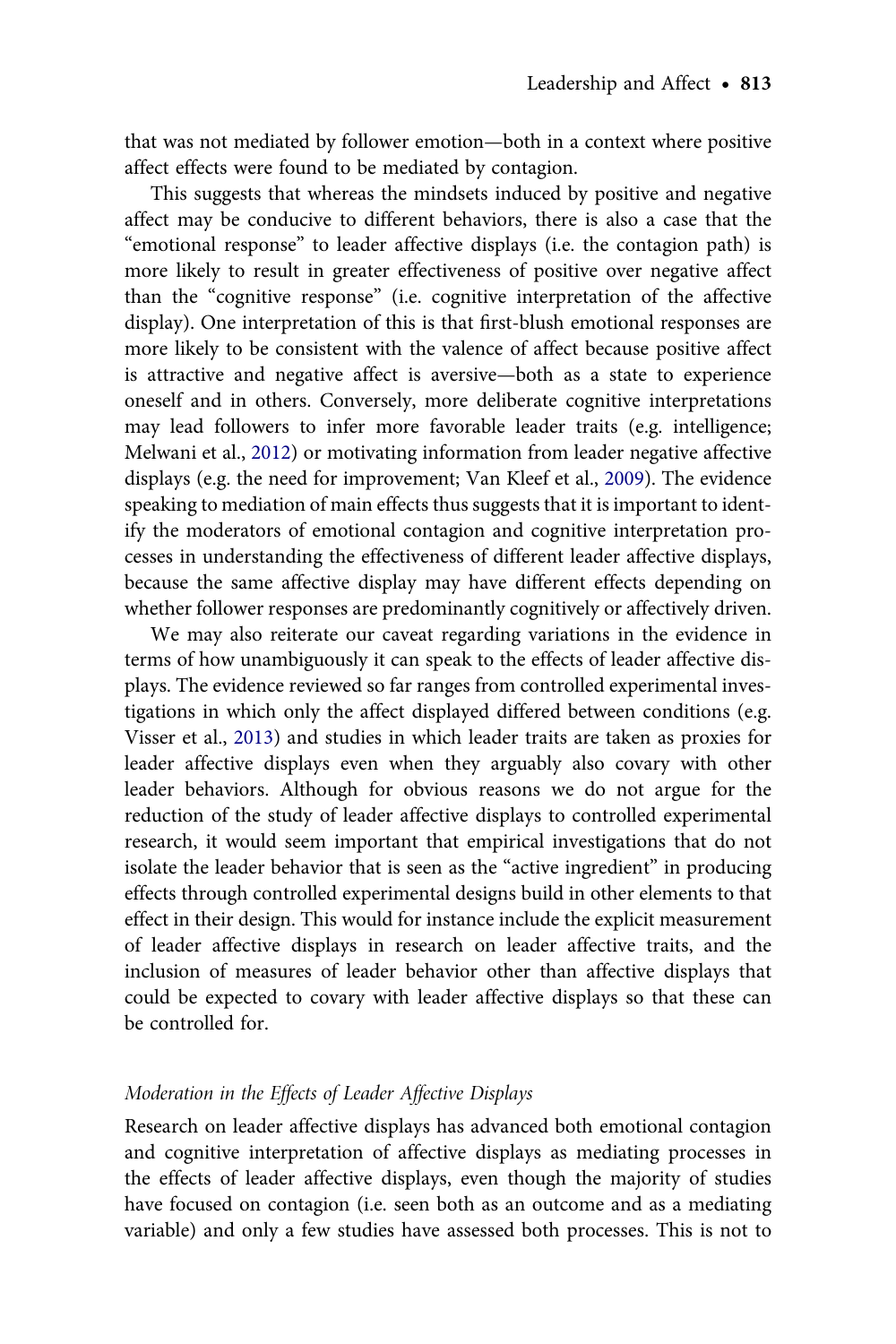<span id="page-16-0"></span>say, however, that each study of moderation speaks to mediation processes and indeed it is not always unambiguously clear whether a moderation effect should be understood in terms of emotional contagion, cognitive interpretation, or both. Moreover, in the absence of mediating evidence, it is typically not clear whether the moderation should be understood as influencing the impact of leader affective displays on the mediating path (i.e. first-stage moderation) or the effects of the mediating process on the outcome (i.e. secondstage moderation)—or both. In the following, we review this evidence.

A first theme in the moderation evidence is that of the match between leader affective displays and other elements of leadership, where greater effectiveness is found for matching than for mismatching affect. Newcombe and Ashkanasy [\(2002\)](#page-40-0) experimentally investigated the effects of leader positive versus negative affective displays accompanying positive versus negative feedback. They observed that leaders displaying positive affect were rated more favorably, but also that leaders displaying message-congruent affect were evaluated more favorably (i.e. negative feedback is better accompanied by negative affect than by positive affect). Across four experiments, Venus, Stam, and van Knippenberg [\(2013](#page-42-0)) focused on the interaction of the regulatory focus (promotion vs. prevention; Higgins, [1997\)](#page-38-0) of a persuasive message by the leader (a visionary statement, an appeal to values, goal-setting) and leader affective display. Promotion and prevention focus are associated with different emotions in response to success and failure (Higgins, [1987\)](#page-38-0). Enthusiasm is for instance consistent with a promotion focus, whereas agitation is consistent with a prevention focus. This is not simply a matter of valence, however. For instance, frustration too is consistent with a promotion focus (i.e. in response to obstacles to achieving a good outcome). Venus and colleagues experimentally showed that the match between the regulatory focus implied in leader's appeals and the regulatory focus implied by leader affective displays (enthusiasm or frustration for promotion focus; agitation for prevention focus) interacted such that matching emotion and appeal resulted in higher follower performance. This effect was mediated by contagion of the regulatory focus (i.e. which arguably followed from emotional contagion) such that leader affective display influenced follower regulatory focus, which interacted with leader appeal (i.e. second-stage moderation).

A second theme is that of the match (similarity) between leader affective displays and follower affect. Damen, B. van Knippenberg, and D. van Knippenberg ([2008\)](#page-37-0) manipulated whether a leader displayed enthusiasm or anger in a speech to instruct and motivate follower performance, and studied follower positive affect as a moderator of the effectiveness of these affective displays compared to the same message without the affective display. They argued that followers would be more open to the leader's appeal if there was a match between the leader's affective display and the follower's affective state, and found that follower positive affect moderated the relationship between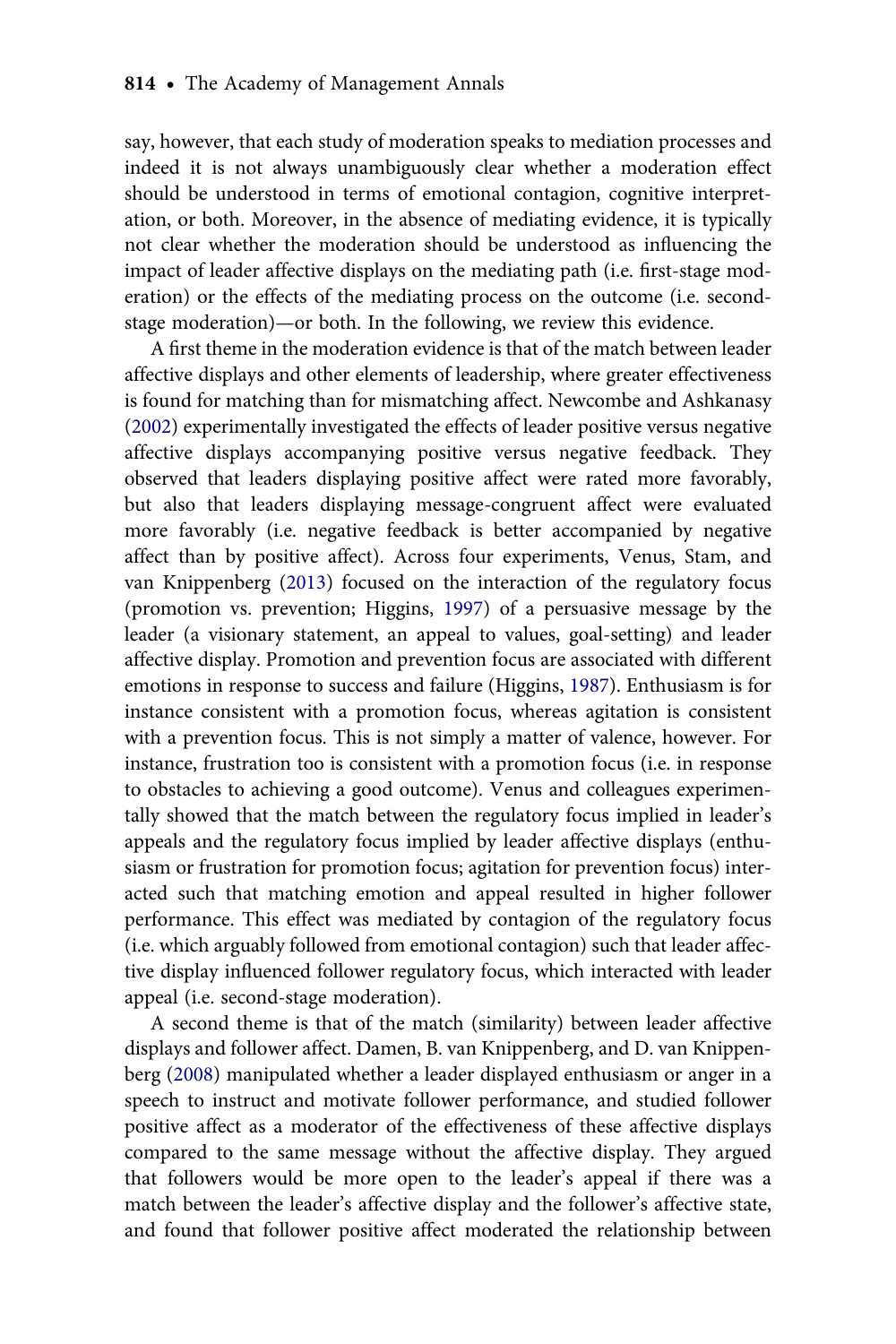<span id="page-17-0"></span>leader affective display and follower performance. Follower performance was higher when the valence of the leader's affective display was more in line with the level of follower positive affect (i.e. enthusiasm for high positive affect, anger for low positive affect). In a related vein, Kant, Skogstad, Torsheim, and Einarsen [\(2013](#page-38-0)) found that leader trait anger was more predictive of follower ratings of petty tyranny for followers lower on trait anger. The affective match effect here is that followers higher on trait anger judge the behavior of a dispositionally angry leader less negatively (note, however, that the effect of leader trait anger need not be driven by leader affective displays). These studies provide no mediation evidence and are consistent both with a cognitive interpretation reading—more positive interpretations of leader affect that is congruent with follower affect—as well as an emotional contagion-interpretation—more contagion for affect that the follower is disposed to feel or feeling to a certain extent already.

There are also three studies that are consistent with the notion of a match between leader affect and follower traits when considering the emotions and goals associated with a trait moderator. First, Gaddis, Connelly, and Mumford [\(2004\)](#page-38-0) found that displays of positive affect were generally associated with higher leadership effectiveness (both rated and in terms of follower performance). However, when leader affect was negative, followers with a prevention goal reported more positive perceptions of leader effectiveness than did followers with a promotion goal. Second, Van Kleef, Homan, Beersma, and van Knippenberg [\(2010\)](#page-42-0) studied team member agreeableness as a moderator of responses to leader anger versus happiness. They argued and found that happiness is a better match with high agreeableness (i.e. which is associated with a focus on harmony and social relations), whereas anger is a better match with low agreeableness. Moreover, consistent with the notion that a mismatch would evoke stress, this interactive effect was mediated by subjectively experienced workload (i.e. first-stage moderation). Third, also speaking to the notion of affective match by implication, and providing evidence of emotional convergence (cf. contagion), Sy and Choi ([2013](#page-41-0)) looked at extraversion and neuroticism as proxies for leader and follower positive affect and negative affect (but note that there may be alternative interpretations of these relationships), and showed that mood convergence was more likely with greater leader-follower similarity in traits.

A study by Koning and Van Kleef ([2015\)](#page-39-0) points to the moderating influence of the extent to which the leader's affective display is seen as appropriate by the follower given the follower's performance. They show that followers are more willing to engage in organizational citizenship behavior (e.g. working overtime) on behalf of a leader when they perceive the leader's expressions of anger or happiness as appropriate in light of their own effort or performance.

Two studies looked at leader gender as a moderating influence. Lewis [\(2000\)](#page-39-0) investigated perceptions of male and female leaders' displays of anger and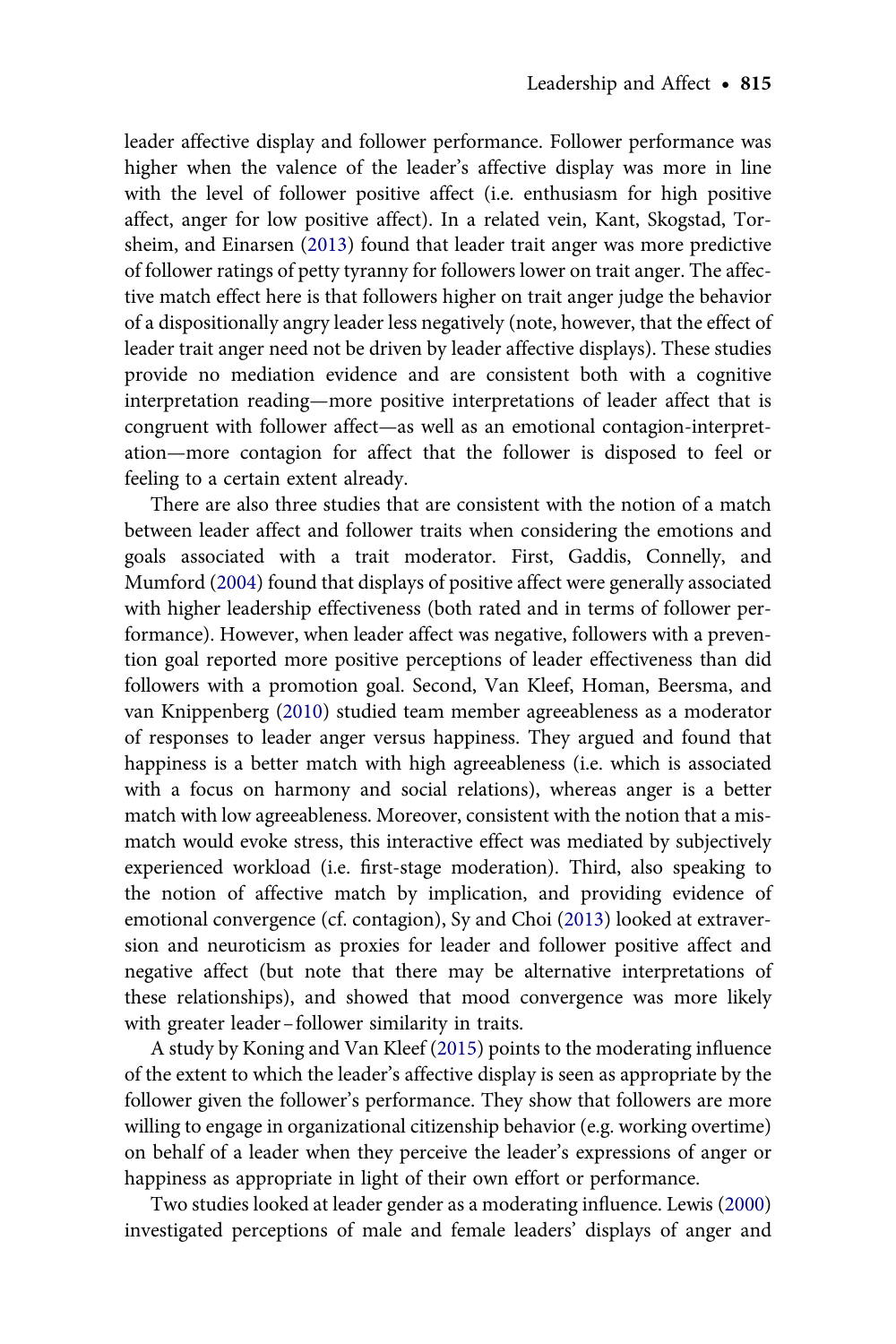<span id="page-18-0"></span>sadness (as compared with a control condition). She found that for a male leader, anger was more effective than sadness (cf. Tiedens, [2001](#page-41-0)), though not more effective than no display of affect in terms of the leadership evaluations it elicited. For a female leader, in contrast, affective displays of both anger and sadness were associated with less positive reactions, presumably as a result of negative connotations of female leader emotionality. Providing evidence concerning the contingencies of these gender effects, Schaubroeck and Shao [\(2012\)](#page-40-0) found that leadership evaluations were more negative in response to male sadness and female anger than to male anger and female sadness to the extent that people make dispositional attributions—and thus perceive a mismatch with the gender prototype (i.e. which would favor male anger and female sadness).

Further evidence regarding the difference between different negative emotions is provided by Madera and Smith [\(2009](#page-39-0)), who conducted a scenario experiment in which they compared the effects of leader displays of anger versus sadness after failure contingent on whether or not the leader accepted responsibility for the failure. Leadership evaluations were more positive when the leader accepted responsibility for the failure than when the leader did not, particularly when the leader expressed only anger as compared with sadness or both anger and sadness. Anger displays also resulted in more negative participant affect, which mediated lower evaluations after anger displays (note that the interpretation here is not one in terms of emotional contagion per se but in terms of anger elicited by the negative interpretation of a leader not accepting responsibility for failure).

In a study of the contingencies of emotional contagion (i.e. first-stage moderation), Johnson ([2008\)](#page-38-0) studied leader positive affect and negative affect in the field and focused on individual differences in follower susceptibility to contagion as a moderator of emotional contagion. She showed that leader affect was more likely to influence follower positive affect (but not negative affect) the higher followers scored on a susceptibility to contagion measure. The fact that susceptibility to contagion moderates contagion effects may not be too surprising because it should by definition, but it is interesting to note that here too positive affect was more contagious than negative affect (cf. Sy et al., [2005;](#page-41-0) Visser et al., [2013](#page-42-0)).

Also studying the contingencies of contagion, Cherulnik, Donley, Wiewel, and Miller [\(2001](#page-36-0)) showed that leaders who smiled a lot (i.e. displayed positive affect) invited emotional contagion. In a follow-up study, they found that this effect only replicated for a leader considered to be charismatic (Bill Clinton) but not for a leader considered to be non-charismatic (George Bush Sr.). Many other differences between the two leaders may (also) account for this effect, so this finding should be interpreted with caution, also because of the lack of clarity regarding what charisma as an attribution means conceptually. One possible interpretation is that followers are more open to a leader's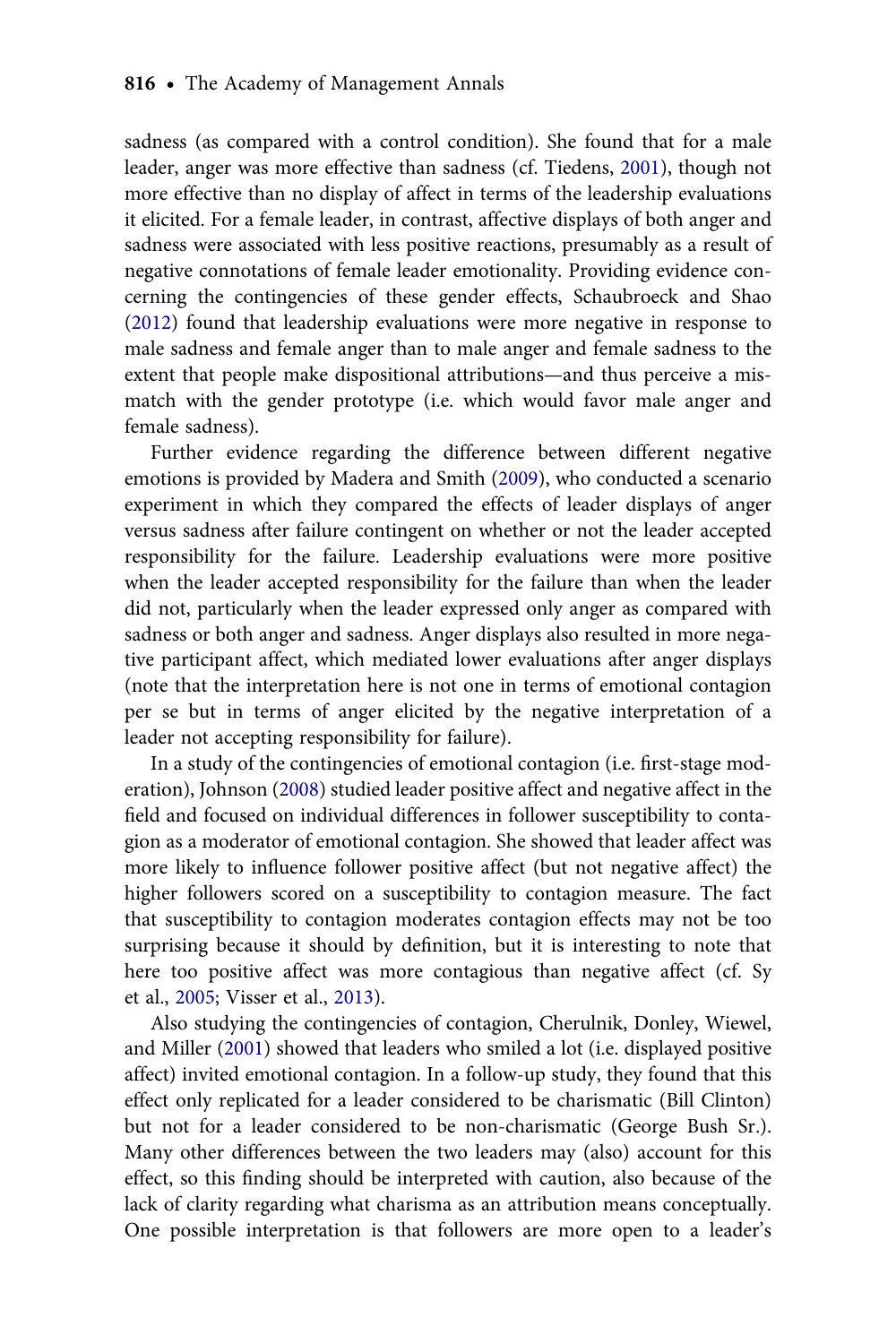<span id="page-19-0"></span>influence—and thus to emotional contagion—when the leader is seen in more positive terms.

Eberly and Fong [\(2013](#page-37-0)) focused on two different ways in which followers could feel more involved with a leader's affective display. In a first moderation study, they compared positive versus negative leader affective displays that were either other-focused (gratefulness or anger) or self-focused (pride or guilt), and observed that the valence of the affective display had a stronger effect on follower positivity of emotions and leadership effectiveness perceptions when the leader displayed other-focused emotions as compared with self-focused emotions. A problem is that this design confounds the focus of the emotion with the nature of the emotion (as opposed to, e.g. a comparison of anger focused on self vs. other), but the idea that the cause or target of an emotion matters is a point worth revisiting (as we do below). In a second moderation study, Eberly and Fong looked at follower trait interdependence (i.e. the disposition to emphasize one's relationship with others) and showed in a comparison of leader displays of anger versus happiness that the effect of emotional valence was stronger with higher follower interdependence. In both studies, these moderated effects were mediated (i.e. first-stage moderation) by both emotional contagion and cognitive interpretation (perceived sincerity of the leader's intentions).

Van Kleef et al. ([2009\)](#page-42-0) studied the influence of leader positive (happy) versus negative (angry) affective responses to prior team performance on subsequent team performance in an experimental setting. They adopted a social information processing perspective that suggests that careful information processing (cf. cognitive interpretation of affect) occurs to the degree that individuals are motivated to form accurate judgments (i.e. epistemic motivation; Kruglanski, [1989](#page-39-0)), whereas absent such motivation they may rely more on first-blush responses. They argued and found that teams whose members were higher in personal need for structure (Neuberg & Newsom, [1993\)](#page-40-0), an individual difference variable capturing differences in epistemic motivation, more carefully consider the implications of their leader's affective state and perform better with an angry leader than with a happy leader, because leader anger would suggest a greater need to focus on improving performance than leader happiness (i.e. second-stage moderation of the effects of cognitive interpretation on performance). Conversely, teams that were less disposed to carefully consider information were expected and found to perform better under the happy than the angry leader because the positive group affective tone that resulted from exposure to the leader's positive emotional displays was more motivating than the negative affective tone that resulted from exposure to the leader's negative emotional displays (i.e. second-stage moderation of the effects of emotional contagion on performance). This study thus points to the contingent nature of the processes underlying the effects of leader affective displays on leadership effectiveness, with effects being mediated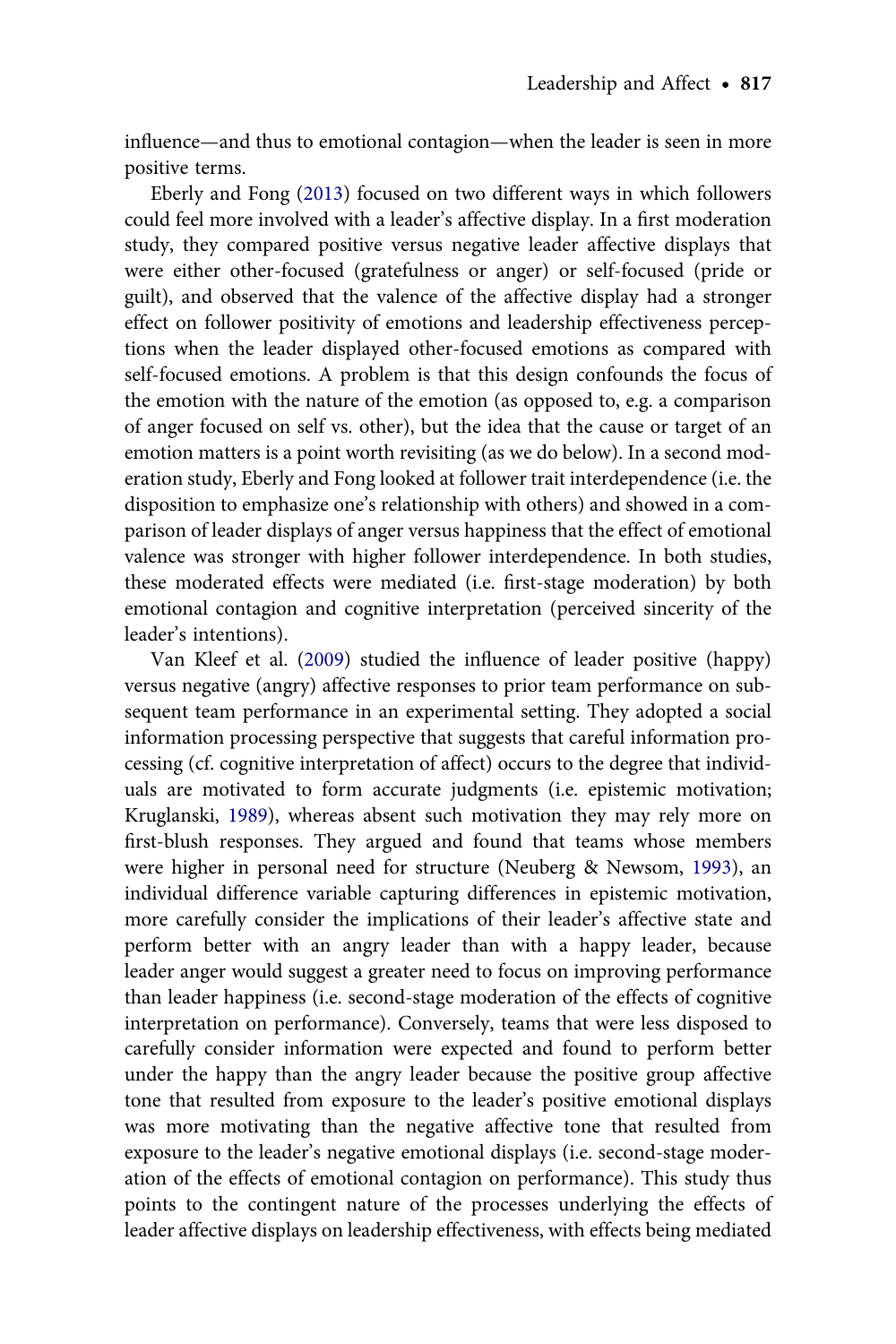<span id="page-20-0"></span>by cognitive interpretation when followers were dispositionally high on epistemic motivation and by emotional contagion when they were dispositionally low on epistemic motivation.

#### Leader Affective Displays: Toward a Moderated Contagion-Interpretation Model

The evidence from research on leader affective displays is clear and consistent on three counts. First, leader affective displays influence leadership effectiveness. Second, the mediating processes involved in the effects of leader affective displays on follower evaluations and behavior can be understood in terms of emotional contagion and cognitive interpretation of leader affect. Third, the effects of leader affective displays are contingent on a range of factors, which means that a main effects model cannot accurately capture the intricate nature of the effects (the most obvious example being that the display of positive affect is not always more effective than the display of negative affect; cf. George, [2011](#page-38-0)). The contingent nature of the effects of affective displays obtains in part because leader affective displays may have different effects via emotional contagion than via cognitive interpretation (cf. Van Kleef, [2014](#page-41-0)). First-stage moderation is thus important to consider, because the effects of emotional contagion and cognitive interpretation are contingent on individual differences and situational characteristics (Van Kleef et al., [2009;](#page-42-0) Venus et al., [2013](#page-42-0); Visser et al., [2013\)](#page-42-0). Second-stage moderation is important to consider too, because the downstream consequences of emotional contagion and cognitive interpretation are also modulated by individual differences and situational factors. [Tables 1](#page-21-0) and [2](#page-23-0) provide a brief overview of what we see as the most important evidence upon which to base conclusions about the current state of the science and from which to further advance the field: mediation evidence ([Table 1\)](#page-21-0) and moderation evidence ([Table 2\)](#page-23-0).

Perhaps the most important conclusion to arise from this review is that the current state of the science suggests that the influence of leader affective displays is mediated by emotional contagion and cognitive interpretation, and moderated both in the first stage and in the second stage. At the same time, we may also note that this conclusion is based on only a modest number of tests of models involving both mediation and moderation, and conclusions regarding first-stage versus second-stage moderation in particular are based on a small evidence base. A key challenge for future research thus is to develop our understanding of these moderating influences more fully and from a more coherent conceptual perspective than the current somewhat eclectic study of moderators.

In this respect, it is also important to note that emotional contagion and cognitive interpretation need not be mutually exclusive. Van Kleef et al. [\(2009\)](#page-42-0) found evidence of alternative pathways as a function of team members' need for structure, but Eberly and Fong ([2013\)](#page-37-0) found moderating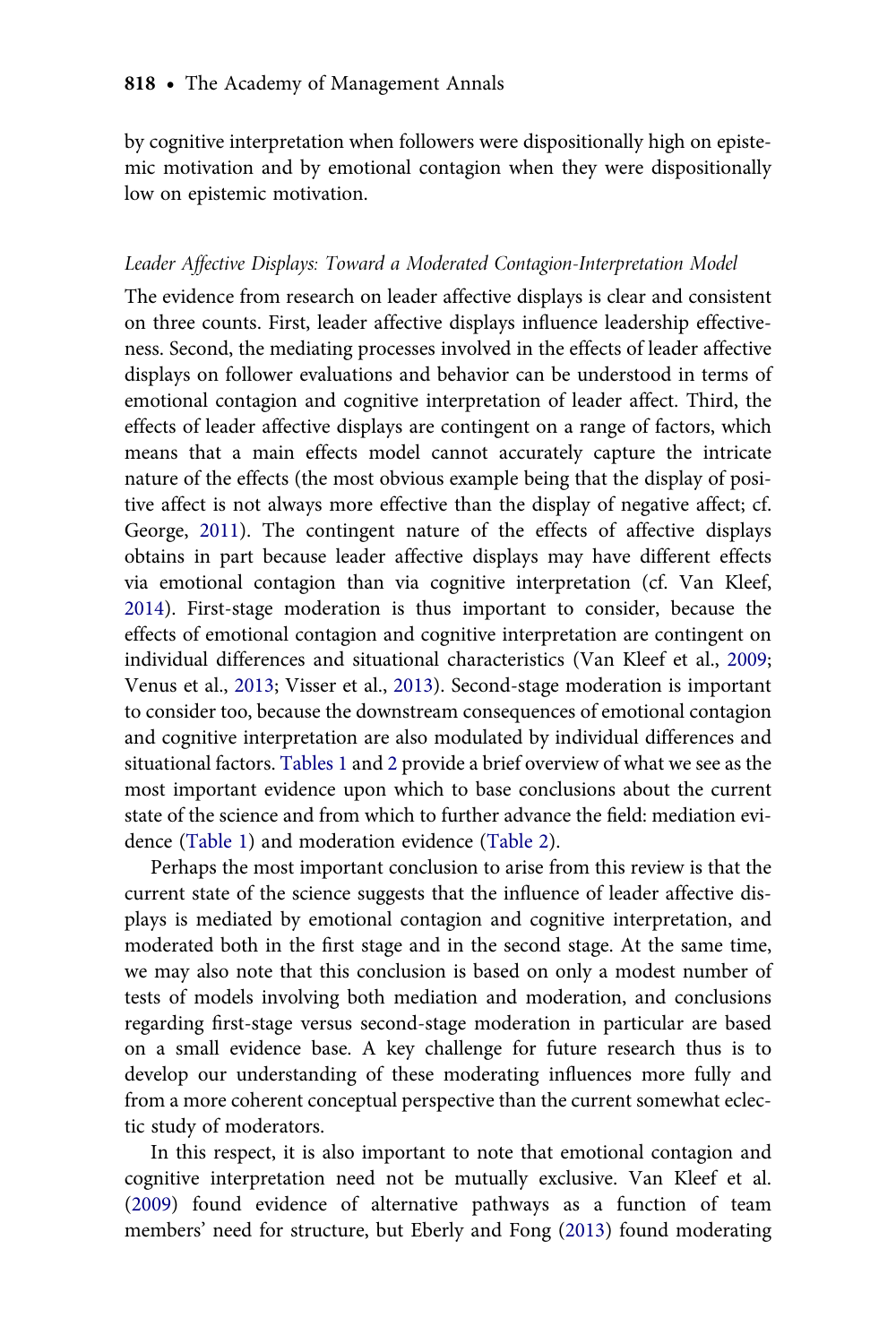| Leader affect                                             | Mediator(s)                                                       | Dependent variable                                                     | <b>Authors</b>                             |
|-----------------------------------------------------------|-------------------------------------------------------------------|------------------------------------------------------------------------|--------------------------------------------|
| Contagion evidence                                        |                                                                   |                                                                        |                                            |
| Positive/negative/neutral mood                            | Follower positive affect                                          | Cooperation Effort <sup>a</sup>                                        | Sy et al. (2005)                           |
| Positive/negative affect x high/low<br>arousal            | Follower affect $+$ follower arousal <sup>b</sup>                 | Charisma                                                               | Damen, D. van Knippenberg et al.<br>(2008) |
| Positive vs. negative affect                              | Follower negative affect <sup>c</sup><br>Follower positive affect | Performance<br>Charisma                                                | Johnson (2009)                             |
| Happiness vs. sadness                                     | Follower positive affect<br>Follower positive affect              | Leadership<br>effectiveness<br>Creativity<br>Analytical<br>performance | Visser et al. (2013)                       |
| Enthusiasm/frustration/agitation                          | Follower regulatory focus                                         | Performance                                                            | Venus et al. (2013)                        |
| Interpretation evidence                                   |                                                                   |                                                                        |                                            |
| Anger vs. happiness                                       | Subjective workload                                               | Team performance                                                       | Van Kleef, Homan et al. (2010)             |
| Trait guilt                                               | Responsibility                                                    | Leadership evaluation                                                  | Schaumberg and Flynn (2012)                |
| Compassion<br>Contempt                                    | Intelligence<br>Intelligence                                      | Emergent leadership                                                    | Melwani et al. (2012)                      |
| Dual pathway evidence                                     |                                                                   |                                                                        |                                            |
| Positive affect                                           | Follower positive affect $+$ trans.<br>leadership                 | Group performance                                                      | Chi et al. (2011)                          |
| Positive/negative x other-focused/self-<br>focused affect | Follower positive affect $+$ perceived<br>sincerity               | Leadership<br>effectiveness                                            | Eberly and Fong (2013); Study 1            |

#### <span id="page-21-0"></span>**Table 1** An Overview of Mediation Studies, Classified as Contagion, Interpretation, or Dual Pathway Evidence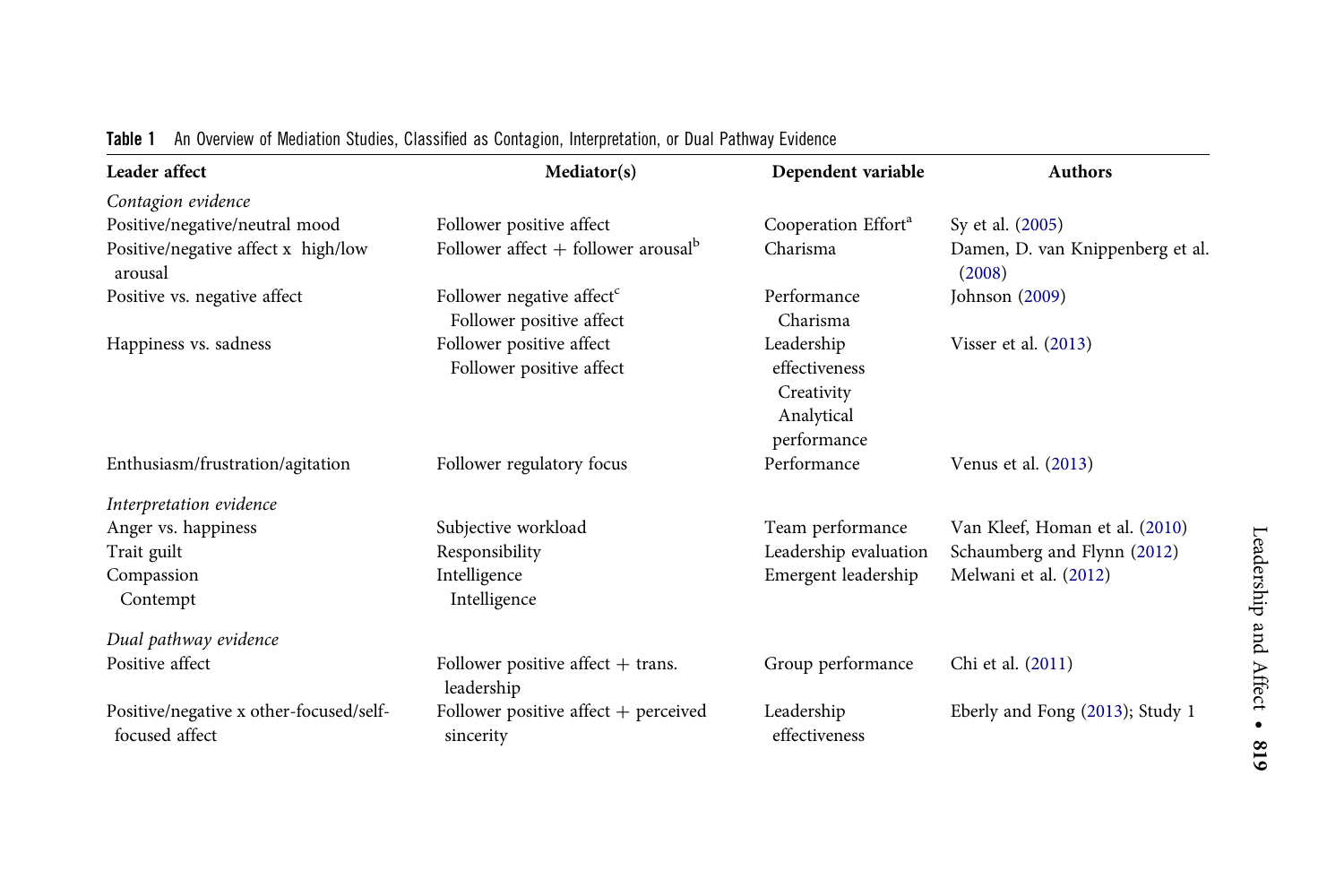| Table 1<br>(Continued) |                                                        |                             |                                 |  |
|------------------------|--------------------------------------------------------|-----------------------------|---------------------------------|--|
| Leader affect          | Mediator(s)                                            | Dependent variable          | <b>Authors</b>                  |  |
| Anger vs. happiness    | Follower positive affect $+$ perceived<br>sincerity    | Leadership<br>effectiveness | Eberly and Fong (2013); Study 2 |  |
| Anger vs. happiness    | Follower positive affect $+$ /performance<br>appraisal | Team performance            | Van Kleef et al. (2009)         |  |

<sup>a</sup>Multiple dependent variables for which a mediator is not repeated implies mediation only obtained for the dependent variable in the same line as the mediator.  $<sup>b</sup>$ Multiple mediators listed for one dependent variable connected by a + sign implies multiple mediation paths.</sup>

 $\epsilon$ Multiple mediators listed for multiple dependent variables and not connected by a  $+$  sign implies separate mediation paths for the dependent variable listed in the same line.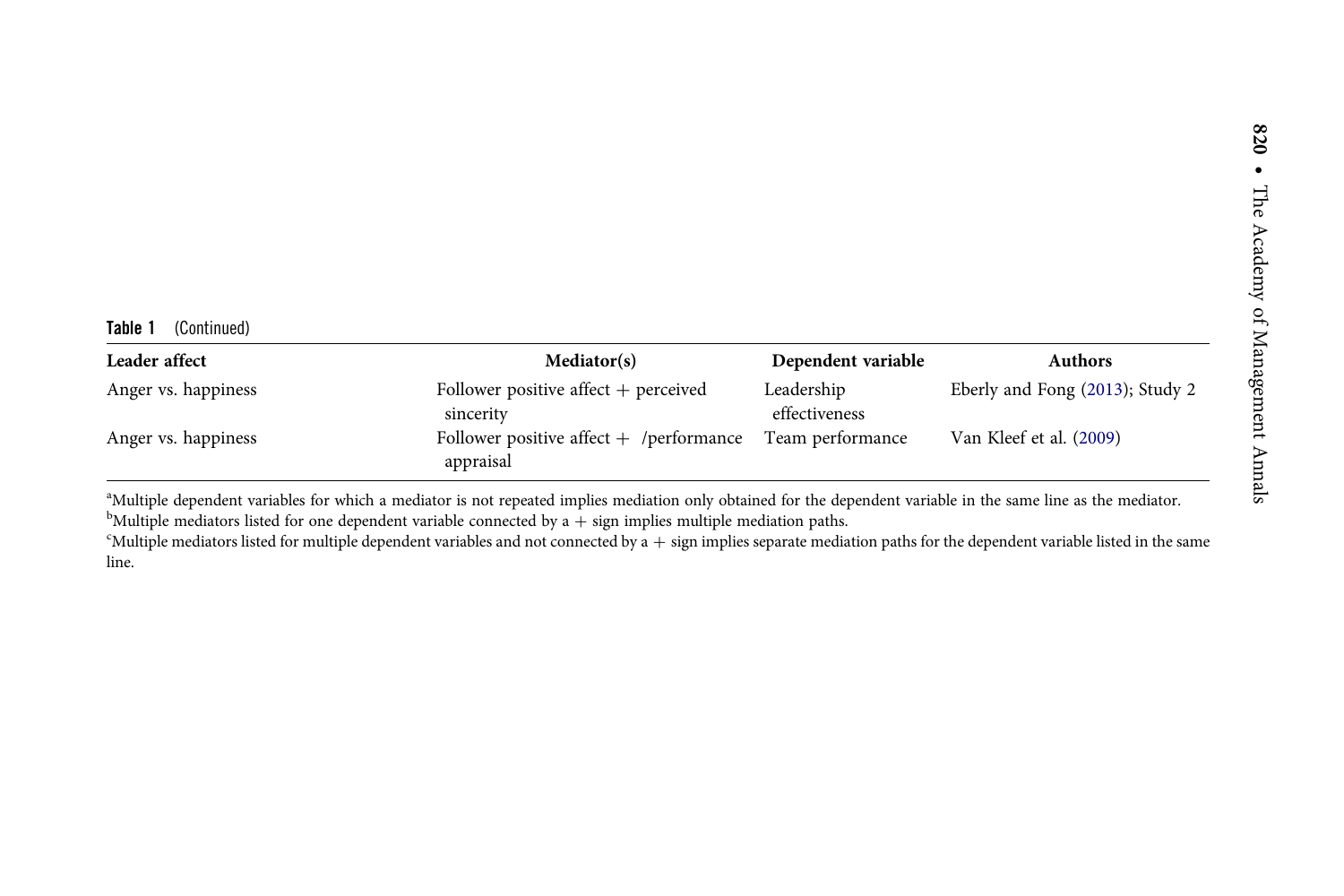<span id="page-23-0"></span>Table 2 An Overview of the Moderation Evidence, Classified as Leadership Match, Affect (Proxy) Match, or Other ÷,

| Leader affect                            | Moderator                                                     | Dependent<br>variable                      | <b>Authors</b>                                |
|------------------------------------------|---------------------------------------------------------------|--------------------------------------------|-----------------------------------------------|
| Leadership match<br>Positive affect      | Clinton vs. Bush                                              | Positive affect                            | Cherulnik et al.                              |
|                                          |                                                               |                                            | (2001)                                        |
| Positive vs.                             | Positive vs. negative                                         | Leadership                                 | Newcombe and                                  |
| negative affect                          | feedback                                                      | evaluations                                | Ashkanasy (2002)                              |
| Anger/sadness/<br>control                | Leader gender                                                 | Leadership<br>evaluations                  | Lewis (2000)                                  |
| Anger vs. sadness                        | Accepting responsibility                                      | Leadership<br>evaluations                  | Madera and Smith<br>(2009)                    |
| Anger vs. sadness                        | Leader gender $\times$ follower<br>dispositional attributions | Leadership<br>evaluations                  | Schaubroeck and<br>Shao (2012)                |
| Enthusiasm/<br>frustration/<br>agitation | Message regulatory focus                                      | Leadership<br>evaluations                  | Venus et al. (2013)                           |
| Affect match                             |                                                               |                                            |                                               |
| Enthusiasm vs.<br>anger                  | Follower positive affect                                      | Performance                                | Damen, B. van<br>Knippenberg et al.<br>(2008) |
| Trait anger                              | Follower trait anger                                          | Petty tyranny                              | Kant et al. (2013)                            |
| Extraversion                             | Extraversion similarity                                       | Mood                                       | Sy and Choi (2013)                            |
| Neuroticism                              | Neuroticism similarity                                        | convergence                                |                                               |
| Other                                    |                                                               |                                            |                                               |
| Positive vs.<br>negative affect          | Follower regulatory focus                                     | Leadership<br>effectiveness                | Gaddis et al. (2004)                          |
| Positive affect                          | Contagion susceptibility                                      | Follower<br>positive affect                | Johnson (2008)                                |
| Negative affect                          |                                                               |                                            |                                               |
| Anger vs.                                | Follower need for                                             | Team                                       | Van Kleef et al.                              |
| happiness                                | structure                                                     | performance                                | (2009)                                        |
| Anger vs.                                | Follower agreeableness                                        | Team                                       | Van Kleef, Homan                              |
| happiness                                |                                                               | performance                                | et al. (2010)                                 |
| Happiness vs.<br>sadness                 | Creativity vs. analytical<br>performance                      | Leadership<br>effectiveness<br>Performance | Visser et al. (2013)                          |
| Anger vs.<br>happiness                   | Interdependence                                               | Leadership<br>effectiveness                | Eberly and Fong<br>(2013)                     |
| Anger vs.                                | appropriateness                                               | Citizenship                                | Koning and Van                                |
| happiness                                |                                                               | behavior                                   | Kleef (2015)                                  |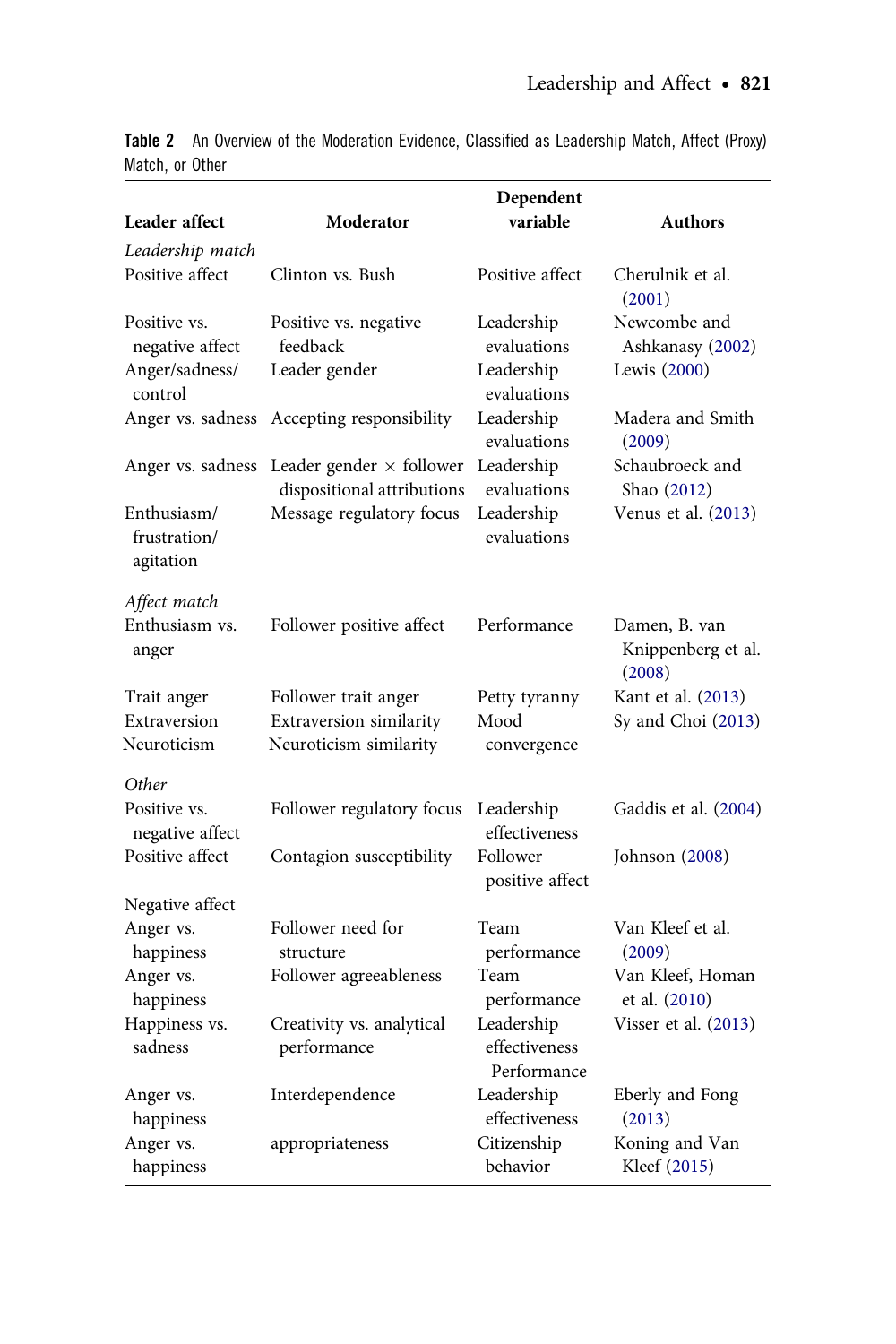evidence that interdependence made both paths more likely simultaneously. Together with the main effect study by Chi et al. [\(2011\)](#page-36-0), these are in fact the only studies testing both emotional contagion and cognitive interpretation paths. Looking forward it would thus also be important to more systematically assess the dual pathways of emotional contagion and cognitive interpretation, and to develop a more integrative theory of the contingencies of emotional contagion and cognitive interpretation processes.

The above conclusions are grounded in the available evidence in leadership and affect, and the current evidence supports the contagion-interpretation model shown in [Figure 1,](#page-9-0) although the evidence base is richer for some aspects than for others. Even so, there are still many question marks in the study of leader affective displays, and thus also surrounding the contagioninterpretation model that emerges from an integration of the available evidence. In many ways, the model captures the contours of what a strong theory of leader affective displays could be when the field develops further rather than representing a well-developed framework. In that sense, even when the basic conclusions as currently captured in the model stand, an equally important outcome of our integration of the evidence is to identify a research agenda to develop the contagion-interpretation model towards conceptual maturity. In the following section, we identify key challenges in the further development of the contagion-interpretation model as well as some potential ways forward in addressing these challenges.

#### Research Agenda: Key Challenges and Potential Ways Forward

We see the most important ways forward in developing the contagioninterpretation model falling in roughly three categories: (1) developing our understanding of the mediation paths further by considering them as mutually influencing pathways, (2) further development of moderation models towards more integrative theory of first- and second-stage moderation, and (3) more nuanced treatment of affect to understand interpretation and effectiveness effects beyond the valence and arousal associated with affective states. As probably the most obvious additional way forward, we identify the study of (4) the determinants of leader affective displays to develop our understanding of what makes leaders effectively use their affect.

Mutually influencing pathways. In developing the contagion-interpretation model, a first observation is that contagion and interpretation processes may also influence each other. The notion of the cognitive interpretation of other's affect has its origins in the notion of the cognitive interpretation of own affect (Van Kleef, [2009\)](#page-41-0). It is thus not unreasonable to suggest that follower affect engendered through emotional contagion may also influence cognitive interpretations—resulting in more affect-congruent judgments (i.e.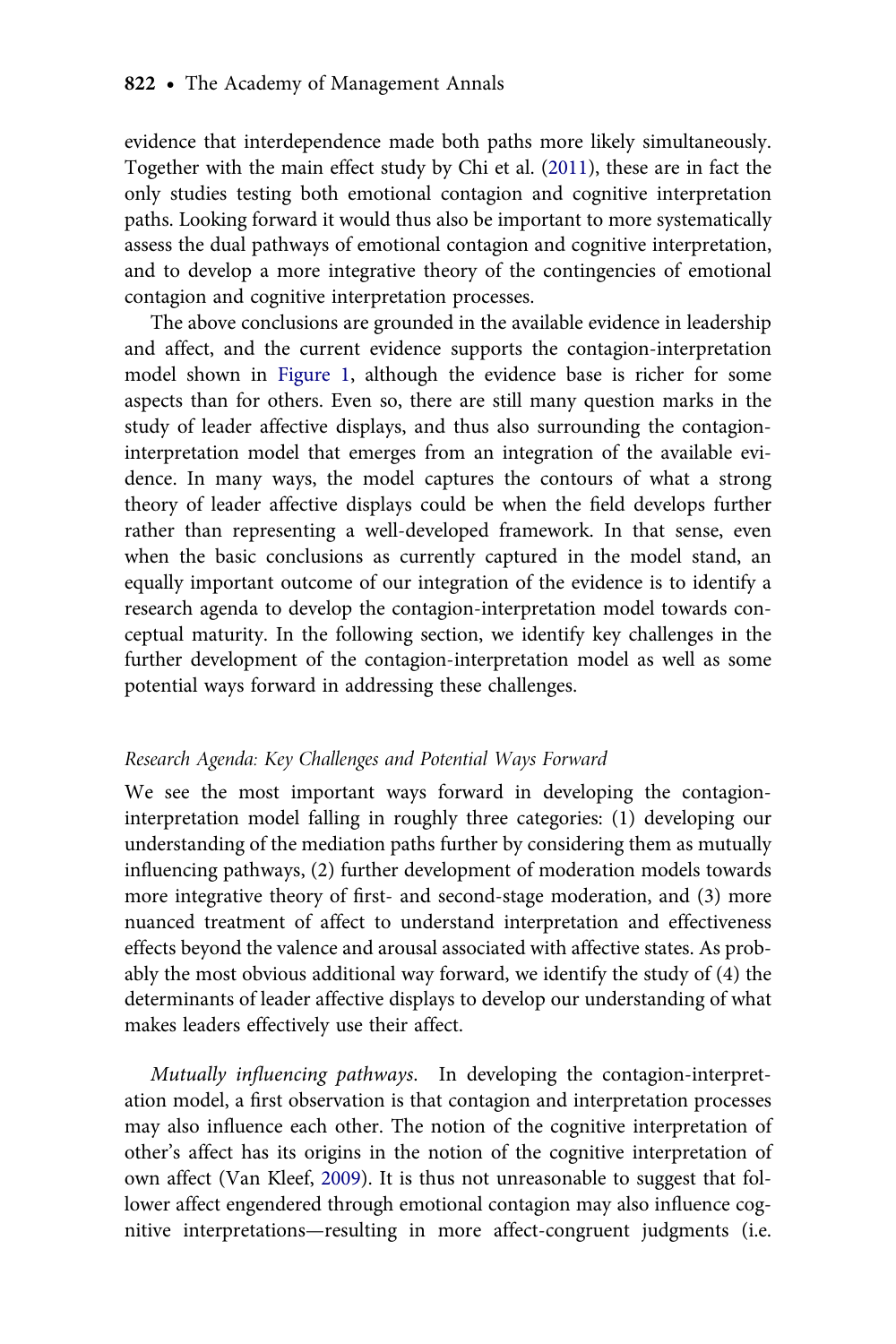<span id="page-25-0"></span>affect infusion; Forgas, [1995\)](#page-37-0). Conversely, appraisal theories of emotion suggest that it is the cognitive interpretation of the situation that gives rise to affective states (Frijda, [1986;](#page-38-0) Lazarus, [1991](#page-39-0)). This would suggest that follower affect may also follow from cognitive interpretation. That is, cognitive interpretation may give rise to follower affect that is not the result of contagion in the sense of mimicry of nonverbal expressions of affect, but rather of the interpretation of the implications of the affective display (e.g. understanding the reasons for the other's anger may lead one to get angry oneself; Elfenbein, [2014](#page-37-0); Manstead & Fischer, [2001\)](#page-40-0).

One implication of this is that it provides yet another argument why it would be good for future research on leader affective displays to consider both cognitive interpretation and emotional contagion as mediating processes simultaneously (rather than focusing on only one of the two or disregarding mediation altogether, as was done in most past research). Another implication is that leadership effects on follower affect need not reflect a process of contagion—at least not in the traditional sense involving mimicry and afferent feedback (Hatfield et al., [1994](#page-38-0)). Follower affect may also follow from cognitive interpretation processes and need not mirror leader affect (e.g. an angry leader may inspire fear; a disappointed leader may evoke shame or guilt). It would thus also make sense to consider mediation models in which cognitive interpretation influences affective responses and in which affective responses influence cognitive interpretation.

Further development of moderation models. It is clear from our review that only a modest number of studies have focused on moderation of the effects of leader affective displays. In addition, these studies have clearly not been guided by a unifying conceptual framework, resulting in a rather eclectic collection of moderators identified. Moreover, for a number of these moderators it is not clear which mediating process they moderate (nor whether this concerns first- or second-stage moderation). As noted above, there is a need for research that assesses both contagion and interpretation paths and that uses theory to specify where moderation occurs. Here, we consider some of the factors that could be incorporated in such a theoretical perspective, drawing on the broader literature on the interpersonal effects of emotions (see Van Kleef, [2016](#page-41-0)).

Cognitive interpretation of leader affect is a form of social information processing, and a first element to consider more broadly is the social information processing perspective that also inspired Van Kleef et al. [\(2009](#page-42-0)) focus on need for structure. There is broad-ranging research in social information processing to suggest that epistemic motivation (i.e. the motivation to reach accurate judgments and decisions; Kruglanski, [1989](#page-39-0)) and the ability to process information are positively related to the extent to which people process social information (Chaiken & Trope, [1999](#page-36-0)). Epistemic motivation as well as processing ability is captured by a variety of dispositional and situational variables (cf. Kruglanski,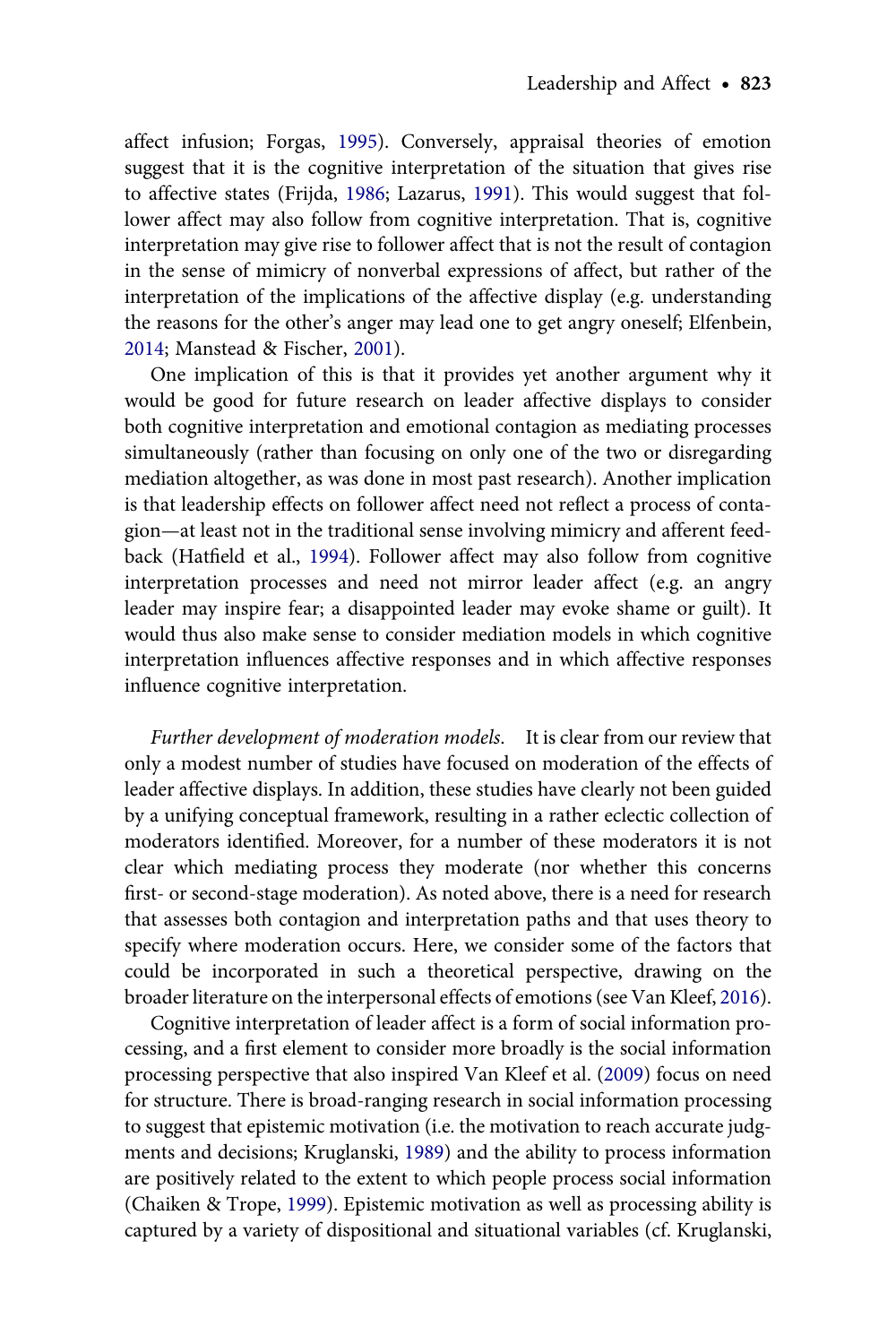<span id="page-26-0"></span>[1989](#page-39-0)). There are for instance a number of related trait conceptualizations capturing epistemic motivation—need for closure (Kruglanski, [1989](#page-39-0); Van Kleef et al., [2004](#page-41-0)), need for structure (Kruglanski, [1989;](#page-39-0) Van Kleef et al., [2009](#page-42-0)), need for cognition (Cacioppo & Petty, [1982](#page-36-0)), and learning goal orientation (Dweck, [1999\)](#page-37-0). Situational influences may also increase epistemic motivation, for instance holding someone accountable for the way a task is performed (Lerner & Tetlock, [1999](#page-39-0)). In a similar vein, processing ability may be reflected by traits (e.g. emotional intelligence; Mayer & Salovey, [1997\)](#page-40-0), but is also influenced by situational factors such as interfering noise (Kruglanski, [1989](#page-39-0)), time pressure (Van Kleef et al., [2004\)](#page-41-0), or cognitive load (Van Kleef, Van den Berg, & Heerdink, [2015](#page-42-0)). As the study by Van Kleef et al. ([2009](#page-42-0)) shows, influences conducive to (social) information processing may function as a second-stage moderator, influencing the extent to which available "cues" (i.e. own affect, cognitive interpretations) are used as basis of future action. This is consistent with evidence from other fields that affective responses tend to take precedence over cognitive responses (Zajonc, [1980](#page-42-0)), unless heightened information processing motivation leads more deliberated judgments to dominate affective reactions (cf. Chaiken & Trope, [1999;](#page-36-0) Forgas, [1995](#page-37-0); Van Kleef, [2009\)](#page-41-0). We envision epistemic motivation and processing ability as important moderators of cognitive interpretation in a more developed model of the effects of leader affective displays.

Consistent with the notion that affect is largely transmitted by nonverbal communication (i.e. facial expressions, body posture and movements, tone of voice, etc.), the mimicry of nonverbal affective behavior is core to the process of contagion—at least in its original understanding as the outcome of an automatic mimicry process (Hatfield et al., [1994](#page-38-0); cf. Elfenbein, [2014](#page-37-0)). Accordingly, emotional contagion relies on the exposure to these nonverbal cues. Therefore, the extent to which nonverbal affective cues are observable by the follower should moderate emotional contagion processes. In part this may reflect such issues as whether or not the other is facing the individual (Howard & Gengler, [2001](#page-38-0)), but in part this is also a matter of the medium of communication used. Media-richness theory (Daft & Lengel, [1984\)](#page-37-0) describes how communication media vary in the richness of information they are able to convey. A written message can only convey information verbally, a phone conversation can also convey voice, video conferencing adds image but of lower quality than face-to-face communication—all of which speak to the richness of information conveyed. When we understand mediarichness to also include variations in face-to-face communication settings in terms of the observability of affective displays (cf. Howard & Gengler, [2001](#page-38-0)), we can propose that leader affective displays are more likely to engender emotional contagion processes the richer the medium of communication (or put differently, the greater the observability of leader affect). Richer communication may also help cognitive interpretation. Arguably, however, cognitive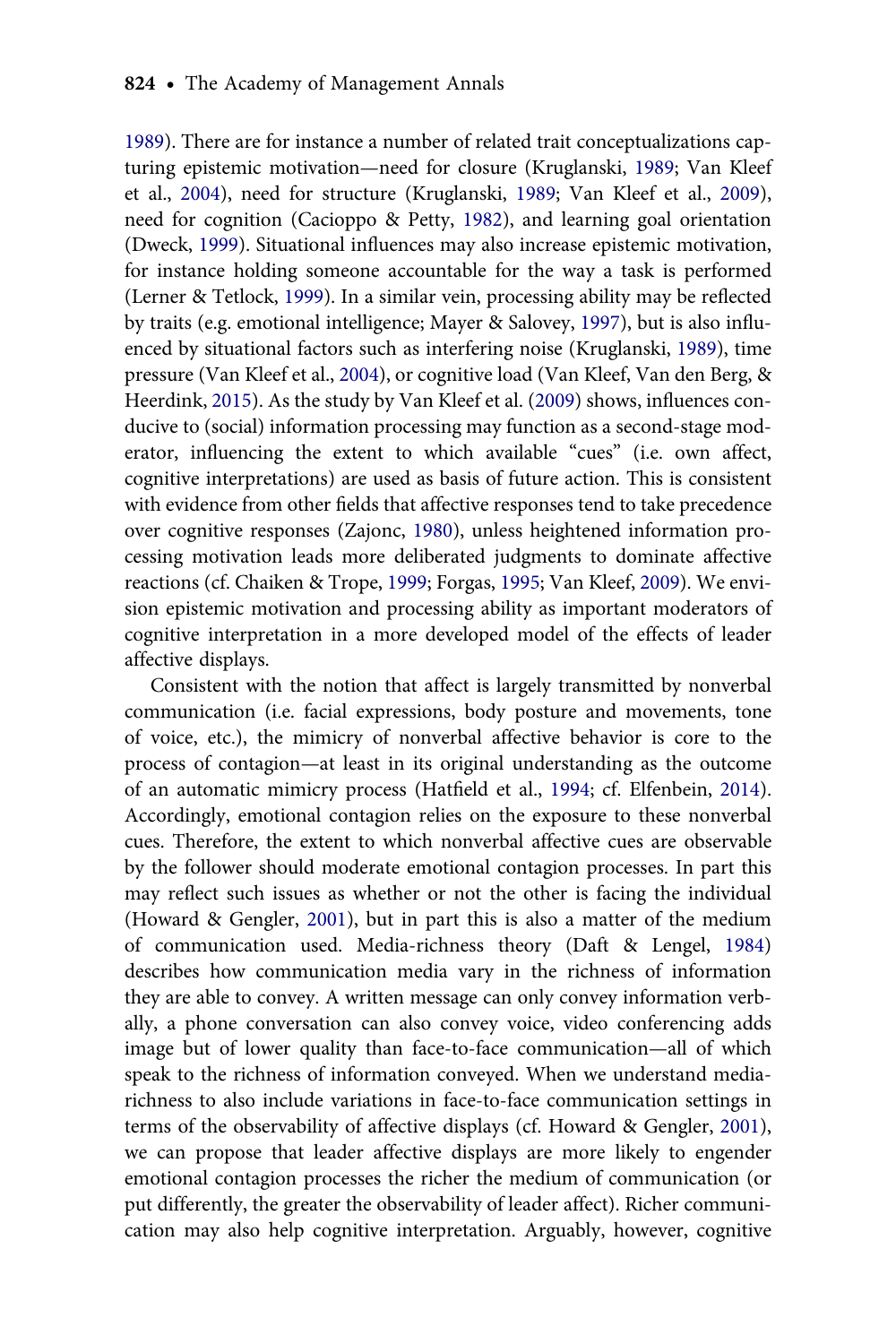<span id="page-27-0"></span>interpretation is less contingent on media richness in that a verbal statement of affect may already be sufficient to engender a cognitive interpretation process (cf. Van Kleef et al., [2004](#page-41-0)) even when in the absence of explicit verbal statements of affect richer media may make it easier to recognize the affect that would invite cognitive interpretation. These notions are so fundamental to the process of emotional contagion that a more developed contagion-interpretation model would benefit from incorporating them in a treatment of firststage moderators of emotional contagion.

Another key element in the consideration of first-stage moderation concerns aspects of the leader –follower relationship. Interpersonal liking and shared group membership as well as a position of lower power and dependency may invite more careful attention to leader affective displays (cf. cognitive interpretation) and more openness to emotional contagion. Initial evidence to that effect is found in the study by Eberly and Fong [\(2013\)](#page-37-0) who found that greater interdependence between leader and follower resulted in stronger contagion and interpretation paths. A focus on the leader –follower relationship is also consistent with evidence that interpersonal liking is conducive to emotional contagion (Howard & Gengler, [2001\)](#page-38-0), that shared group membership makes one more carefully consider other's communication (van Knippenberg, [1999](#page-39-0)), and that a position of lower power and dependency makes one more attentive to the higher-power other (Fiske, [1993\)](#page-37-0). Attention to the leader –follower relationship would also align well with research on LMX, which captures the quality of the relationship between leader and fol-lower (Day & Crain, [1992](#page-37-0)), and leader-follower demographic (dis)similarity (e.g. Tsui & O'Reilly, [1989](#page-41-0)). A more open question is how different elements of the relationship may differ in the extent to which they are conducive to contagion or interpretation.

The previous paragraphs capture sets of moderators that we can confidently advance as likely elements of a more developed contagion-interpretation model as part of its first-stage moderation theory (i.e. theory about the influences moderating the extent to which leader affective displays lead to emotional contagion or cognitive interpretation): motivation and ability, observability of affective displays, and the leader –follower relationship. Three studies have also identified second-stage moderators (i.e. influences that moderate the influence of contagion or interpretation on leadership effectiveness): task requirements (Visser et al., [2013](#page-42-0); cf. Forgas & George, [2001](#page-38-0); Sy et al., [2005](#page-41-0)), personal need for structure (Van Kleef et al., [2009](#page-42-0)), and regulatory focus of leader persuasive appeals (Venus et al., [2013](#page-42-0)).

A key issue for the development of theory about second-stage moderation of the interpretation path is that there currently is no theory to capture which cognitive interpretations should be considered. Research has studied a variety of interpretations seemingly without an overarching guiding logic (e.g. performance appraisals, Van Kleef et al., [2009](#page-42-0); leader intelligence,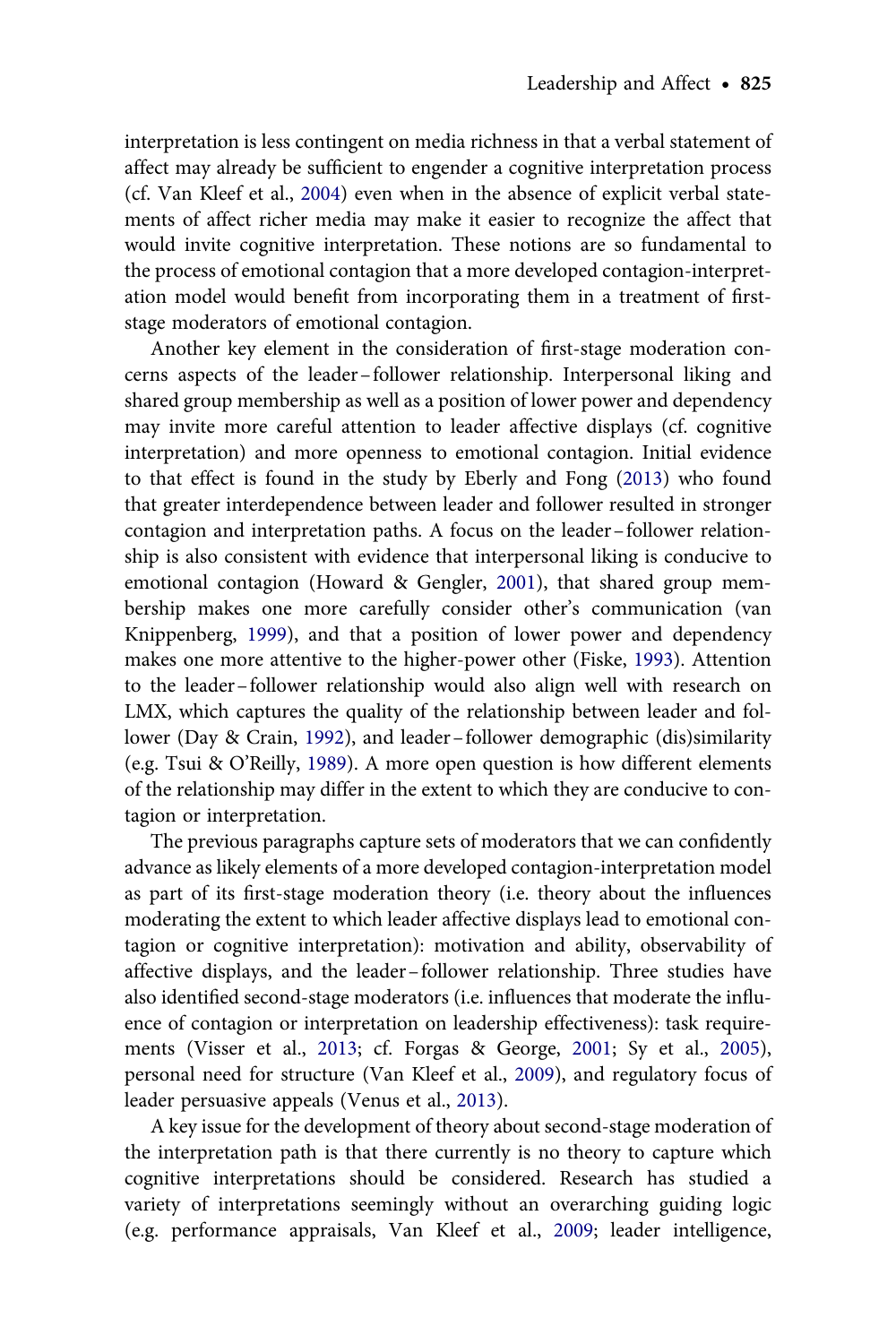<span id="page-28-0"></span>Melwani et al., [2012;](#page-40-0) leader sincerity, Eberly & Fong, [2013](#page-37-0)). To develop theory about second-stage moderation in cognitive interpretation processes, it would thus be important to first develop theory about what would be relevant interpretations to consider and what their effects would be. We believe that such interpretations should at least include (1) interpretations regarding relevant characteristics of the leader (e.g. leader intelligence), (2) interpretations of leaders' evaluations of followers' behavior (e.g. performance appraisals), and (3) interpretations of leaders' evaluations of followers themselves (e.g. liking). Future research will have to develop theory and evidence speaking to which interpretations are relevant in which contexts, and potentially about which types of interpretations to add to this list of three.

The research reviewed in the previous section has also identified a series of moderators that one way or the other speak to the match between leader affect and other elements of the leadership situation for which it is not so clear in which path(s) of the contagion-interpretation model moderation takes place. This includes evidence concerning the extent to which the affect displayed matches the leader's message (Newcombe & Ashkanasy, [2002](#page-40-0)) or other elements of the leader's behavior (Madera & Smith, [2009\)](#page-39-0), the extent to which the leader's affect matches gender stereotypes (Lewis, [2000](#page-39-0); Schaubroeck & Shao, [2012](#page-40-0)), and the match between leader affect and follower affect or affect-related traits (Damen, B. van Knippenberg et al., [2008;](#page-37-0) Gaddis et al., [2004](#page-38-0); Kant et al., [2013;](#page-38-0) Sy & Choi, [2013;](#page-41-0) Van Kleef, Homan et al., [2010](#page-42-0)). For none of these findings is it self-evident which mediation path(s) is (are) followed.

Moderation by follower affective trait or state can for instance be understood in terms of affect-congruent processing—greater ease of processing information that is consistent with one's affective state or disposition (Rusting, [1998\)](#page-40-0). This arguably would include processing of affect, which would fit the notion of cognitive interpretation. Moderation by affective traits could also reflect greater openness to contagion, however, because the trait might capture one's openness to experiencing the affect displayed by the leader. In a related vein, affect-message congruence would fit this understanding of easier processing of affect-congruent information after contagion (cf. Venus et al., [2013](#page-42-0)), but it would also fit a cognitive interpretation perspective where interpretations differ as a function of the extent to which the affective display "makes sense" vis-a`-vis other aspects of leadership (e.g. a leader displaying happiness after failure presumably would be less positively evaluated than a leader displaying disappointment). Clearly, addressing these issues requires further research.

One issue that is highlighted in this respect as a challenge for future research is the development of more comprehensive theory about cognitive interpretations to also speak to how situational influences may influence the content of the interpretation of affect. Some of the findings discussed here can be understood in terms of how socially appropriate the affect is within the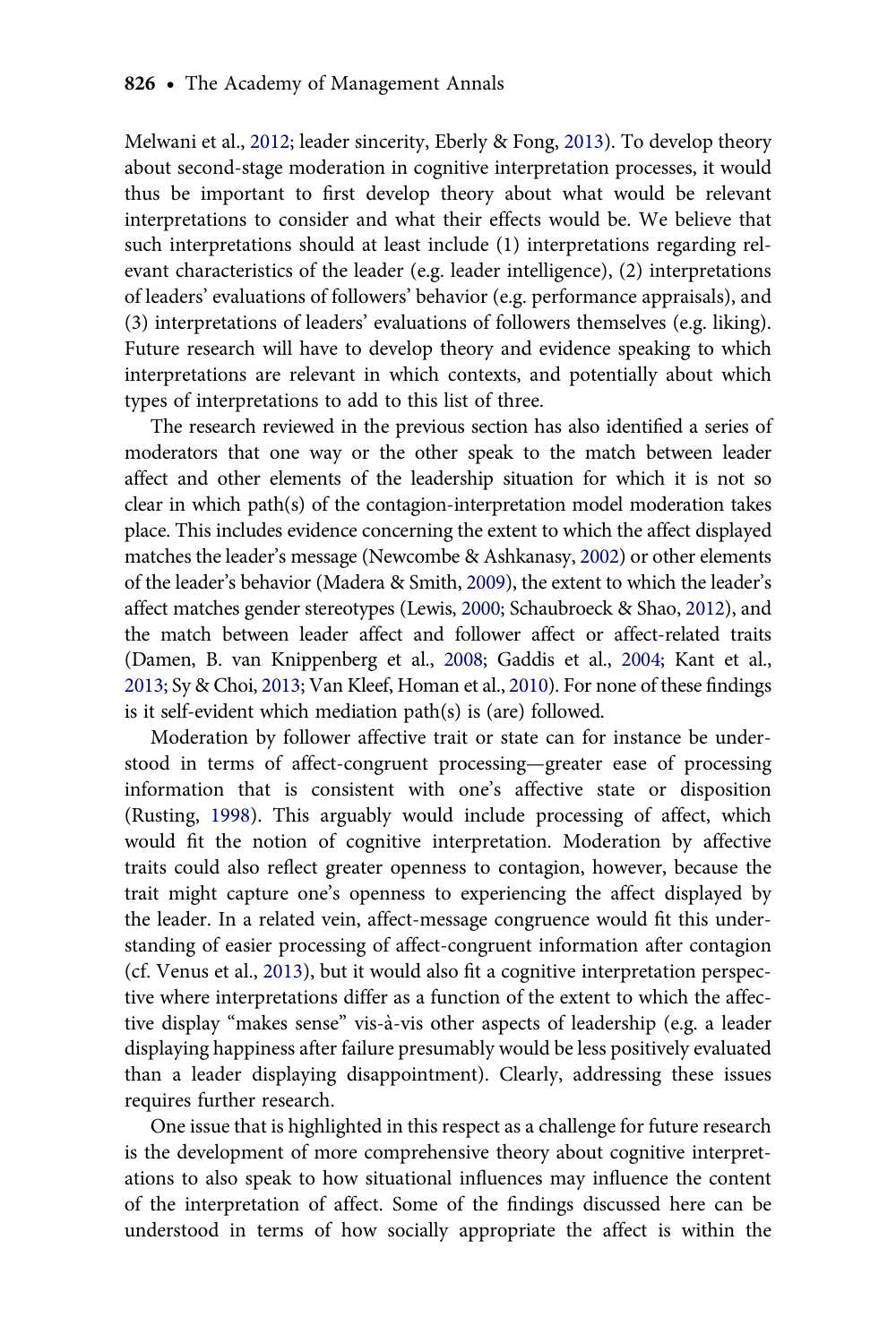<span id="page-29-0"></span>context (cf. Koning & Van Kleef, [2015](#page-39-0))—some affect seems more appropriate given the leader's or followers' behavior than other affect (e.g. negative versus positive affect accompanying performance feedback, anger after failure with versus without accepting responsibility). The notion of situational appropriateness is consistent with the concept of display rules (Rafaeli & Sutton, [1987](#page-40-0))—a normative understanding of which emotions are appropriate to show—even when display rules so far have been mainly linked to service work. Theory about cognitive interpretation would thus also capture this notion of situational appropriateness in identifying moderating influences (Van Kleef et al., [2012](#page-42-0)). Although "situational" might not be the best adjective here unless leader characteristics are also understood as part of the situation, the notion of (situational) appropriateness may also be relevant to understand observed leader gender differences, in that leader gender may influence the perceived appropriateness of affective displays.

The issue of developing cognitive interpretation theory is probably not limited to situational appropriateness, however. The situation may also influence the confidence with which one interprets the affective display. The situation may be more or less informative about what caused the leader's affect—is it a cause integral to the situation or is the affect incidental (i.e. caused by irrelevant factors outside of the focal situation (Lerner, Small, & Loewenstein, [2004](#page-39-0); Van Kleef, De Dreu, & Manstead, [2010\)](#page-42-0)? Integral affect would be more informative about situation-relevant issues than incidental affect and would thus presumably more readily result in cognitive interpretation from which individuals would derive conclusions with some confidence. One element here could be previous affective displays as a moderating influence. For instance, frequent positive affective displays would seem to be more acceptable than frequent negative affective displays. It would also seem plausible that followers become more likely to draw personality inferences about the leader (e.g. attributing the leader's affective displays to his or her character) and less likely to draw situational inferences (e.g. attributing the leader's affective displays to their own performance) to the degree that the leader more frequently expresses a particular emotion.

The notion of situational appropriateness may not be limited to developing our understanding of the cognitive interpretation path. It might also help develop an understanding of the evidence that positive leader affect seems more contagious than negative leader affect. One interpretation is that in terms of display rules (Matsumoto, [1990\)](#page-40-0). In many cultures there is a general societal display rule favoring positive emotions over negative emotions, and this potentially makes it easier and more "natural" to mimic positive affect than negative affect.

More nuanced treatment of affect. Our understanding of the affect displayed itself also would benefit from further development. Most research is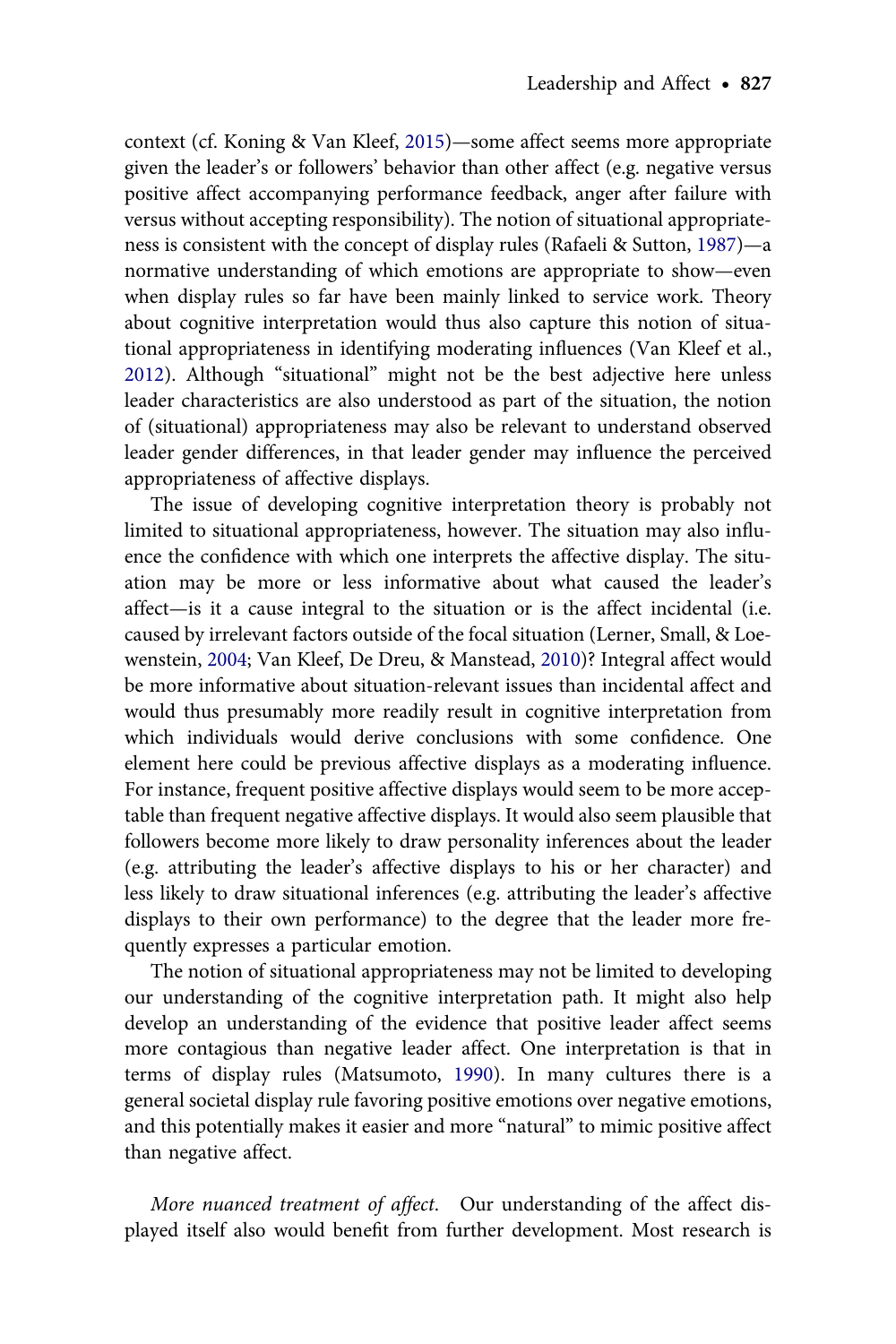<span id="page-30-0"></span>limited to conceptualizations in terms of leader positive and/or negative affect, with a few exceptions in terms of arousal level, implied regulatory focus, or more specific linkages between discrete emotions and implications for cognitive interpretation. Clearly, however, no matter how helpful differentiation in terms of valence and arousal may be, there is more to emotions than valence and arousal. For instance, disappointment and guilt are both negative, low-arousal emotions, but their expressions have been shown to have opposite effects in negotiation (i.e. expressions of disappointment tend to elicit concessions, whereas expressions of guilt invite exploitation; Van Kleef, De Dreu, & Manstead, [2006\)](#page-41-0). More attention to the nature of emotions beyond valence and arousal would thus be important to understand cognitive interpretations as well as the consequences of emotional contagion. In this respect, the distinction between moods and emotions is also worthy of further exploration. The cause of the affect tends to be more clear for emotions than for moods and emotions tend to be more intense and more bounded in time than moods (Russell & Barrett, [1999](#page-40-0)), which may render them more salient. Related to our observations regarding integral versus incidental affect, then, it would also be worth considering whether emotions may be more conducive to cognitive interpretation than moods.

When it comes to nuances in the treatment of affect, we should note that affect and emotions are a burgeoning research area outside of research in leadership and research in organizational behavior more generally, ranging from research in social psychology to research in cognitive neuroscience (see Van Kleef, [2016\)](#page-41-0). We should therefore be cautious not to let the leadership and affect field become a field developing in splendid isolation. Rather, research in leadership and affect would do well to integrate insights from other fields as they emerge to fully benefit from the greater research volume generated outside the more narrowly defined leadership and affect literature.

Determinants of leader affective displays. A final issue we raise here as important is currently not reviewed for lack of relevant research: the determinants of effective leader affective displays. Given the evidence that leader affective displays matter but are not all equally effective, a relevant question is what determines leaders' effective affective displays. We emphasize the notion of effective displays here because there are some obvious answers to the question of what causes leader affective displays per se: affective dispositions (e.g. leaders high on positive affectivity would be more likely to display positive affect) and value-laden events (e.g. success or failure in important matters). These answers are not necessarily informative about the effective use of affective displays, however. For the latter question, emotional intelligence may be a relevant factor. Emotional intelligence is understood to include the ability to understand and manage emotions and may thus be particularly relevant in this respect (cf. Côté & Hideg, [2011\)](#page-36-0). Surprisingly, however, given claims that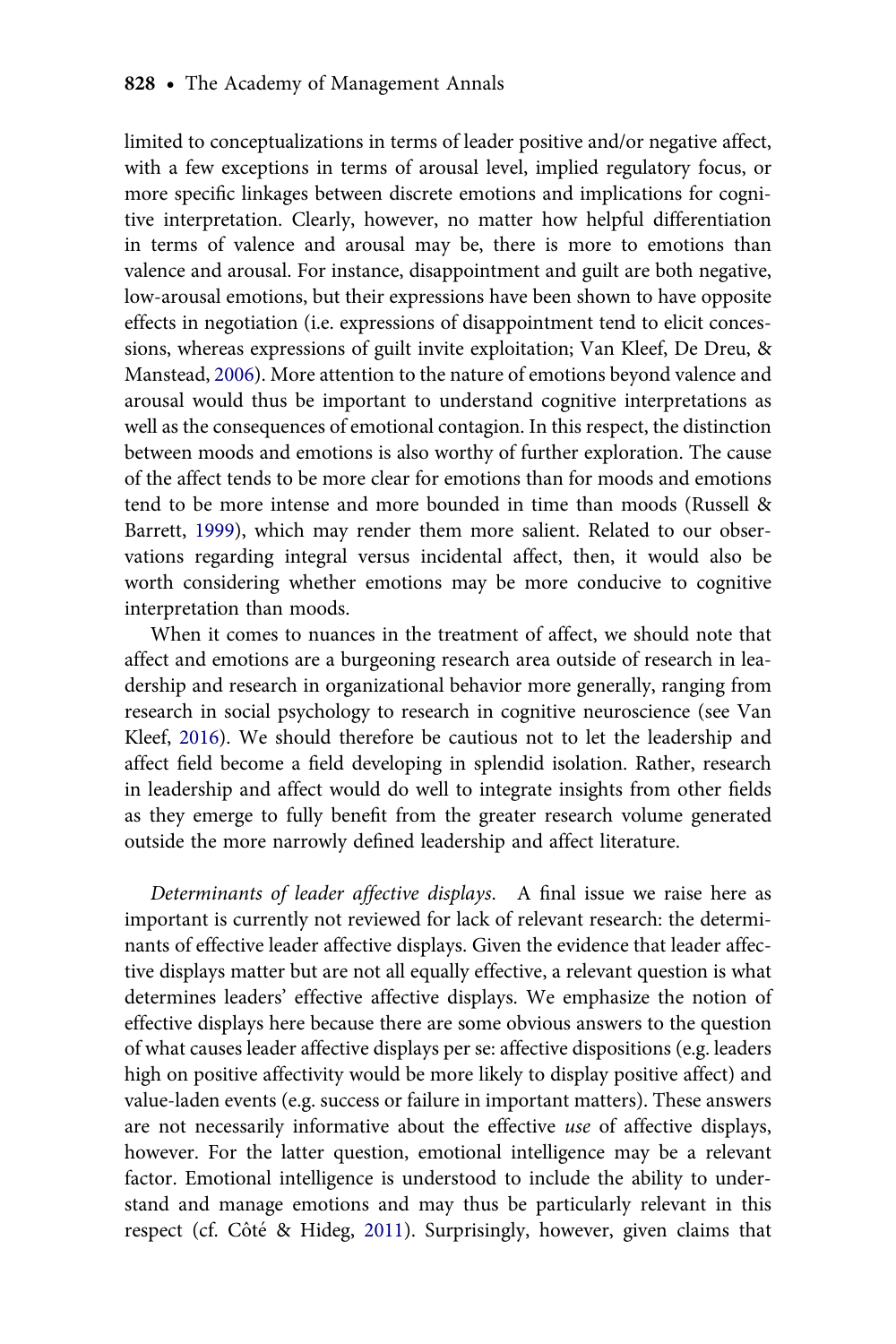<span id="page-31-0"></span>emotional intelligence is good for leadership effectiveness, direct evidence that it influences the effective management of affective displays in the context of leader –follower relations does not seem available (e.g. Walter, Cole, & Humphrey, [2011\)](#page-42-0). The effective use of emotional displays presumably is not only determined by dispositions but can potentially also be trained or developed through experience. Future research exploring both dispositional and situational determinants of leader affective displays would be important also in addressing the question of how these affective display mechanisms can be leveraged in practice.

#### Non-Affective Leadership and Follower Affect

The most obvious focus in research on leadership and affect perhaps is that on leader affective displays. Even so, the role of follower affect in "non-affective" leadership—leadership that does not involve the display of affect, at least not as part of its conceptualization and operationalization (which is not to say that it may not be correlated with affective displays)—is also part of the broader field of leadership and affect. Indeed, there is empirical evidence that non-affective leadership may influence follower affect and that follower affect may moderate the effects of non-affective leadership or influence leadership.

Consideration of such influences is particularly important because it may set the stage for the integration of affective and non-affective models of leadership. For instance, when affective and non-affective leadership influence the same mediating mechanisms or outcomes, this begs the question of whether these influences are additive or interactive. If these influences are interactive—that is, if the effect of leader affective displays are stronger or weaker in combination with non-affective leadership—this would point to the potential for integration of models of leader affective displays and non-affective leadership. Similar observations hold for evidence regarding the role of follower affect in moderating the influence of non-affective leadership; this too may point to parallels between affective and non-affective leadership that may provide building blocks for the integration of different perspectives into broader-ranging models of leadership. Accordingly, in the following we review evidence concerning the role of follower affect in non-affective leadership, noting that for reasons outlined before we disregard research findings revolving around charismatic-transformational leadership (cf. van Knippenberg & Sitkin, [2013\)](#page-39-0).

Empirical evidence regarding the influence of non-affective leadership on follower affect and regarding the moderating role of follower affect can roughly be divided into research on leader fairness and research on an eclectic set of other elements of leadership. Because as a body of evidence this research draws from a variety of traditions that do not focus on leader affective displays, it is not necessarily obvious how these different approaches would be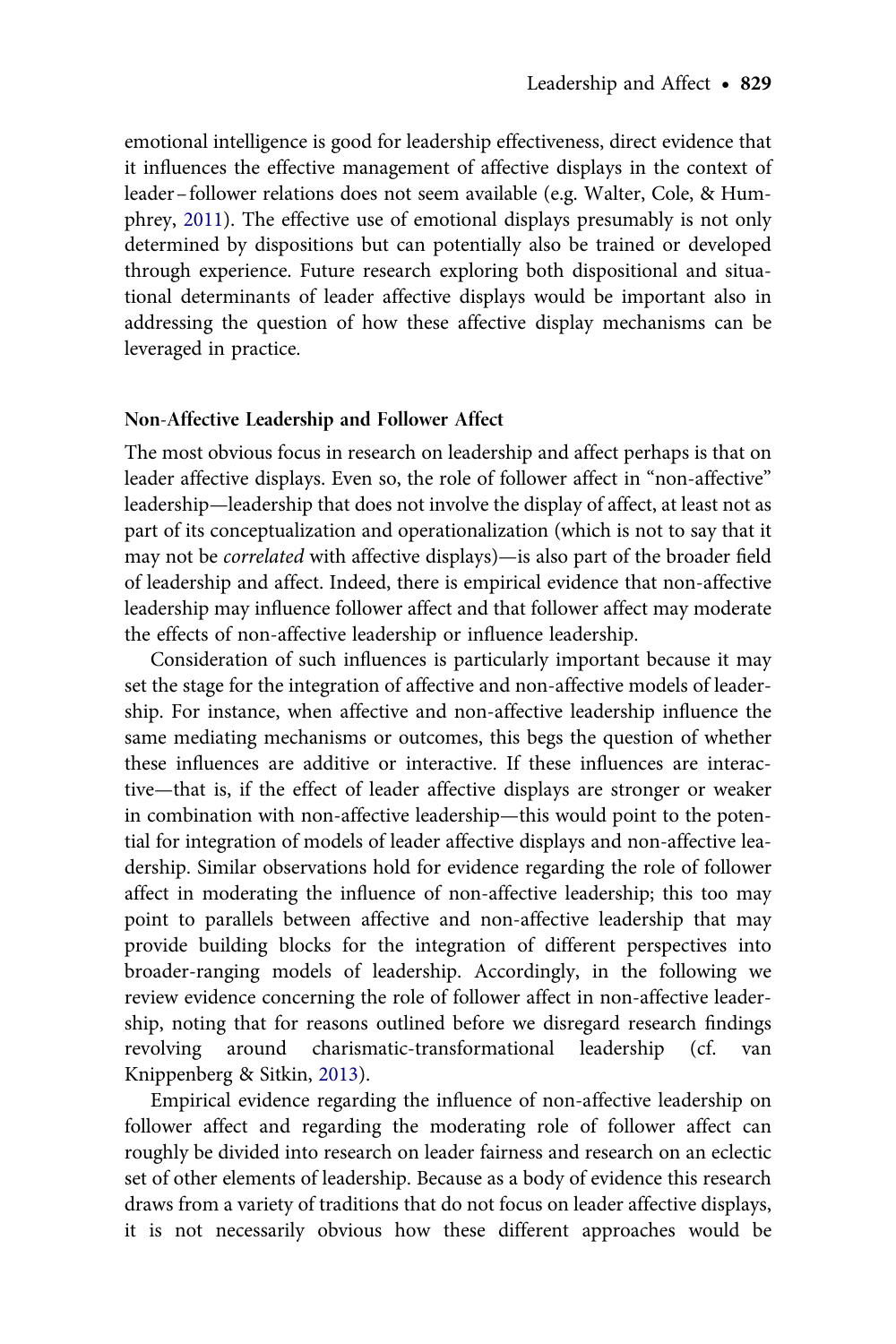<span id="page-32-0"></span>integrated into one broader-ranging leadership framework. Speculating about ways this could be achieved goes beyond the scope of the present review (i.e. it would require a much broader review of the leader fairness literature as well as of the other literatures referenced below). We therefore present the following review to put the question of integration on the research agenda, not to answer it.

#### Leadership's Influence on Follower Affect

Leaders are an important source of experiences of fairness or unfairness of treatment (van Knippenberg, De Cremer, & van Knippenberg, [2007](#page-39-0)). Especially the experience of unfair treatment can be expected to be tied in with affective responses, and a number of studies focused on leader fairness as an influence on follower emotions. De Cremer and Alberts ([2004](#page-37-0)) found in an experimental study that leader procedural fairness (whether or not voice was given to followers) interacted with followers' need to belong, such that follower emotions were more positive under conditions of voice, but only for individuals with a higher need to belong, presumably because voice is understood to assert one's group belongingness and thus caters primarily to the needs of those with a high need to belong. De Cremer ([2007](#page-37-0)) studied the interactive effect of distributive fairness and autocratic leadership and found that follower affect was more negative under conditions of autocratic leadership and low distributive fairness (i.e. distributive fairness or non-autocratic leadership could "compensate" for the unpleasantness of the other aspect of leadership). De Cremer and Wubben [\(2010\)](#page-37-0) compared responses to predecision voice and post-decision voice (i.e. the latter arguably is at best symbolic and at worst misleading, because the decision has already been made) as a function of leader confidence and found that post-decision voice resulted in more negative affect, but only when leader confidence was high. In an interesting counterpoint to these studies pointing to the negative affective influence of unfairness, Barclay, Skarlicki, and Pugh [\(2005](#page-36-0)) demonstrated that the relationship between outcome favorability and follower negative affect was more pronounced when either procedural or leader interactional fairness was high rather than low. Barclay and colleagues argued that this occurs because when either procedural or interactional justice is low, followers attribute the cause of their low outcomes to external sources (i.e. to the procedures or their leader) instead of to themselves.

The study of non-affective leadership influences is not limited to leader fairness. Naidoo and Lord ([2008\)](#page-40-0) manipulated leader speech imagery and found that imagery resulted in higher positive affect, which partially mediated the effect of imagery on leadership evaluations. De Cremer ([2006](#page-37-0)) found higher positive affect when autocratic leadership was combined with leader self-sacrifice (i.e. rather than leader self-benefiting behavior). Madjar, Oldham, and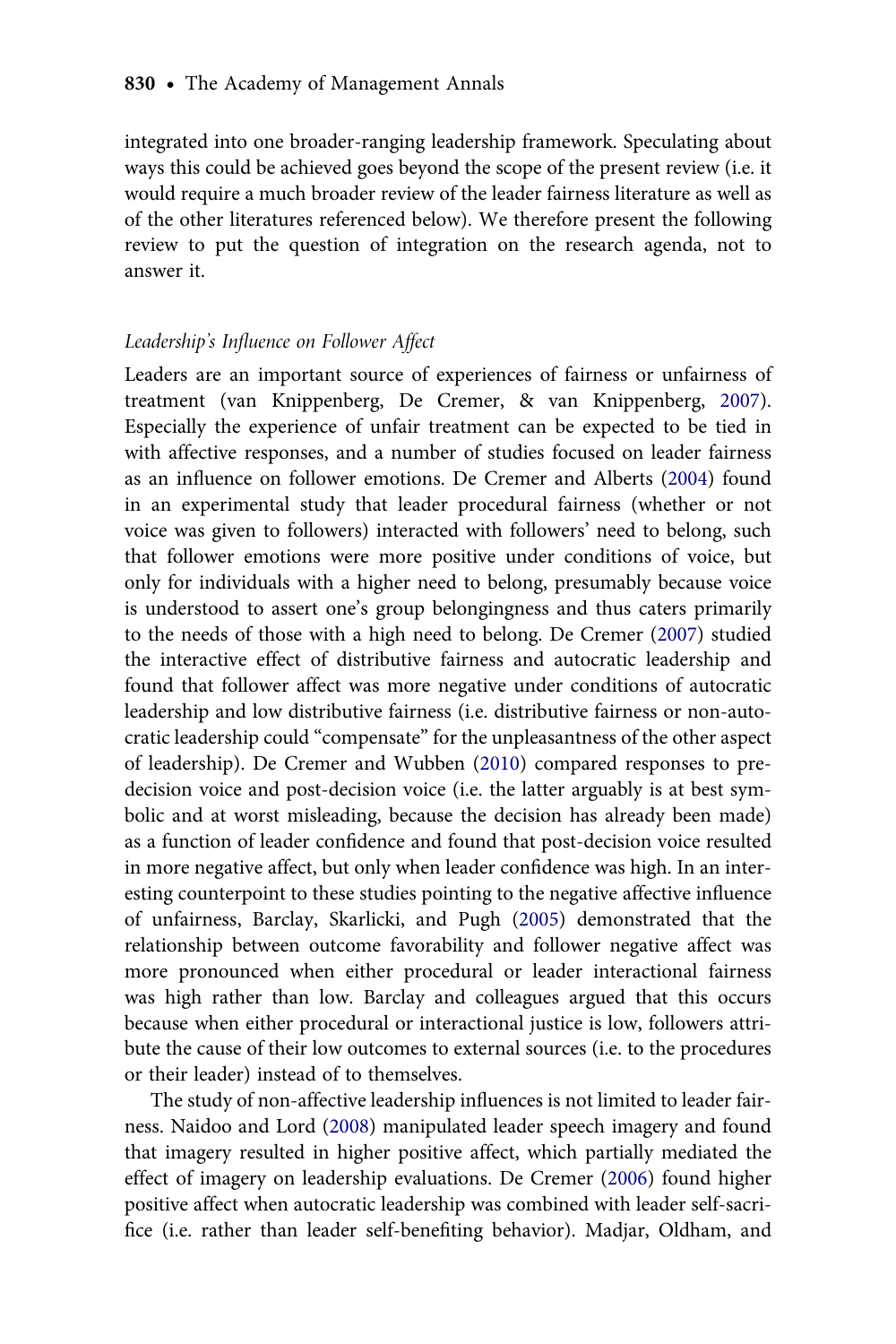<span id="page-33-0"></span>Pratt ([2002\)](#page-40-0) found that supportive leadership resulted in positive follower mood and thus was conducive to creativity. Atwater and Carmeli [\(2009\)](#page-36-0) showed that LMX (i.e. reflecting the quality of the leader –follower relationship) led to high-arousal positive affect (i.e. feelings of energy), which mediated relationships with involvement in creative work. Zhou, Ma, Cheng, and Xia [\(2014\)](#page-42-0) found that authentic leadership predicted innovation through positive but not negative emotions. Also focusing on authentic leadership, Rego, Sousa, Marques, and Pina e Cunha ([2014](#page-40-0)) observed that authentic leadership predicted employees' positive affect, which in turn predicted employees' hope and creativity.

#### Follower Affect as Moderator of Leadership Effects

There is also some evidence that follower affect may moderate responses to leadership, and here too leader fairness plays a core role. Skarlicki, Folger, and Tesluk [\(1999](#page-41-0)) found that follower negative affectivity moderates responses to leader interactional fairness, contingent on organizational distributive fairness, in predicting follower retaliatory behavior. Retaliatory behavior was higher for followers high in negative affectivity confronted with both low interactional and distributive fairness. Tepper, Duffy, Henle, and Lambert [\(2006](#page-41-0)) observed that the relationship between leader procedural fairness and leader evaluations is stronger for followers who are high in negative affectivity. Conversely, Harvey, Stoner, Hochwarter, and Kacmar [\(2007](#page-38-0)) found that followers higher in positive affectivity were better able to cope with abusive supervision (arguably a form of leadership with linkages to leader interactional fairness). George and Zhou [\(2007](#page-38-0)) show that creativity was higher when followers experienced both positive and negative moods at work under the condition of supportive leadership.

#### Follower Affect as Influence on Leadership

More recent and in even less supply, there is also some evidence that follower affect may influence leader affect. Tee, Ashkanasy, and Paulsen [\(2013](#page-41-0)) show that follower mood influences leader mood (i.e. contagion; cf. Dasborough, Ashkanasy, Tee, & Tse, [2009](#page-37-0)). This is also consistent with the Sy and Choi [\(2013\)](#page-41-0) findings of convergence of affect. Even though these findings suggest that follower affect may influence leader affect just as leader affect shapes follower affect, there are reasons to believe that the impact of follower affect on leader affect is weaker than the other way around. Generally speaking, lower-power individuals tend to be more strongly influenced by others' emotional expressions than higher-power individuals (Keltner, Van Kleef, Chen, & Kraus, [2008](#page-39-0)), both in terms of emotional contagion (Anderson, Keltner, & John, [2003;](#page-36-0) Van Kleef et al., [2008\)](#page-42-0) and in terms of cognitive interpretation (Van Kleef et al., [2004\)](#page-41-0). Clearly, then, more research is needed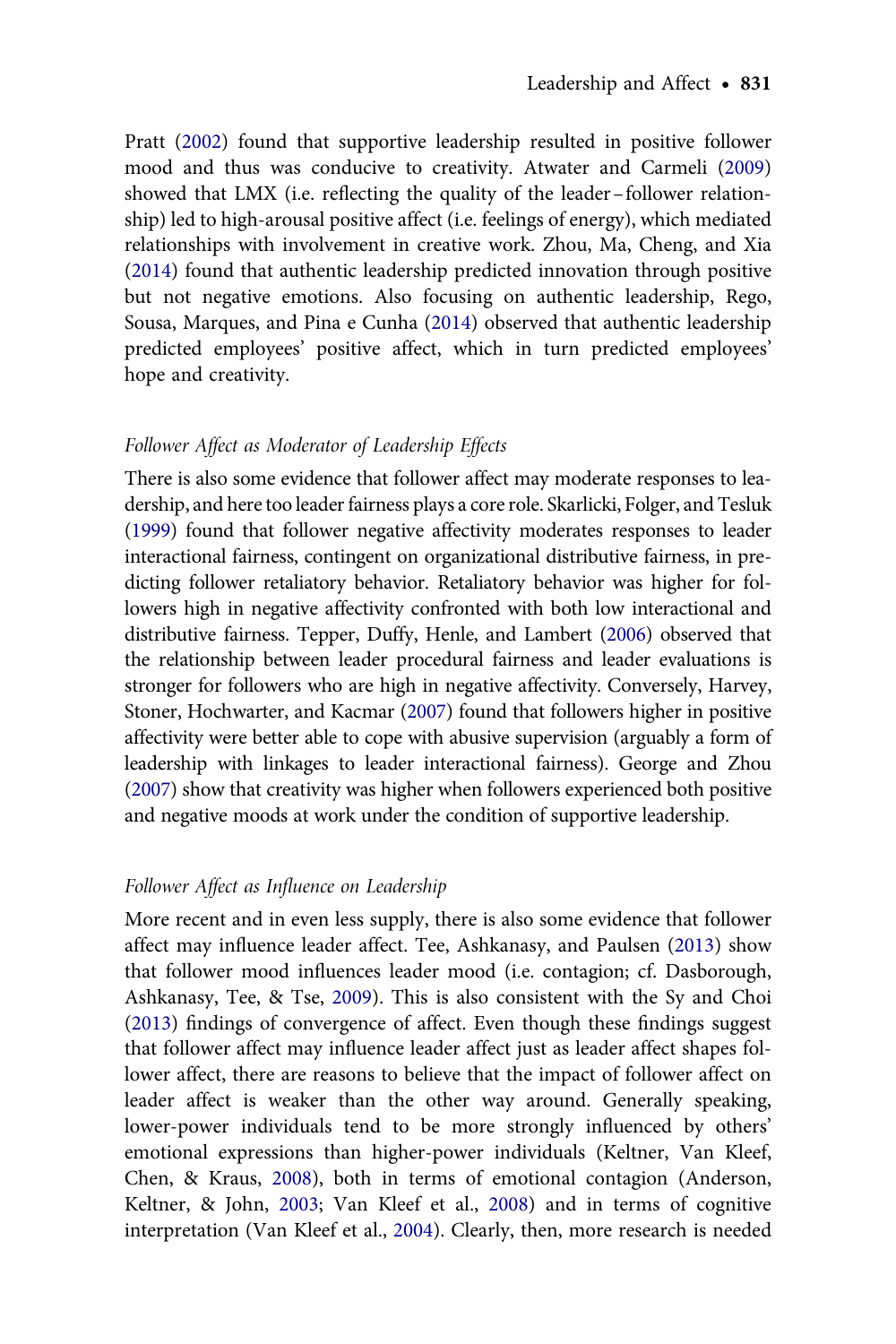<span id="page-34-0"></span>to develop a fuller understanding of follower affective influences on leaders and their downstream consequences.

#### Further Integration and Extensions

The evidence of non-affective leadership influences on follower affect begs the question of whether leader affective displays and non-affective leadership may interact in influencing leadership effectiveness. For instance, leader displays of positive affect stimulate follower creativity through their impact on follower positive affect (Visser et al., [2013](#page-42-0)) and supportive leadership stimulates follower creativity through its influence on follower positive affect (Madjar et al., [2002\)](#page-40-0). This begs the question whether these two leadership influences have independent (i.e. additive) or interactive effects on creativity, and if the latter, whether the one is more effective in combination with the other or rather the one substitutes for the other such that there are "diminishing returns" on the one act of leadership when the other element of leadership is also enacted. To the degree that the combination of affective and non-affective leader influences follows a compensatory model (cf. Cote & Miners, [2006](#page-37-0)), leaders who are less apt to enact particular non-affective behaviors may be able to compensate for this deficit by showing affective displays that are conducive to follower performance, and the reverse might also hold.

Evidence of such enhancing or compensatory effects would set the stage for the integration of affective and non-affective models of leadership. This would be important for at least two reasons. First, it would advance the field towards more integrative, broader-ranging theories of leadership (cf. van Knippenberg & Hogg, [2003](#page-39-0)). Second, it would seem that leader affective displays are more likely to be combined with other acts of leadership than to stand alone. Integration of affective and non-affective models of leadership would thus advance our understanding of how the observed effects of leader affective displays can be interpreted in the context of the other acts of leadership they accompany, even when the focus is not on such interactive effects.

It is also interesting to note that evidence of moderation by follower affect is consistent with a process similar to the match between leader affective displays and follower affect reviewed earlier. Unfairness elicits negative affect, and there is evidence that its effects are stronger for individuals more disposed to experience negative affect. In a related vein, positive affect was found to buffer against the negative effects of such experiences that could presumably invite negative affect. The current evidence does not allow us to draw strong conclusions in this regard, but here too there seem to be clear opportunities for the integration of affective and non-affective models of leadership.

Extending this line of reasoning, we may also ask whether non-affective leadership that influences cognitive interpretations may interact with leader affective displays that influence cognitive interpretations. For instance, if displays of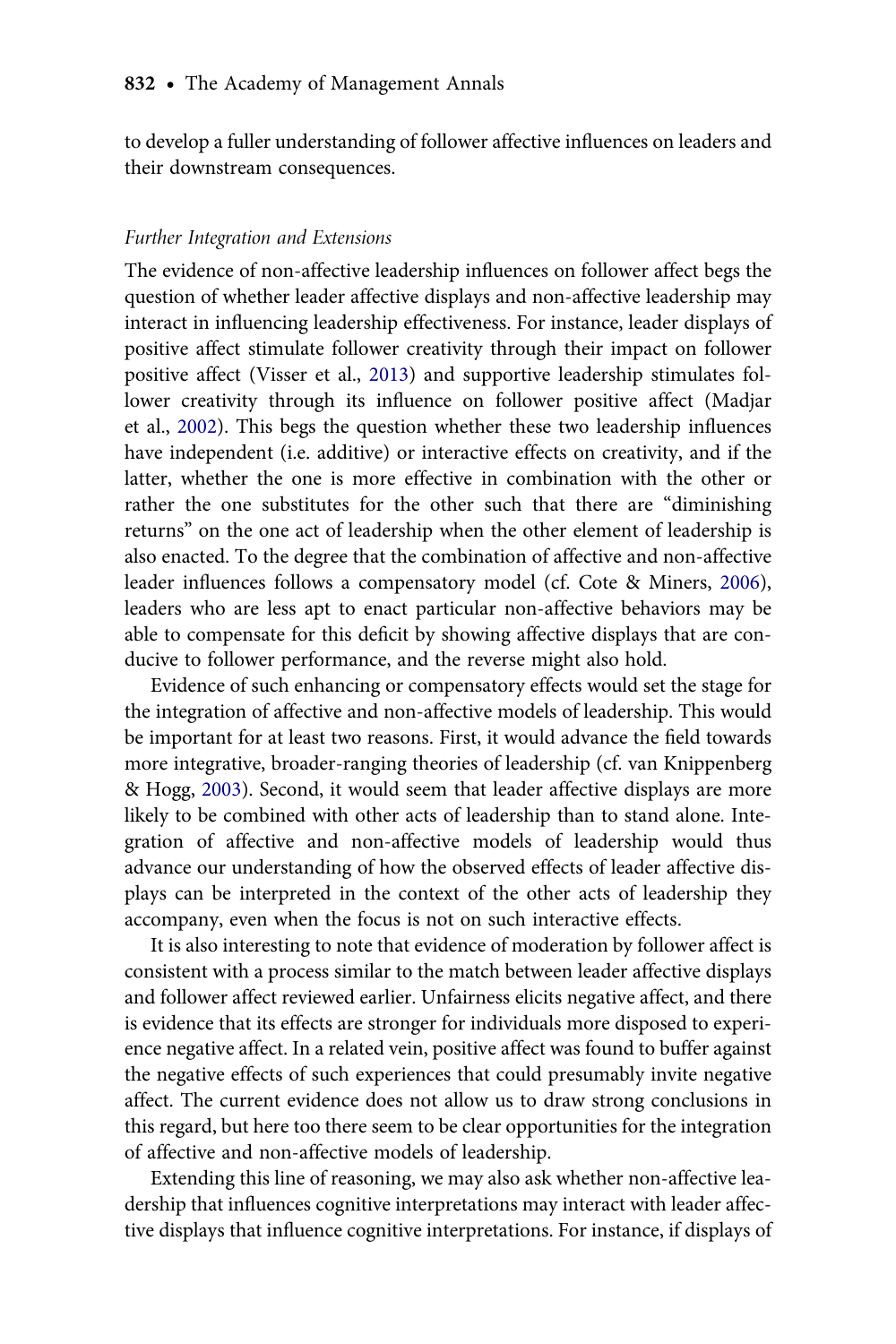<span id="page-35-0"></span>contempt or compassion lead to attributions of intelligence to the leader (Melwani et al., [2012](#page-40-0)), do non-affective actions that convey intelligence (e.g. intellectual successes) interact with the display of contempt or compassion? Again, this is an open question, but this question too is indicative of the scope for integration of the contagion-interpretation model with non-affective models of leadership through a focus on the mediating variables that may be influenced both by leader affective displays and non-affective leadership that is, follower affect and cognitive interpretations of leadership.

Clearly, the study of upward affective influence (i.e. follower affect to leadership) is just emerging, but it invites a more dynamic study of these processes where follower affect and leader affect may co-evolve over time (cf. the notion of emergent states in team research; Marks, Mathieu, & Zaccaro, [2001](#page-40-0)). One implication of this could be that affective processes in leadership can to a certain extent be self-sustaining when the mutual influence between leader and followers helps sustain a certain mood—and the evidence discussed in the previous suggests that the initial spark need not be affective (e.g. experienced unfairness might trigger a sustained negative mood). Again, future research will have to speak to these issues.

#### **Conclusions**

Research in leadership and affect is maturing, but clearly not mature yet. There is enough theory and evidence to integrate the main body of research research on leader affective displays as influence on leadership effectiveness—into the contagion-interpretation model captured in [Figure 1](#page-9-0). The key take-away for future research from this integrative conceptual model is to focus on the dual mediation paths of emotional contagion and cognitive interpretation (i.e. rather than focusing on only one of the paths or ignoring mediation), and moreover to include a focus on the first-stage and/or second-stage moderators of these paths (i.e. rather than studying main effects of leader affective displays). This is important because theory and evidence suggest that the effects of leader affective displays should be seen as moderated effects rather than main effects and moreover that the effects of a given affective display may depend on the strength of the contagion path relative to the interpretation path. The most salient deviation from conventional wisdom in this respect is that negative affect can be more effective than positive affect. The current overreliance in research on leadership and affect on subjective ratings as indicators of leadership effectiveness seems to have biased conclusions in favor of a presumed superiority of positive affective displays, but the more important behavioral evidence paints a more nuanced picture.

Even when these conclusions are well-grounded in theory and evidence, the contagion-interpretation model clearly is work in progress. Accordingly, we believe that the conclusions we advance regarding key questions for future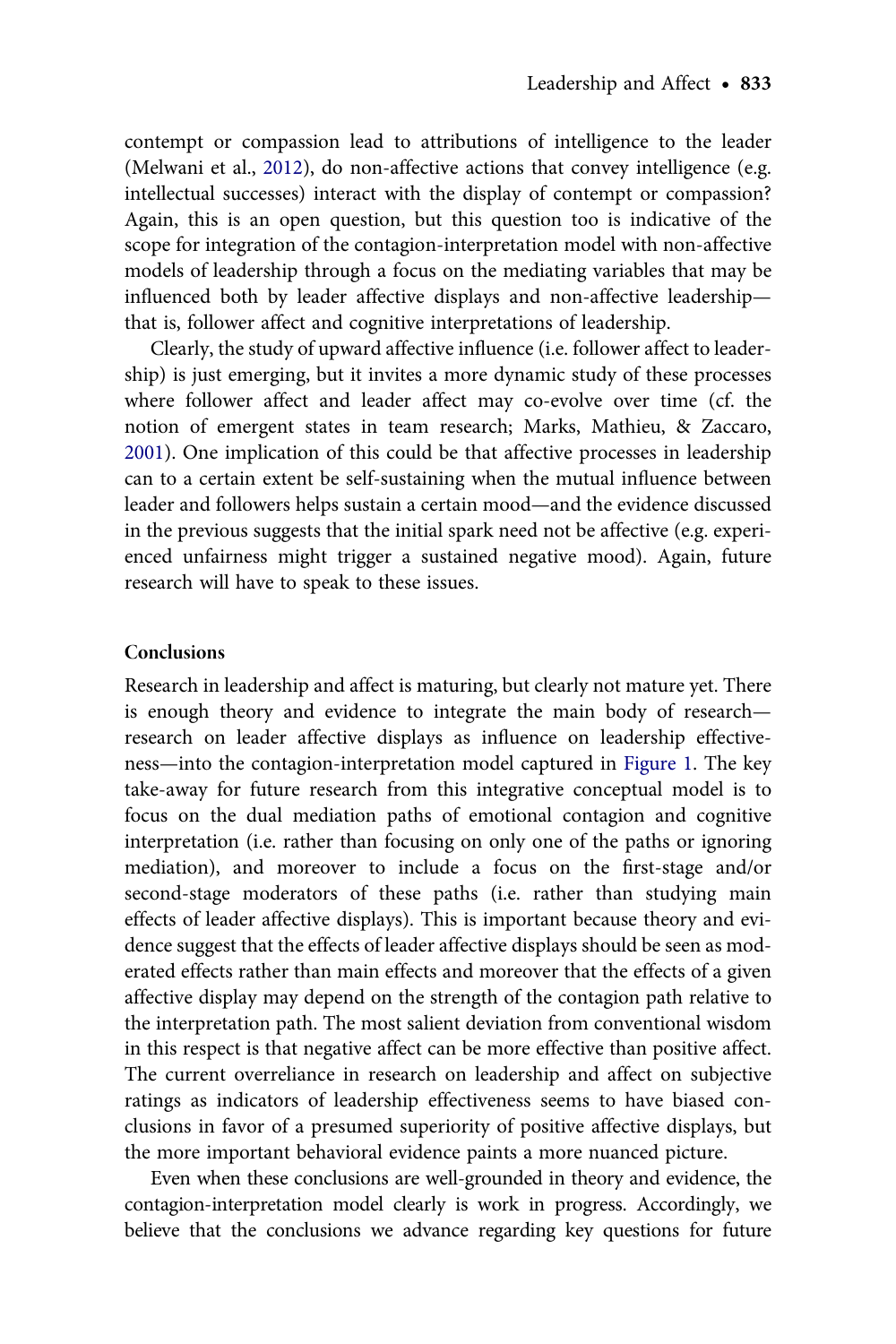<span id="page-36-0"></span>research are as important as our proposed conceptual integration in the contagion-interpretation model. These future directions include a more integrative conceptual treatment of first- and second-stage moderation of the contagion and interpretation paths, development of theory about what would be the key cognitive interpretations to focus on, and development of theory about the affect displayed that moves beyond valence and arousal to capture effects more specific to a particular affective state. Importantly, these directions also include the integration of affective and non-affective models of leadership through the study of potential interactive effects of leader affective displays and non-affective aspects of leadership. Such integrative efforts are important both because they provide a better understanding of the influence of the other aspects of leadership that affective displays would typically accompany and because they can move the leadership field away from its currently conceptually fragmented state towards more broad-ranging and integrative theories of leadership.

#### References

- Anderson, C., Keltner, D., & John, O. P. ([2003\)](#page-33-0). Emotional convergence between people over time. Journal of Personality and Social Psychology, 84, 1054–1068.
- Atwater, L., & Carmeli, A. [\(2009](#page-33-0)). Leader-member exchange, feelings of energy, and involvement in creative work. Leadership Quarterly, 20, 264–275.
- Awamleh, R., & W. L. Gardner. ([1999\)](#page-11-0). Perceptions of leader charisma and effectiveness: The effects of vision, content, delivery, and organizational performance. Leadership Quarterly, 10, 345–373.
- Barclay, L. J., Skarlicki, D. P., & Pugh, S. D. [\(2005](#page-32-0)). Exploring the role of emotions in injustice perceptions and retaliation. Journal of Applied Psychology, 90, 629–643.
- Bono, J. E., & Ilies, R. [\(2006](#page-11-0)). Charisma and emotional contagion: Toward understanding the role of positive emotions in leadership. Leadership Quarterly, 17, 317–334.
- Brief, A. P., & Weiss, H. M. ([2002\)](#page-2-0). Organizational behavior: Affect in the workplace. Annual Review of Psychology, 53, 279–307.
- Brown, D. J., & Keeping, L. M. ([2005](#page-6-0)). Elaborating the construct of transformational leadership: The role of affect. Leadership Quarterly, 16, 245–272.
- Cacioppo, J. T., & Petty, R. E. [\(1982\)](#page-26-0). The need for cognition. Journal of Personality and Social Psychology, 42, 116–131.
- Chaiken, S., & Trope, Y. ([1999](#page-25-0)). Dual process theories in social psychology. New York: Guilford Press.
- Chemers, M. M., Watson, C. B., & May, S. T. [\(2000\)](#page-6-0). Dispositional affect and leadership effectiveness: A comparison of self-esteem, optimism, and efficacy. Personality and Social Psychology Bulletin, 26, 267–277.
- Cherulnik, P. D., Donley, K. A., Wiewel, T. S. R., & Miller, S. R. [\(2001\)](#page-18-0). Charisma is contagious: The effect of leaders' charisma on observers' affect. Journal of Applied Social Psychology, 31, 2149–2159.
- Chi, N.-W., Chung, Y.-Y., & Tsai, W.-C. ([2011](#page-11-0)). How do happy leaders enhance team success? The mediating roles of transformational leadership, group affective tone, and team process. Journal of Applied Social Psychology, 41, 1421–1454.
- Côté, S., & Hideg, I. ([2011\)](#page-30-0). The ability to influence others via emotion displays: A new dimension of emotional intelligence. Organizational Psychology Review, 1, 53–71.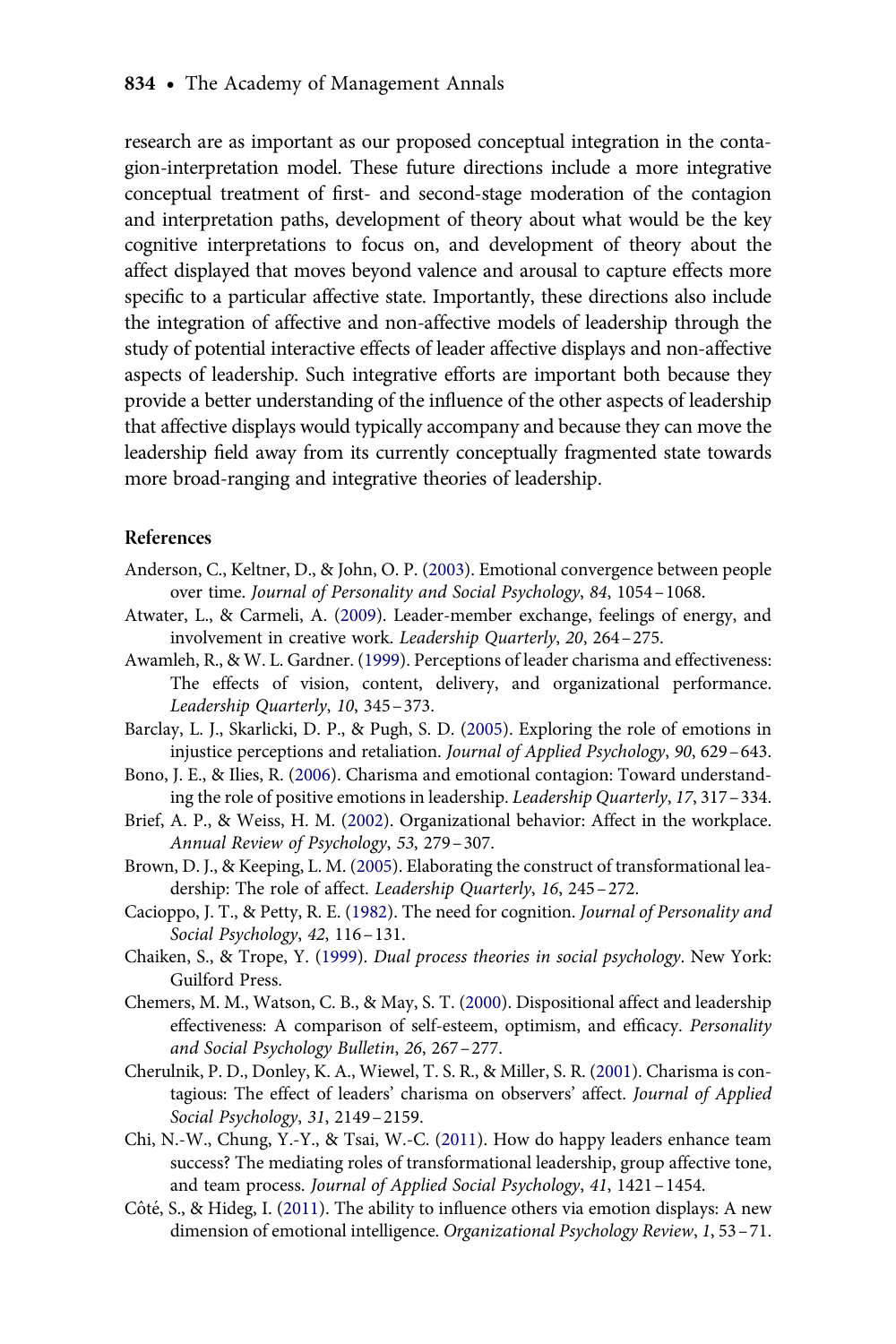- <span id="page-37-0"></span>Cote, S., & Miners, C. T. [\(2006\)](#page-34-0). Emotional intelligence, cognitive intelligence, and job performance. Administrative Science Quarterly, 51, 1–28.
- Daft, R. L., & Lengel, R. H. [\(1984](#page-26-0)). Information richness: A new approach to managerial behavior and organizational design. In L. L. Cummings & B. M. Staw (Eds.), Research in organizational behavior (Vol. 6, pp. 191–233). Homewood, IL: JAI Press.
- Damasio, A. R. [\(1994](#page-7-0)). Descartes' error: Emotion, reason, and the human brain. New York, NY: Grosset/Putnam.
- Damen, F., van Knippenberg, B., & van Knippenberg, D. ([2008](#page-16-0)). Affective match: Leader emotional displays, follower positive affect, and follower performance. Journal of Applied Social Psychology, 38, 868–902.
- Damen, F., van Knippenberg, D., & van Knippenberg, B. ([2008\)](#page-12-0). Leader affective displays and attributions of charisma: The role of arousal. Journal of Applied Social Psychology, 38, 2594–2614.
- Dasborough, M. T., Ashkanasy, N. M., Tee, E. Y. T., & Tse, H. H. M. ([2009\)](#page-33-0). What goes around comes around: How meso-level negative emotional contagion can ultimately determine organizational attitudes towards leaders. Leadership Quarterly, 20, 571–585.
- Day, D. V., & Crain, E. C. [\(1992](#page-10-0)). The role of affect and ability in initial exchange quality perceptions. Group and Organization Management, 17, 380–397.
- De Cremer, D. [\(2006\)](#page-32-0). Affective and motivational consequences of leader self-sacrifice: The moderating effect of autocratic leadership. Leadership Quarterly, 17, 79–93.
- De Cremer, D. ([2007\)](#page-32-0). Emotional effects of distributive justice as a function of autocratic leader behavior. Journal of Applied Social Psychology, 37, 1385–1404.
- De Cremer, D., & Alberts, H. J. E. M. [\(2004](#page-32-0)). When procedural fairness does not influence how positive I feel: The effects of voice and leader selection as a function of belongingness need. European Journal of Social Psychology, 34, 333–344.
- De Cremer, D., & Wubben, M. [\(2010](#page-32-0)). When does voice have to be more than only listening? Procedural justice effects as a function of confidence leadership. Journal of Personnel Psychology, 9, 69–78.
- Dweck, C. S. [\(1999](#page-26-0)). Self-theories: Their role in motivation, personality, and development. Ann Arbor, MI: Psychology Press.
- Eberly, M. B., & Fong, C. T. [\(2013\)](#page-19-0). Leading via the heart and mind: The roles of leader and follower emotions, attributions and interdependence. Leadership Quarterly, 24, 696–711.
- Elfenbein, H. A. ([2007](#page-5-0)). Emotions in organizations: A review and theoretical integration. Academy of Management Annals, 1, 315–386.
- Elfenbein, H. A. ([2014\)](#page-8-0). The many faces of emotional contagion: An affective process theory of affective linkage. Organizational Psychology Review, 4, 326–362.
- Erez, A., Misangyi, V. F., Johnson, D. E., LePine, M. A., & Halverson, K. C. ([2008\)](#page-11-0). Stirring the hearts of followers: Charismatic leadership as the transferal of affect. Journal of Applied Psychology, 93, 602–616.
- Fiske, S. T. ([1993](#page-27-0)). Controlling other people: The impact of power on stereotyping. American Psychologist, 48, 621–628.
- Forgas, J. P. ([1995](#page-5-0)). Mood and judgment: The affect infusion model (AIM). Psychological Bulletin, 117, 39–66.
- Forgas, J. P., & Bower, G. H. [\(1987](#page-7-0)). Mood effects on person-perception judgments. Journal of Personality and Social Psychology, 53, 53–60.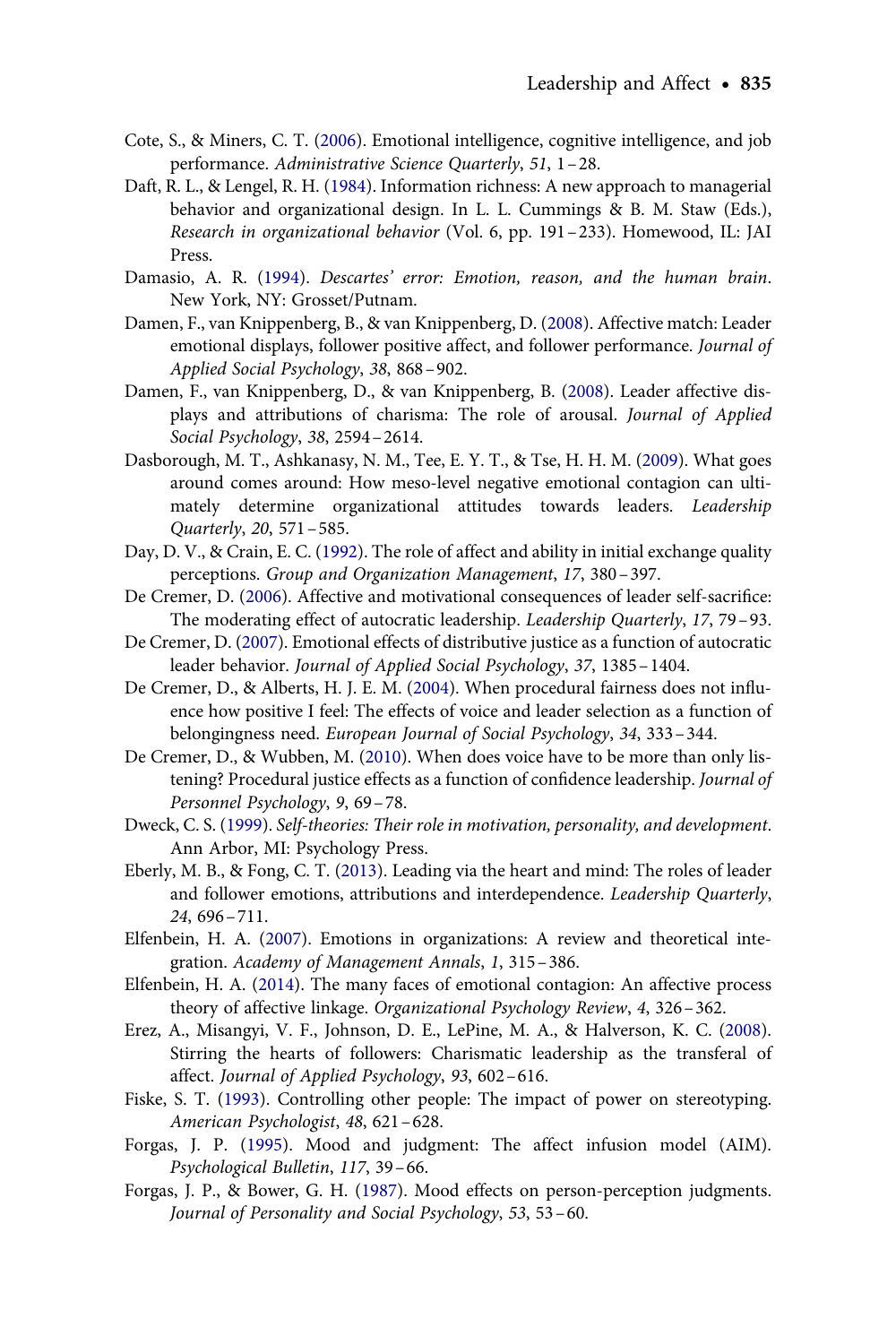- <span id="page-38-0"></span>Forgas, J. P., & George, J. M. [\(2001](#page-14-0)). Affective influences on judgments and behavior in organizations: An information processing perspective. Organizational Behavior and Human Decision Processes, 86, 3–34.
- Frijda, N. H. ([1986\)](#page-5-0). The emotions. Cambridge: Cambridge University Press.
- Gaddis, B., Connelly, S., & Mumford, M. D. ([2004](#page-17-0)). Failure feedback as an affective event: Influence of leader affect on subordinate attitudes and performance. Leadership Quarterly, 15, 663–686.
- George, J. M. [\(1991](#page-6-0)). State or trait: Effects of positive mood on prosocial behaviors at work. Journal of Applied Psychology, 76, 299–307.
- George, J. M. ([1995\)](#page-10-0). Leader positive mood and group performance: The case of customer service. Journal of Applied Social Psychology, 25, 778–794.
- George, J. M. [\(2011\)](#page-20-0). Dual tuning: A minimum condition for understanding affect in organizations? Organizational Psychology Review, 1, 147–164.
- George, J. M., & Bettenhausen, K. ([1990\)](#page-10-0). Understanding prosocial behavior, sales performance, and turnover: A group-level analysis in a service context. Journal of Applied Psychology, 75, 698–709.
- George, J. M., & Zhou, J. ([2007](#page-33-0)). Dual tuning in a supportive context: Joint contributions of positive mood, negative mood, and supervisory behaviors to employee creativity. Academy of Management Journal, 50, 605–622.
- Glomb, T. M., & Hulin, C. L. [\(1997\)](#page-11-0). Anger and gender effects in observed supervisorsubordinate dyadic interaction. Organizational Behavior and Human Decision Processes, 72, 281–307.
- Gooty, J., Connelly, S., Griffith, J., & Gupta, A. [\(2010\)](#page-2-0). Leadership, affect and emotions: A state of the science review. Leadership Quarterly, 21, 979–1004.
- Harvey, P., Stoner, J., Hochwarter, W., & Kacmar, C. ([2007\)](#page-33-0). Coping with abusive supervision: The neutralizing effects of ingratiation and positive affect on negative employee outcomes. Leadership Quarterly, 18, 264–280.
- Hatfield, E., Cacioppo, J. T., & Rapson, R. L. ([1994\)](#page-8-0). Emotional contagion. New York, NY: Cambridge University Press.
- Higgins, E. T. [\(1987](#page-16-0)). Self-discrepancy: A theory relating self and affect. Psychological Review, 94, 319–340.
- Higgins, E. T. [\(1997\)](#page-16-0). Beyond pleasure and pain. American Psychologist, 52, 1280–1300.
- Howard, D. J., & Gengler, C. [\(2001](#page-26-0)). Emotional contagion effects on product attitudes. Journal of Consumer Research, 28, 189–201.
- Johnson, S. K. [\(2008](#page-18-0)). I second that emotion: Effects of emotional contagion and affect at work on leader and follower outcomes. Leadership Quarterly, 19, 1–19.
- Johnson, S. K. ([2009\)](#page-11-0). Do you feel what I feel? Mood contagion and leadership outcomes. Leadership Quarterly, 20, 814–827.
- Judge, T. A., Thoresen, C. J., Bono, J. E., & Patton, G. K. ([2001](#page-5-0)). The job satisfaction –job performance relationship: A qualitative and quantitative review. Psychological Bulletin, 127, 376–407.
- Kaiser, R. B., Hogan, R., & Craig, S. B. ([2008\)](#page-5-0). Leadership and the fate of organizations. American Psychologist, 63, 96–110.
- Kant, L., Skogstad, A., Torsheim, T., & Einarsen, S. ([2013](#page-17-0)). Beware the angry leader: Trait anger and trait anxiety as predictors of petty tyranny. Leadership Quarterly, 24, 106–124.
- Keltner, D., & Haidt, J. ([1999\)](#page-2-0). Social function of emotions at four levels of analysis. Cognition and Emotion, 13, 505–521.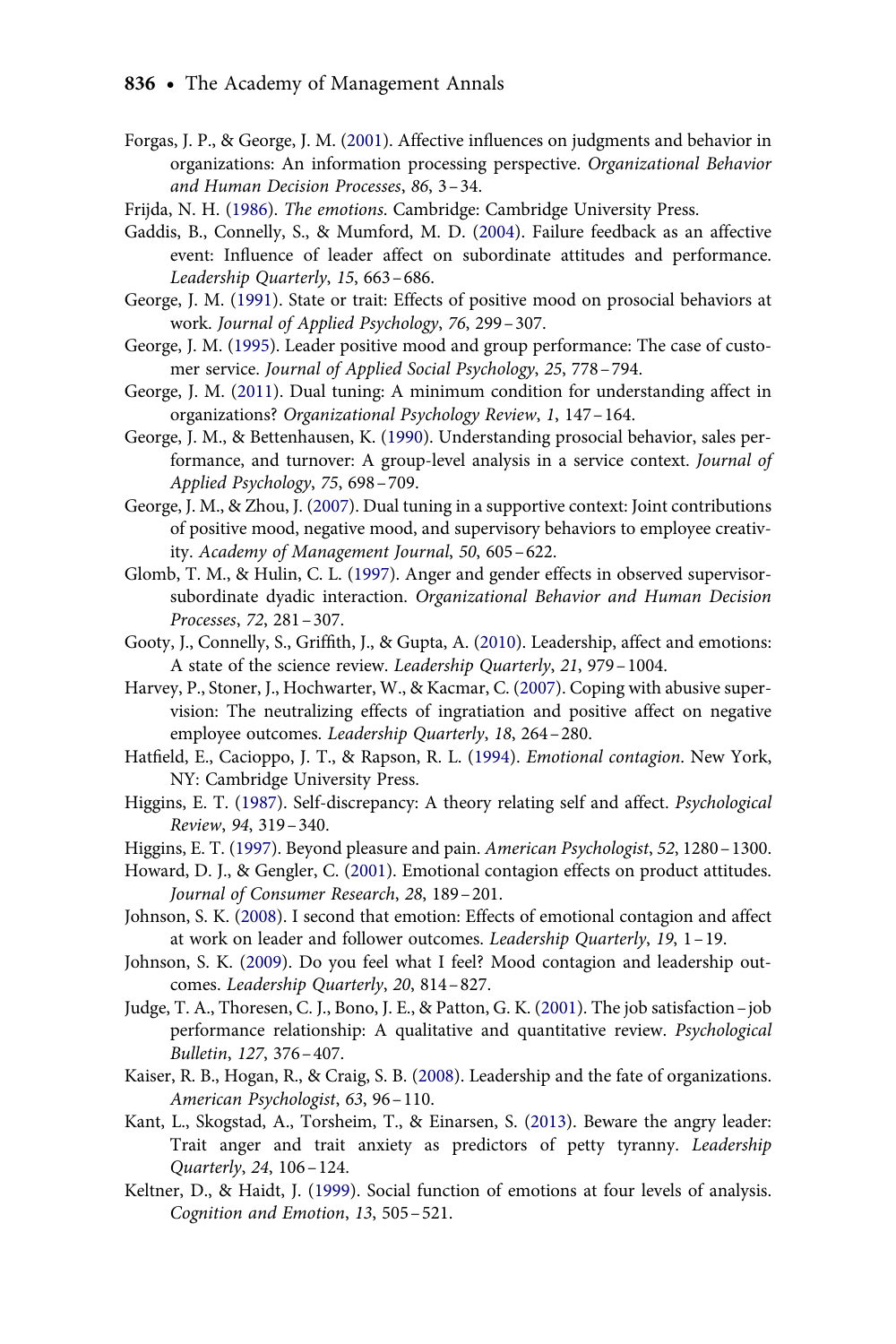- <span id="page-39-0"></span>Keltner, D., Van Kleef, G. A., Chen, S., & Kraus, M. W. [\(2008\)](#page-33-0). A reciprocal influence model of social power: Emerging principles and lines of inquiry. Advances in Experimental Social Psychology, 40, 151–192.
- van Knippenberg, D. ([1999\)](#page-27-0). Social identity and persuasion: Reconsidering the role of group membership. In D. Abrams & M. A. Hogg (Eds.), Social identity and social cognition (pp. 315–331). Oxford: Blackwell.
- van Knippenberg, D. ([2012](#page-4-0)). Leadership: A person-in-situation perspective. In K. Deaux & M. Snyder (Eds.), The Oxford handbook of personality and social psychology (pp. 673–700). New York: Oxford University Press.
- van Knippenberg, D., De Cremer, D., & van Knippenberg, B. ([2007](#page-32-0)). Leadership and fairness: The state of the art. European Journal of Work and Organizational Psychology, 16, 113–140.
- van Knippenberg, D., & Hogg, M. A. [\(2003\)](#page-34-0). A social identity model of leadership effectiveness in organizations. Research in Organizational Behavior, 25, 243–295.
- van Knippenberg, D., van Knippenberg, B., van Kleef, G. A., & Damen, F. ([2008\)](#page-2-0). Leadership, affect, and emotions. In N. Ashkanasy & C. Cooper (Eds.), Research companion to emotions in organizations (pp. 465–475). Cheltenham: Edgar Eldar.
- van Knippenberg, D., Kooij-De Bode, H. J. M., & van Ginkel, W. P. [\(2010\)](#page-6-0). The interactive effects of mood and trait negative affect in group decision making. Organization Science, 21, 731–744.
- van Knippenberg, D., & Sitkin, S. B. ([2013\)](#page-7-0). A critical assessment of charismatic-transformational leadership research: Back to the drawing board? Academy of Management Annals, 7, 1–60.
- Koning, L. F., & Van Kleef, G. A. ([2015\)](#page-17-0). How leaders' emotional displays shape followers' organizational citizenship behavior. Leadership Quarterly, 26, 489–501.
- Kruglanski, A. W. ([1989](#page-19-0)). Lay epistemics and human knowledge: Cognitive and motivational bases. New York: Plenum.
- Larsen, R. J., Diener, E., & Lucas, R. E. ([2002\)](#page-5-0). Emotion: Models, measures, and individual differences. In R. G. Lord, R. J. Klimoski, & R. Kanfer (Eds.), Emotions in the workplace (pp. 64–106). San Francisco, CA: Jossey-Bass.
- Lazarus, R. S. [\(1991\)](#page-5-0). Emotion and adaptation. New York: Oxford University Press.
- LeDoux, J. E. [\(1996\)](#page-7-0). The emotional brain: The mysterious underpinnings of emotional life. New York: Simon & Schuster.
- Lerner, J. S., Small, D. A., & Loewenstein, G. [\(2004](#page-29-0)). Heart strings and purse strings: Carryover effects of emotions on economic decisions. Psychological Science, 15, 337–341.
- Lerner, J. S., & Tetlock, P. E. ([1999\)](#page-26-0). Accounting for the effects of accountability. Psychology Bulletin, 125, 255–275.
- Lewis, K. M. ([2000](#page-17-0)). When leaders display emotion: How followers respond to negative emotional expression of male and female leaders. Journal of Organizational Behavior, 21, 221–234.
- Lord, R. G., & Maher, K. J. ([1991\)](#page-5-0). Leadership and information processing: Linking perceptions and performance. Boston, MA: Unwin Hyman.
- Madera, J. M., & Smith, D. B. [\(2009\)](#page-18-0). The effects of leader negative emotions on evaluations of leadership in a crisis situation: The role of anger and sadness. Leadership Quarterly, 20, 103–114.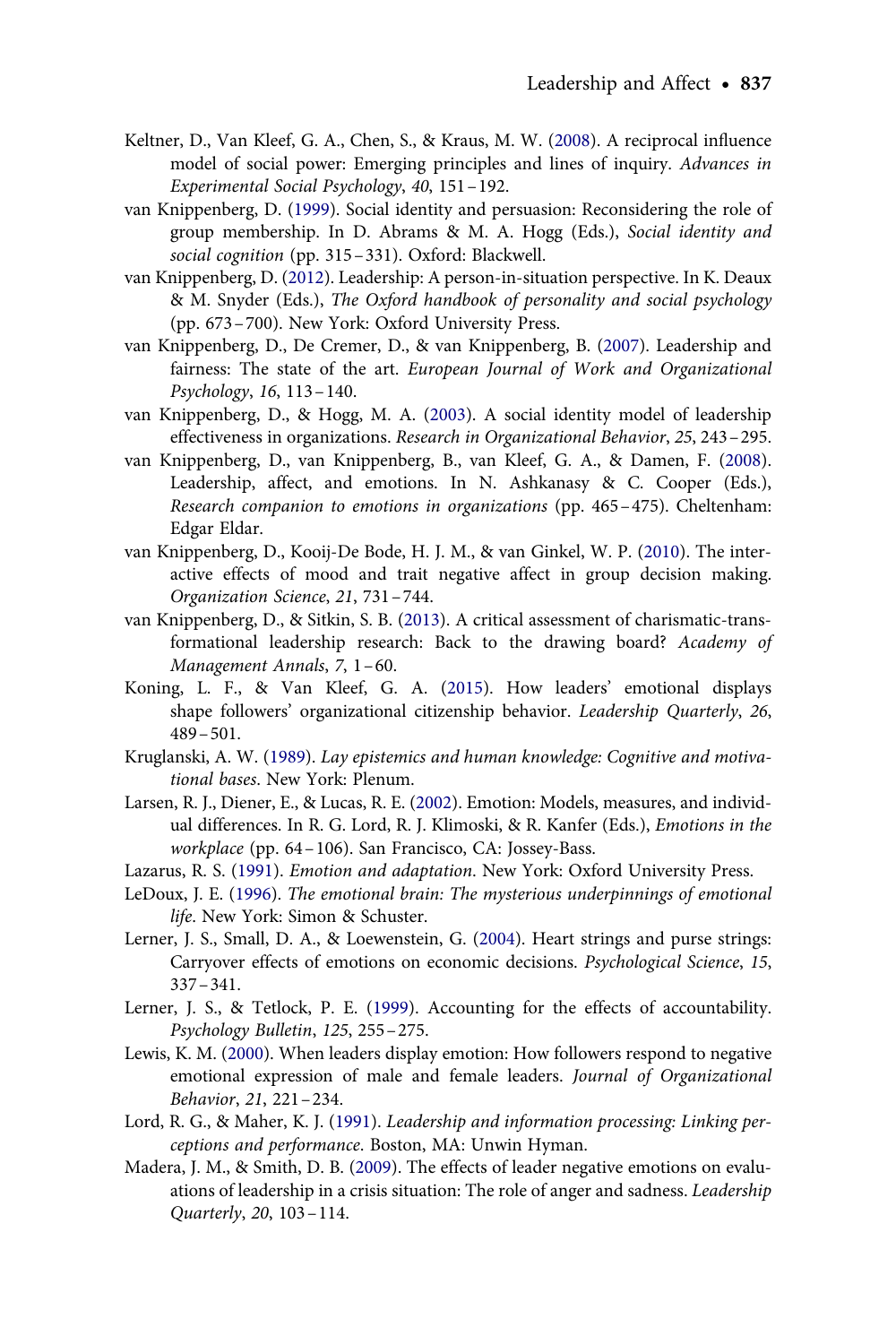- <span id="page-40-0"></span>Madjar, N., Oldham, G. R., & Pratt, M. G. [\(2002](#page-33-0)). There's no place like home? The contributions of work and nonwork creativity support to employees' creative performance. Academy of Management Journal, 45, 757–767.
- Manstead, A. S. R., & Fischer, A. H. [\(2001](#page-25-0)). Social appraisal: The social world as object of and influence on appraisal processes. In K. R. Scherer, A. Schorr, & T. Johnstone (Eds.), Appraisal processes in emotion: Theory, research, application (pp. 221–232). New York: Oxford University Press.
- Marks, M. A., Mathieu, J. E., & Zaccaro, S. J. [\(2001\)](#page-35-0). A temporally based framework and taxonomy of team processes. Academy of Management Review, 26, 356–376.
- Matsumoto, D. ([1990\)](#page-29-0). Cultural similarities and differences in display rules. Motivation and Emotion, 14, 195–214.
- Mayer, J. D., & Salovey, P. [\(1997\)](#page-26-0). What is emotional intelligence? In P. Salovey & D. J. Sluyter (Eds.), Emotional development and emotional intelligence (pp. 3–31). New York: Basic Books.
- Melwani, S., Mueller, J. S., & Overbeck, J. R. [\(2012](#page-12-0)). Looking down: The influence of contempt and compassion on emergent leadership categorizations. Journal of Applied Psychology, 97, 1171–1185.
- Naidoo, L. J., & Lord, R. G. ([2008](#page-32-0)). Speech imagery and perceptions of charisma: The mediating role of positive affect. Leadership Quarterly, 19, 283–296.
- Neuberg, S. L., & Newsom, J. T. ([1993](#page-19-0)). Personal need for structure: Individual differences in the desire for simpler structure. Journal of Personality and Social Psychology, 65, 113–131.
- Newcombe, M. J., & Ashkanasy, N. M. ([2002](#page-16-0)). The role of affect and affective congruence in perceptions of leaders: An experimental study. Leadership Quarterly, 13, 601–614.
- Rafaeli, A., & Sutton, R. I. [\(1987](#page-29-0)). Expression of emotion as part of the work role. Academy of Management Review, 12, 23–37.
- Rajah, R., Song, Z., & Arvey, R. D. ([2011](#page-2-0)). Emotionality and leadership: Taking stock of the past decade of research. Leadership Quarterly, 22, 1107–1119.
- Rego, A., Sousa, F., Marques, C., & Pina e Cunha, M. ([2014](#page-33-0)). Hope and positive affect mediating the authentic leadership and creativity relationship. Journal of Business Research, 67, 200–210.
- Rubin, R. S., Munz, D. C., & Bommer, W. H. [\(2005](#page-11-0)). Leading from within: The effects of emotion recognition and personality on transformational leadership behavior. Academy of Management Journal, 48, 845–858.
- Russell, J. A. ([1980](#page-5-0)). A circumplex model of affect. Journal of Personality and Social Psychology, 39, 1161–1178.
- Russell, J. A., & Barrett, L. F. ([1999](#page-5-0)). Core affect, prototypical emotional episodes, and other things called emotion: Dissecting the elephant. Journal of Personality and Social Psychology, 76, 805–819.
- Rusting, C. L. [\(1998](#page-28-0)). Personality, mood, and cognitive processing of emotional information: Three conceptual frameworks. Psychological Bulletin, 124, 165–196.
- Schaubroeck, J. M., & Shao, P. ([2012](#page-18-0)). The role of attribution in how followers respond to the emotional expression of male and female leaders. Leadership Quarterly, 23,  $27 - 42.$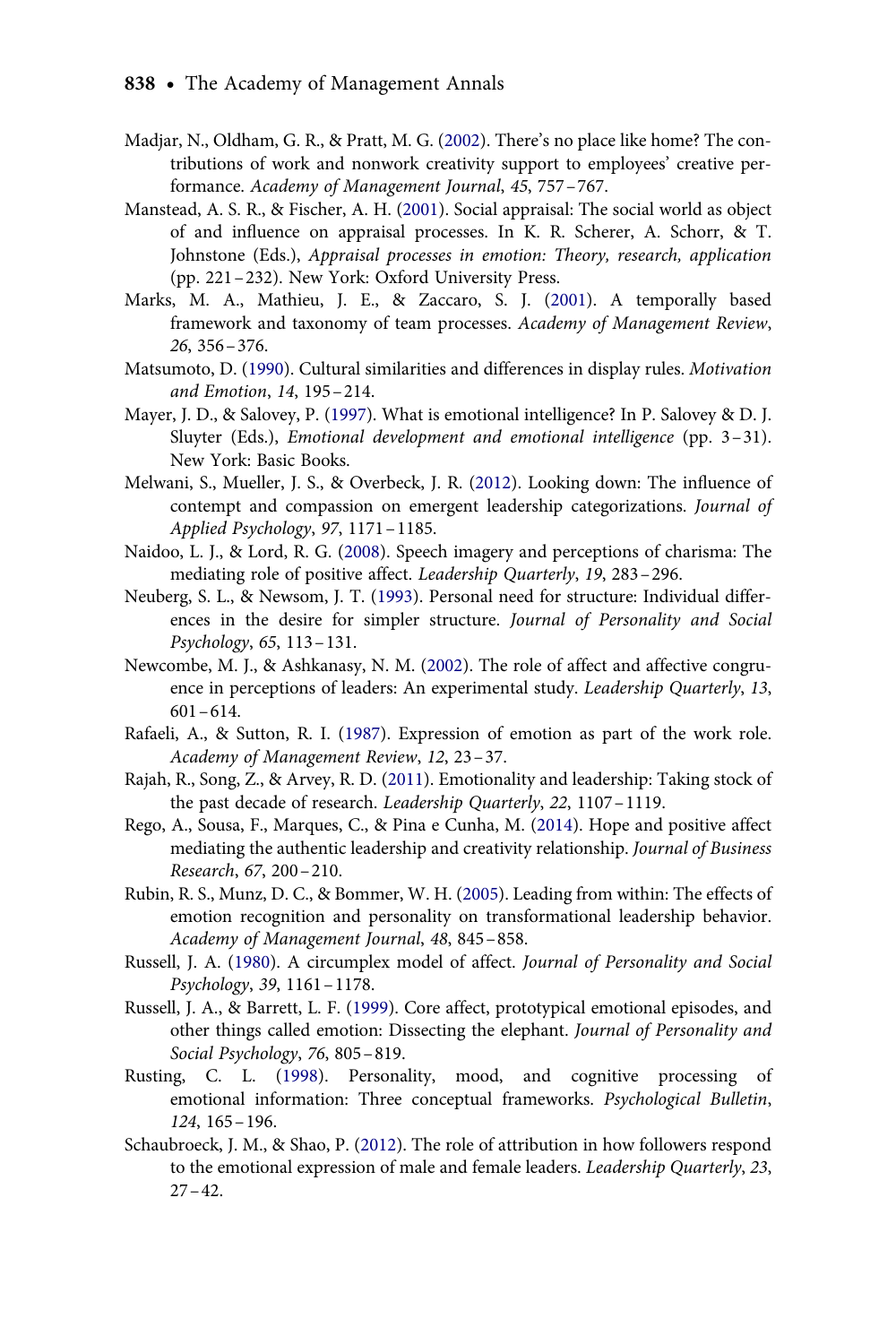- <span id="page-41-0"></span>Schaumberg, R. L., & Flynn, F. J. ([2012\)](#page-12-0). Uneasy lies the head that wears the crown: The link between guilt proneness and leadership. Journal of Personality and Social Psychology, 103, 327–342.
- Schwarz, N., & Bless, H. ([1991\)](#page-13-0). Happy and mindless, but sad and smart? The impact of affective states on analytic reasoning. In J. P. Forgas (Ed.), Emotion and social judgment (pp. 55–71). London: Pergamon.
- Schwarz, N., & Clore, G. L. ([1983](#page-7-0)). Mood, misattribution, and judgment of well being: Informative and directive functions of affective states. Journal of Personality and Social Psychology, 45, 513–523.
- Skarlicki, D. P., Folger, R., & Tesluk, P. [\(1999\)](#page-33-0). Personality as a moderator in the relationship between fairness and retaliation. Academy of Management Journal, 42, 100–108.
- Strack, F., Martin, L. L., & Stepper, S. ([1988](#page-8-0)). Inhibiting and facilitating conditions of the human smile: A nonobtrusive test of the facial feedback hypothesis. Journal of Personality and Social Psychology, 54, 768–777.
- Sy, T., & Choi, J. N. [\(2013](#page-17-0)). Contagious leaders and followers: Exploring multi-stage mood contagion in a leader activation and member propagation (LAMP) model. Organizational Behavior and Human Decision Processes, 122, 127–140.
- Sy, T., Côté, S., & Saavedra, R. [\(2005](#page-12-0)). The contagious leader: Impact of the leader's mood on the mood of group members, group affective tone, and group processes. Journal of Applied Psychology, 90, 295–305.
- Tee, E. Y. J., Ashkanasy, N. M., & Paulsen, N. ([2013\)](#page-33-0). The influence of follower mood on leader mood and task performance: An affective, follower-centric perspective of leadership. Leadership Quarterly, 24, 496–515.
- Tepper, B. J., Duffy, M. K., Henle, C. A., & Lambert, L. S. ([2006\)](#page-33-0). Procedural injustice, victim precipitation, and abusive supervision. Personnel Psychology, 59, 101–123.
- Tiedens, L. Z. ([2001\)](#page-8-0). Anger and advancement versus sadness and subjugation: The effect of negative emotion expressions on social status conferral. Journal of Personality and Social Psychology, 80, 86–94.
- Tsui, A. S., & O'Reilly III, C. A. ([1989\)](#page-27-0). Beyond simple demographic effects: The importance of relational demography in superior-subordinate dyads. Academy of Management Journal, 32, 402–423.
- Van Kleef, G. A. ([2009](#page-2-0)). How emotions regulate social life: The emotions as social information (EASI) model. Current Directions in Psychological Science, 18, 184–188.
- Van Kleef, G. A. ([2014](#page-20-0)). Understanding the positive and negative effects of emotional expressions in organizations: EASI does it. Human Relations, 67, 1145–1164.
- Van Kleef, G. A. ([2016\)](#page-2-0). The interpersonal dynamics of emotion: Toward an integrative theory of emotions as social information. Cambridge: Cambridge University Press.
- Van Kleef, G. A., De Dreu, C. K. W., & Manstead, A. S. R. [\(2004\)](#page-8-0). The interpersonal effects of emotions in negotiations: A motivated information processing approach. Journal of Personality and Social Psychology, 87, 510–528.
- Van Kleef, G. A., De Dreu, C. K. W., & Manstead, A. S. R. ([2006](#page-30-0)). Supplication and appeasement in conflict and negotiation: The interpersonal effects of disappointment, worry, guilt, and regret. Journal of Personality and Social Psychology, 91, 124–142.